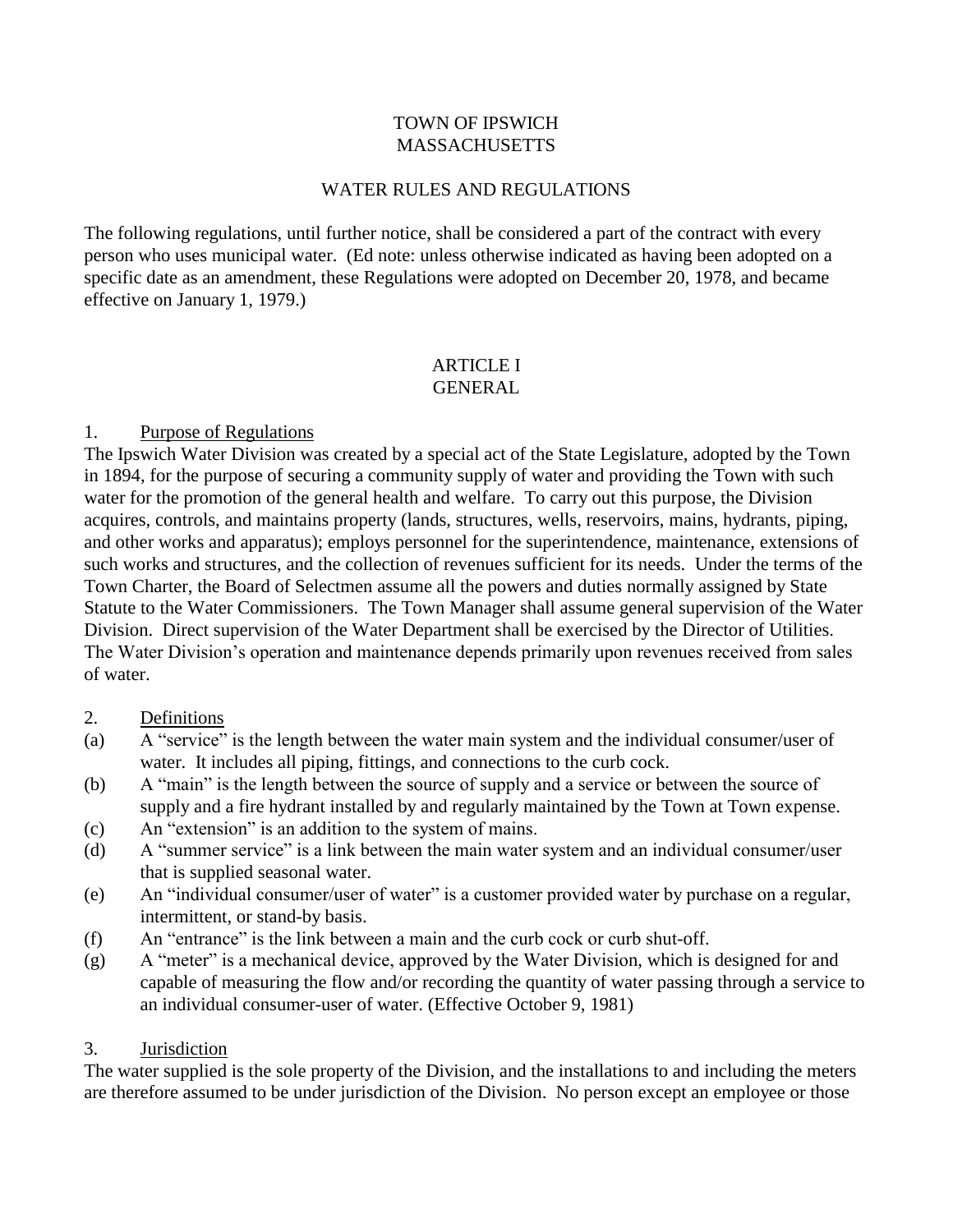authorized in writing by the Division shall be allowed to install, repair, or remove any pipe, fixture, or connection on the street side of the meter or equivalent dividing point. (See Massachusetts General Laws Chapter 165:11)

- 4. Maintenance of Services (Amended October 23, 1986)
- (a) Each consumer of water shall properly maintain his service from the curb cock to the meter, and shall be liable for any damages resulting from a failure to do so.
- (b) On existing services where the curb cock lies outside the street layout, the Division will maintain and repair the service from the main to the curb cock; the consumer will maintain and repair the service from the curb cock to the meter.
- (c) In the event there is a failure of the service between the main and the curb cock and the location of the curb cock is within the street layout, the Town shall bear the costs of materials, personnel, and equipment time, including reasonable overhead costs to renew the service from the main to and including a relocation of the curb cock beyond the property line and off the Town street layout. If the service needs replacement from the relocated curb cock to the foundation, the costs associated with that portion of the work shall be borne fully by the consumer.
- (d) In the event there is a failure of the service between the curb cock and the meter, and the location of the curb cock is the Town street layout, the Town and the consumer shall bear equally the costs of materials, personnel, and equipment time, including reasonable overhead costs to renew the service to the extent necessary from the main to and including a relocation of the curb cock beyond the property line and off the Town street layout. If the service needs replacement from the relocation curb cock to the foundation, the costs associated with that portion of the work shall be borne fully by the consumer.
- (e) Scheduled repairs to or replacement of a lead or galvanized service, prompted by a customer's own initiative, shall be done only after a written permit is obtained from the Division in compliance with Article II; the expense for same shall be borne fully by the customer, and the customer shall further be required to remove and cap off the old service being discontinued from use at the main. In case of emergency, repair work may be done without a written permit having been obtained prior to the commencement of work; however, notification shall be made to the Division within one (1) workday, and the customer shall obtain a written permit prior to permanent backfilling of any such emergency work.
- (f) In no case will water be supplied through a single service to two (2) or more separate owners of a single property or to more than one dwelling. Services greater than two hundred feet (200') in length will require a meter pit off the edge of the street layout. Meter pit construction must be approved by the Water Division before construction commences. Service boxes off the Town street layout shall be constructed flush to finish grade.
- (g) The Water Division, at the Water Division's discretion, may, after receipt of a signed release of liability for any damages whatsoever by an individual customer or user of water, assist the individual consumer or user of water in effecting emergency repairs to his service pipe on private property. (See Appendix III)
- 5. Access to Private Property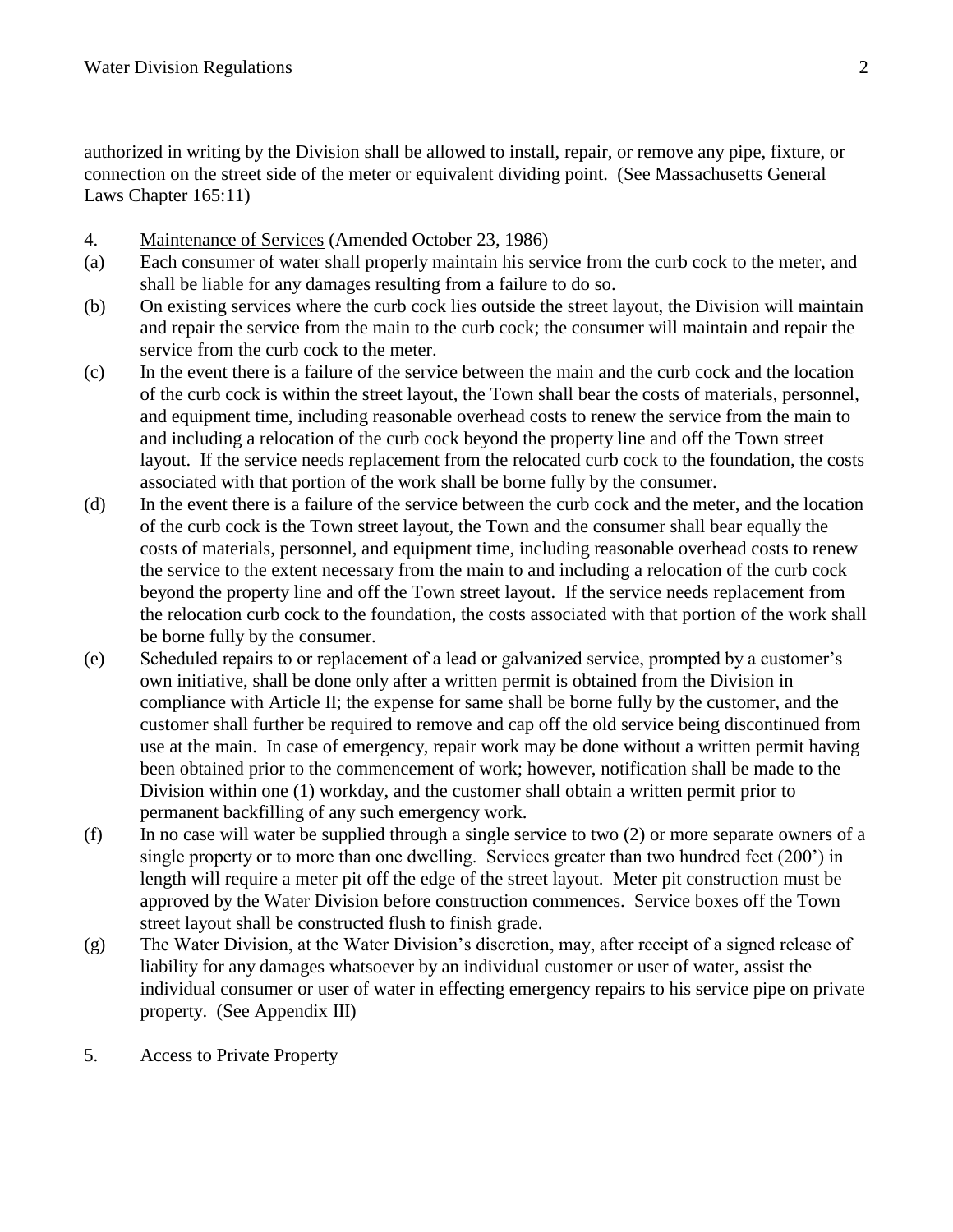The Division shall have free access to all premises supplied with municipal water for the purpose of examination and repair of meters, pipes, and fixtures, and to determine any misuse of the water or any other acts contrary to the intent of these Regulations.

## 6. Use of Water Supply

No water user shall supply water to a party not entitled to its use, except by written permit.

## 7. Restriction on Use of Water (Amended April 3, 2017)

The Town reserves the right to restrict the use of water as it deems necessary to ensure an adequate supply of water for drinking and fire protection and to protect the quality and quantity of water in local aquatic habitats such as ponds, rivers and wetlands and to ensure compliance with the Water Management Act.

The restriction of water use shall be guided by the Drought Management Plan, incorporated herein as Appendix VII. The Water Commissioners, Water Director or Town Manager may declare a Restriction of Water Use as authorized in Chapter 220, Article II of the General Bylaws.

Declared Water Restrictions shall be progressive in nature based on drought conditions. Exceptions to the restrictions may be suspended as necessary to further reduce water use.

Outdoor water uses not subject to restrictions or bans are those required:

- (a) for health or safety reasons;
- (b) by regulation;
- (c) for the production of food and fiber;
- (d) for the maintenance of livestock; or
- (e) to meet the core functions of a business (for example, irrigation by golf courses as necessary to maintain tees and greens, or irrigation by plant nurseries or agricultural operations as necessary to maintain stock or establish new plantings, wash equipment to prevent damage and/or maintain performance, pest management and plant cooling).

During declared Water Restrictions, the following practices shall be permitted:

- (a) irrigation of public parks and recreation fields between the hours of 7:00 p.m. and 6:00 a.m.;
- (b) irrigation of lawns, gardens, flowers and ornamental plants by means of hand-held hose between the hours of 7:00 p.m. and 6:00 a.m.

During declared Water Restrictions the following practices shall be prohibited:

- (a) irrigation of lawns via any system other than hand held hose or bucket;
- (b) washing of vehicles, except to meet core function of a business as described in (e) above;
- (c) washing of exterior building surfaces, parking lots, driveways or sidewalks, except as necessary to apply paint, preservatives, stucco, pavement or cement; and
- (d) filling or refilling of swimming pools.

Further restrictions on outdoor water use beyond those detailed herein may be imposed as necessary.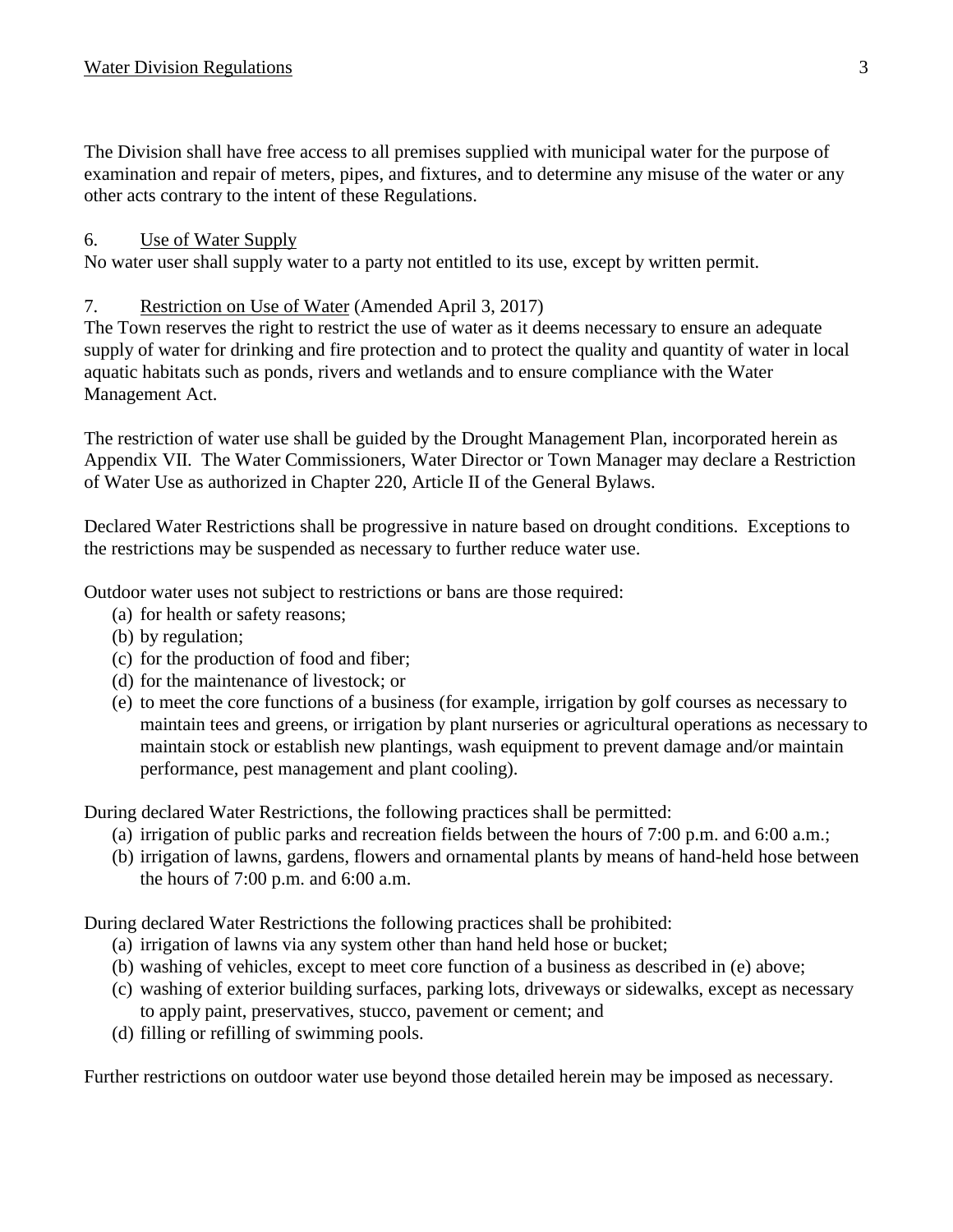The following outdoor water uses are subject to review and approval by the Town, through its Board of Water Commissioners or their designee:

- (b) irrigation to establish replanted or re-sodded lawn or plantings during the months of May and September; and
- (c) irrigation of newly planted lawns (seeded or sodded) in the current calendar year for homes or businesses newly constructed in the previous twelve months.

During a declared Water Ban, all outdoor water uses shall be prohibited.

The Town of Ipswich General Bylaws Chapter 220, Article II "Outdoor Water Use" and Massachusetts General Laws Chapter 165:11 and 111:171 are incorporated herein as Appendix I.

#### 8. Use of Hydrants

The use of a hydrant, public or private, for other than fire purposes, will not be allowed without a written permit from the Division. Maintenance and repairs of privately-owned hydrants shall be the responsibility of the owner.

#### 9. Water Shut-off

The Division reserves the right, whenever it deems necessary (for installation, maintenance, or to enforce compliance of these regulations), to shut off the water in whole or in part without notice. The Division shall assume no responsibility for damages resulting from such action by the Division. The Division reserves the right to restrict or restrain water use consistent with any policy adopted by the Division pursuant to applicable Town By-Laws. (Note passage of water use restriction and restraint By-Law by the May 1978 Annual Town Meeting)

#### 10. Safety Devices

All hot water boilers shall be equipped with suitable safety devices, as required by State law, to prevent injury when water is being shut off or drawn off. The Division shall not assume responsibility for any damages caused by failure to comply with the above requirements.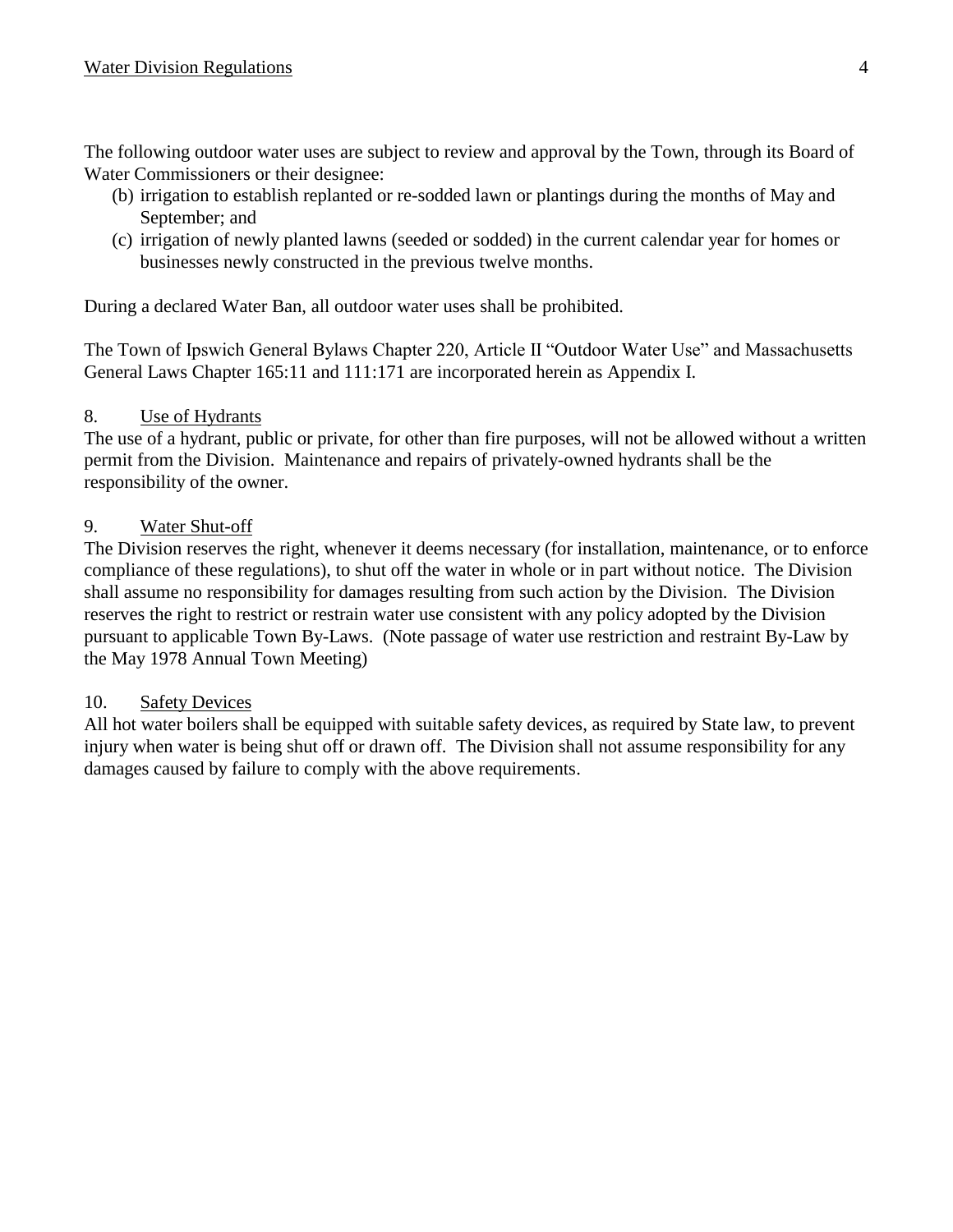#### ARTICLE II CONSUMER/USER SERVICES

#### 1. Application for Water

All applications for water must be made at the Division Office and be signed by the owner of the premises supplied. Such application shall constitute a contract between the Water Division and the applicant, his heirs and assigns. All applications for the use of water in new construction shall be made at the same time as the building permit is applied for. (See Appendix II)

(a) Installation of New Service; Water Taps:

The petitioner shall have the complete connection installed by an approved private contractor. The Town shall make service taps up to and including those 1" in diameter, subject to the payment in advance of a fee as set forth in a schedule herein below; in the event the service tap is greater than 1" in diameter, it shall be installed by an approved private contractor under on-site direction by the Water Division. The contractor shall make application for a street opening permit at the office of the Public Works Department. The contractor shall: perform all the work on both private and Town property; supply all materials not furnished by the Town; and perform all excavation (including ledge), backfilling, patching (temporary and permanent) and any other work which the Water Division determines is necessary to complete the service installation.

#### Tap for Water Service

(Fee to be in addition to fees set forth in subsection (b) of this section)

| Less than 1" equal to 1" diameter:   | \$200.00                    |
|--------------------------------------|-----------------------------|
| Greater than 1" diameter:            | Tap to be performed by a    |
|                                      | private contractor and paid |
|                                      | directly by applicant       |
| (Amended effective October 26, 1989) |                             |

(b) Application Charges; Meter Installation and Inspection Charges:

In order to reimburse the Water Division for the capital costs of development of the public water supply system, each applicant must pay a \$500 application charge (in addition to the tap-in charge and the meter installation and inspection charge) all payable in advance to the Town Treasurer/Collector; said application charge shall be assessed to an applicant seeking to connect to the water system, but shall not be assessed for the installation of a second water service to a structure designed solely for standby fire suppression.

The applicant must also pay a base two hundred dollar (\$200) fee in advance to the Town Treasurer/Collector for the materials, labor, and inspection for a 5/8" meter installation, subject to additional incremental charges as may apply for the cost of a larger diameter meter as prescribed in the last paragraph of this Section.

The Water Division Manager shall determine the size, type, and make of meter to be installed. All meters shall be the property of the Town of Ipswich Water Division. The Town shall supply, install, and seal all meters. The applicant shall be responsible for all costs necessary to effect installation of the meter.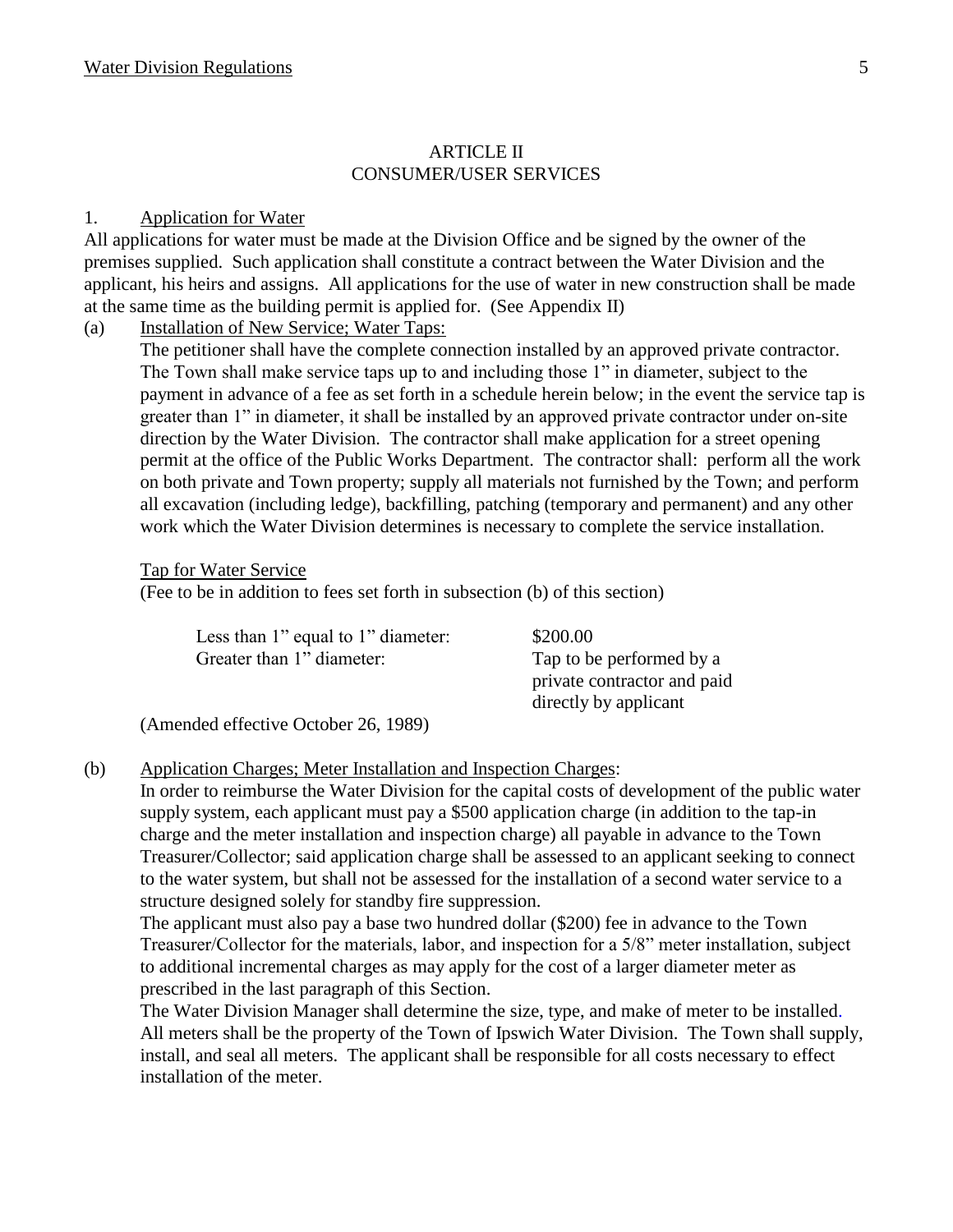An applicant for a new service serving a new building or an addition, which service shall remain unmetered during construction, shall, in addition to the application charges, deposit with the Treasurer, in advance, one year's annual rate billed quarterly for unmetered deep water service; upon installation of the meter and outside register by the Division, they shall receive a refund on a calendar day pro-rata basis, and shall thenceforth be billed for service at the normal metered rates.

Foundation permits and/or building permits will not be issued by the Building Inspector until application for water has been made.

In the event the Water Division Manager determines that the meter size shall be greater than 5/8" diameter (up to and inclusive of a 1" diameter meter), the applicant shall be responsible for payment, in advance, of the incremental cost of said meter over the current Town bid price for a 5/8" meter, in addition to the base fee prescribed in the second paragraph of this Subsection. In the event the Water Division Manager determines that the meter size shall be greater than one inch (1") in diameter, the applicant shall be responsible for payment in advance to the Town Treasurer/Collector for the base fee prescribed in the second paragraph of this Subsection plus the costs for materials and contracted outside services for the installation of the meter and outside register. Every meter shall have a connection to the Town's automatic meter reading system, which shall be located, if at all possible, adjacent to the electric meter. (Amended effective October 1, 1996; subsection (c) deleted July 27, 1989)

#### 2. Installation of a Larger Service or Entrance

Requests for the installation of a larger service and/or entrance, because of increased consumption, will be treated as a new application for water at the owner's expense.

3. "Public Ways" shall include only roads which have been accepted by Town Meeting, are currently being maintained by the Town, and which are suitable for the free and unobstructed passage of wheeled motor vehicles and pedestrians. "Public Ways" shall not be deemed to include any body of water, rivers and/or streams. (Effective January 13, 1983)

#### 4. Fee Schedule

All fees referenced in these regulations are amended as set forth in Appendix VI. (Effective October 1, 2014; section 4 added August 18, 2014)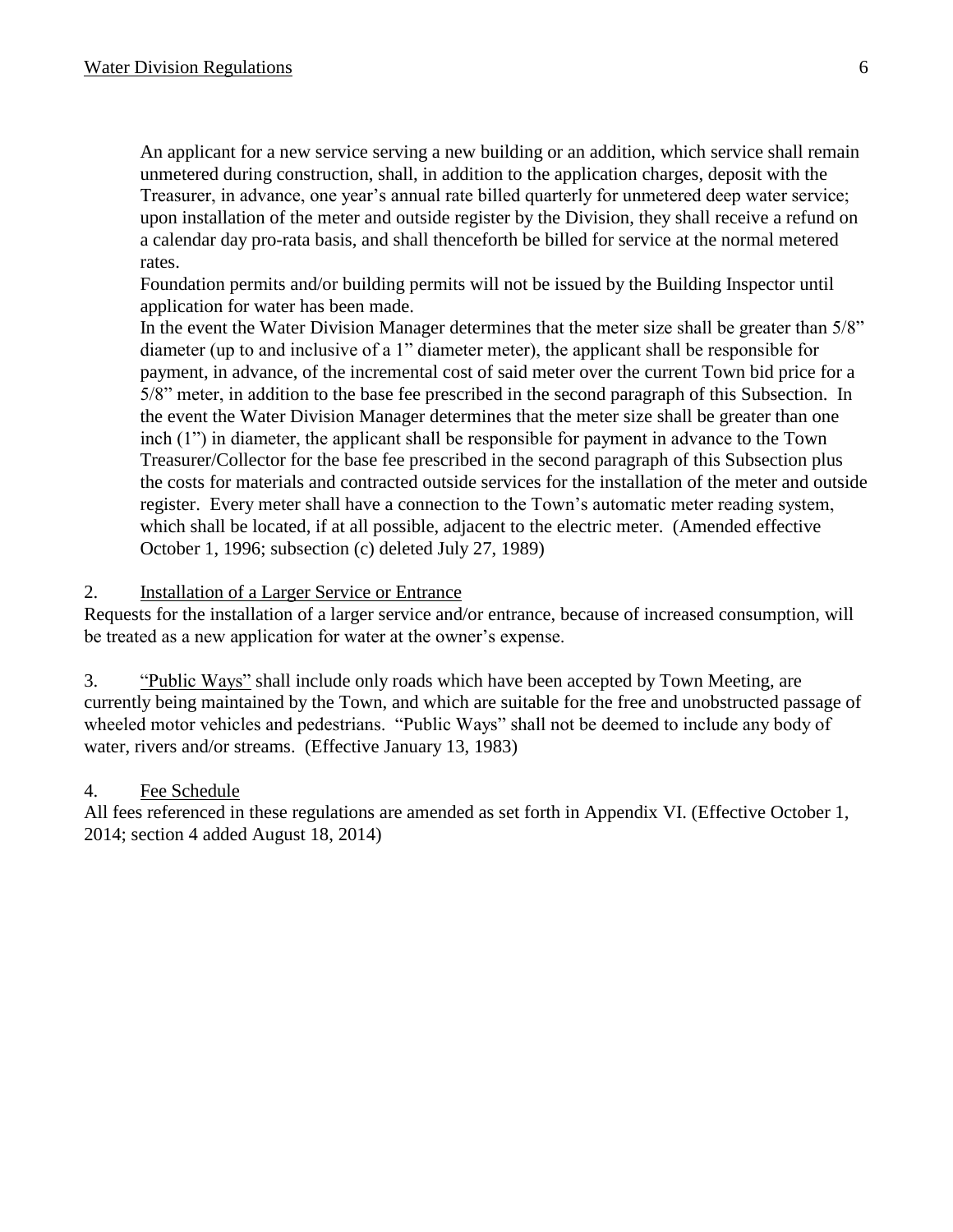#### ARTICLE III **EXTENSIONS**

#### 1. Applications

Applications for extensions to the existing system shall be filed in writing with the Water Division by the person or persons requesting such extension. No supply main of less than 8" diameter shall be installed. In the event the application calls for an extension within an unaccepted way, the application must be accompanied by a conveyance of Title to the work (in a form as contained in Appendix V to these Regulations and incorporated herein). The specifications for extensions are incorporated herein under Article V.

#### 2. Approval

Such application shall be submitted to the Town Manager with a cost estimate prepared by the Water Division and a recommendation for action by the Water Division. The Town Manager shall then forward the application with his recommendation to the Board of Water Commissioners for approval or disapproval.

#### 3. Charges

- (a) Main installation in accepted Town streets shall hereinafter be installed on a 50-50 percentum cost-sharing basis, with the applicant paying one half the cost and the Town the remainder, given Town Meeting appropriation for the extension, or entirely at the applicant's expense absent a Town Meeting appropriation therefor. In the former instance, the applicant shall deposit his money with the Town Treasurer/Collector before materials shall be ordered or work commenced; alternatively, the abutters shall be assessed betterments in accordance with MGL Chapter 40, Section 42G-I, inclusive, as amended, and MGL Chapter 80, as amended, and said betterment shall be recorded before materials shall be ordered or work commenced. In the latter instance, work shall be undertaken only in accordance with the procedures set forth in subsection (b) below. All ledge excavation cost shall be borne entirely by the petitioner in either instance, and in the former instance shall be considered as a separate, additional expense. (Effective January 13, 1983)
- (b) New main installation on streets which have not been accepted shall be the responsibility of the applicant or the abutters who shall bear 100% of the installation cost. All materials used and all labor performed on such installations shall conform to specifications contained in Article V herein. The tapping sleeve and gate valves shall be installed in existing mains by the Contractor under the supervision of the Water Division, and the installer shall be billed for labor and any materials used, including pressure testing repairs, etc., that may be required, for a period of 60 days. After this period the Town shall assume all responsibility for the maintenance of the installation. (Effective January 13, 1983)
- (c) Replacement main installations for inadequate existing mains on streets which have not been accepted shall hereinafter be installed on a 50-50 percentum cost-sharing basis, with the applicant(s) or the abutter(s) paying one half the cost and the Town the remainder, given Town Meeting appropriation for the replacement installation, or entirely at the applicant's (s') or abutter's (s') expense absent a specific Town Meeting appropriation therefor. In the latter instance, work shall be undertaken only in accordance with the provisions of Section (b) above.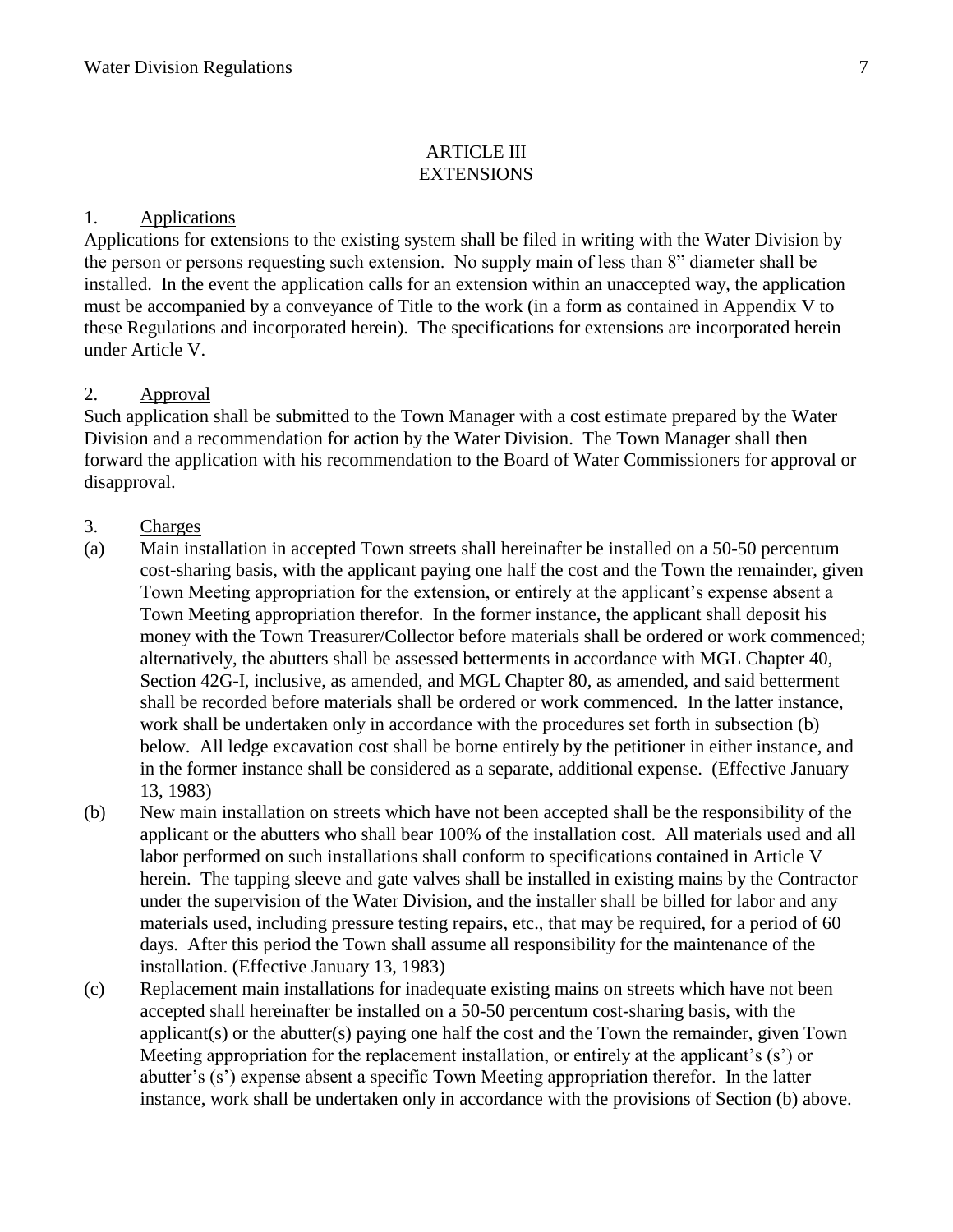In the former instance, the applicant(s) or abutter(s) shall deposit his (their) money with the Town Treasurer/Collector before materials are ordered or work commenced; or alternatively, the applicant(s)/abutter(s) shall be assessed betterments in accordance with MGL Chapter 40, Sections 42G-I inclusive, as amended, and MGL Chapter 80, as amended, and said betterments shall be recorded before materials shall be ordered or work commenced. (Sections (a), (b), and (c) effective January 13, 1983)

#### 4. Installation for the Good of the System

The Division, for the good of the system, may install mains in ways where there is not water or inadequate water, and nothing in these Regulations shall be construed as preventing the Division from doing so. Application for water from such an extension must comply with the extension policy and shall be for the entire street frontage of the applicant's property. (The Division reserves the right to specify which of the policies as outlined in Section 3(a) or 3(b) of this Article shall apply to any particular installations.)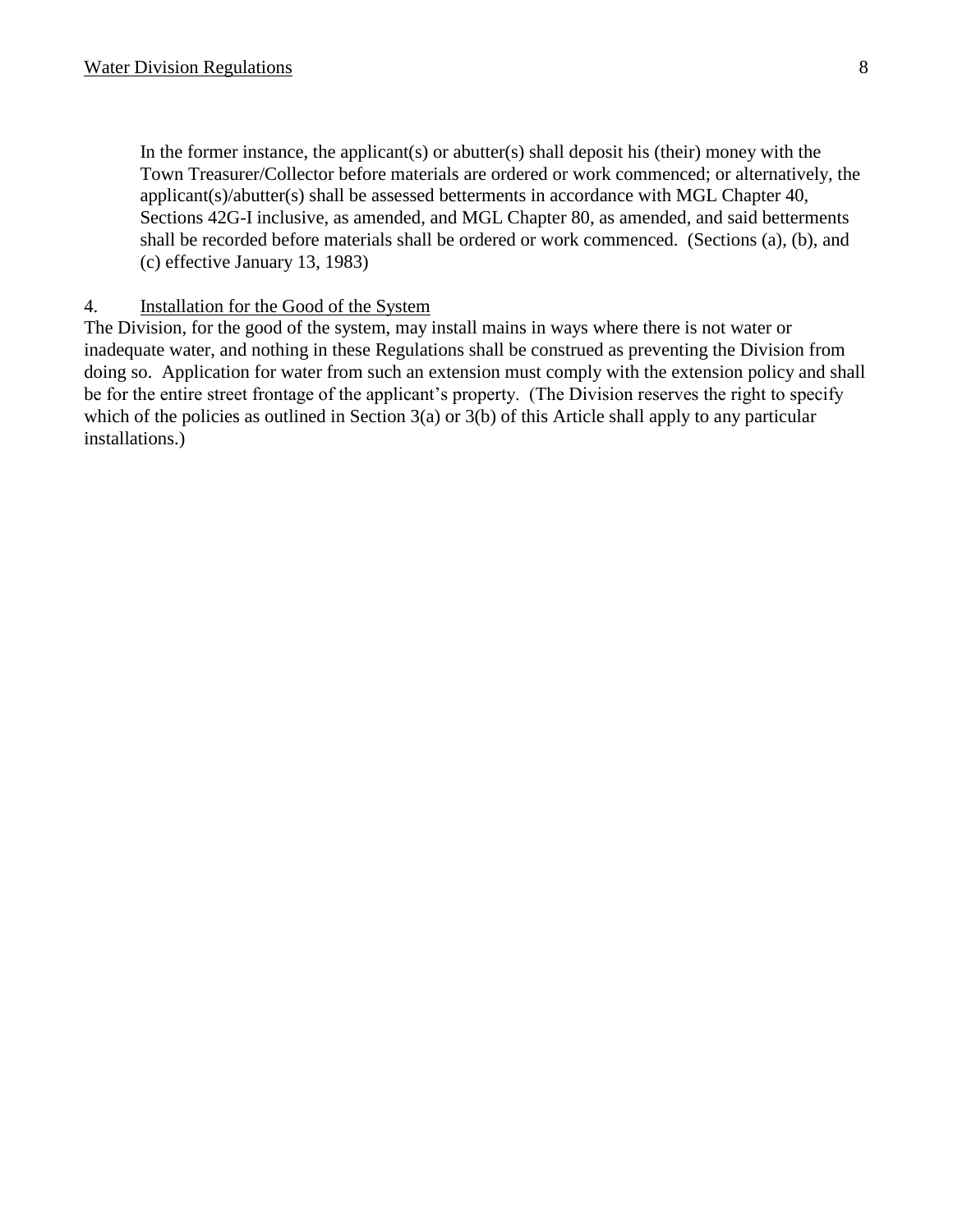#### ARTICLE IV SUBDIVISION EXTENSIONS

#### 1. Application

The application for the installation of water service in a subdivision shall be filed in writing with the Water Division by the subdivider or his authorized agent, consistent with the rules and regulations of the Town Planning Board. No supply mains of less than 8" diameter shall be installed.

#### 2. Minimum Pressure and Fire Flow - Single Unit Residential

A proposed extension to serve single unit residential structures shall have as a design goal sixty-five pounds per square inch of static pressure and a fire flow of 1,500 gallons per minute for a period of at least two hours with a minimum residual pressure of twenty pounds per square inch. Each hydrant on the extension shall not cover in excess of 150,000 square feet. Pro forma hydrostatic pressure and flow calculations based on the flow and pressure characteristics of the water system at the proposed tie-in point shall be performed by a registered professional Water Manager. Should these calculations indicate that the design goals will not be met, a second set of pro forma calculations must be made based on a statement of the future condition of the water system at the tie-in point as provided by the Town Water Manager. This set(s) of calculations will be made available to the Board of Water Commissioners. If the present conditions do not allow achievement of the stated design goals but the future conditions do, then the extension appropriate to the future condition will be required as a condition for approval. (Effective February 8, 1982)

Should approval be granted for an extension in which the present condition of the system does not permit the achievement of the above-stated design goal, then the party requesting the extension will be required to have on file at the Registry of Deeds, as attachments to the deeds for each of the individual parcels of land to be served by the extension, a statement that reads: "Minimum static pressure and fire flow as recommended by the Ipswich Water Commissioners and Fire Chief are not met by the water distribution system serving this parcel." As a further condition on this approval, the Water Commissioners may require additional unspecified measures to be taken by the developer to assure improved and/or adequate fire protection. (Effective February 8, 1982)

All costs associated with the determinations and/or registration filings shall be borne by the applicant. (Effective February 8, 1982)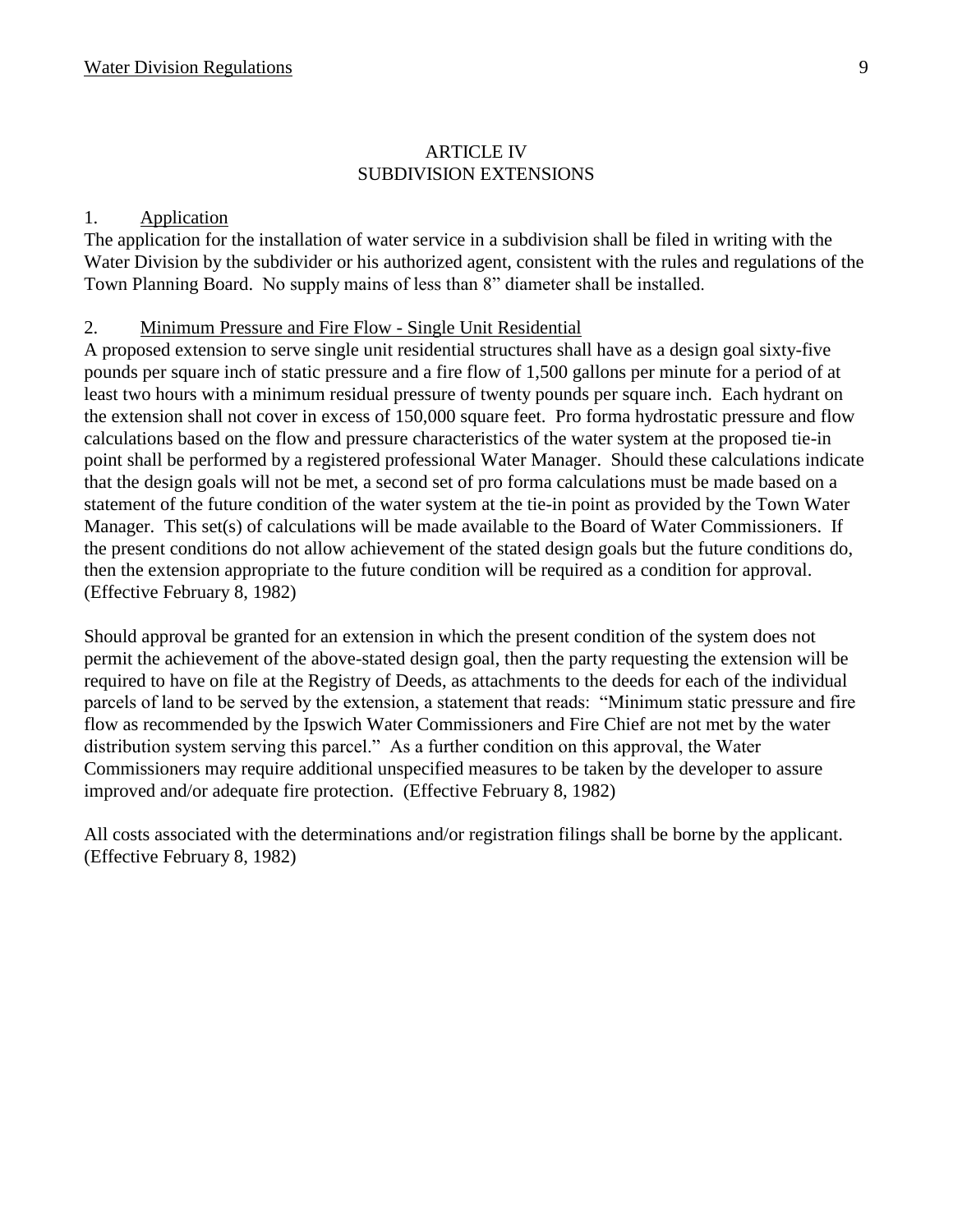# ARTICLE V WATER MAIN AND SERVICE SPECIFICATIONS

## 1. General

Water pipe shall be of the type, kind, size and class as shown on the plans or as directed. The pipe shall be laid on a firm foundation with tight joints and properly protected in a trench excavated and backfilled in accordance with these specifications and accompanying plans and as directed by the Water Division.

## 2. Kinds of Pipe

Pipe for the construction of water mains shall be cast iron, ductile iron, or polyvinyl chloride pressure (PVC) pipe. (Effective July 7, 1983)

- 3. Materials
- (a) Cast Iron Pipe:

Cast iron pipe shall be centrifugally cast in either metal or sand-lined molds and shall conform in all ways to either USA Standard A21.6 (AWWA C106-62) or A21.8 (AWWA C108-62) or latest revision thereof for Cast Iron Pipe centrifugally cast in metal molds or sand-lined molds. Cast iron pipe shall have a minimum thickness class of class 22 for pipe twelve inches (12") in diameter and under, and class 23 for pipe over twelve inches in diameter. Cast iron pipe shall be pressure class 150 unless otherwise specified.

(b) Cast Iron Fittings:

Cast iron fittings shall conform to USA Standard A21.10 (AWWA C110-64) for Cast Iron Fittings 2 inches through 48 inches and shall be of a pressure rating class of class 250. Joints on cast iron fittings shall be of the same type as the cast iron or ductile iron piping with which they are incorporated.

(c) Ductile Iron Pipe:

Ductile iron pipe shall be centrifugally cast in either metal or sand-lined molds and shall conform in all ways to USA Standard A21.51 (AWWA C151-65) for Ductile Pipe centrifugally cast in metal molds or sand-lined molds. Ductile iron pipe shall have a minimum thickness class of class 52 unless specified otherwise.

- (d) Cement Mortar Lining for Water Pipe and Fittings: All metal water pipe and fittings shall be cement-lined in accordance with the requirements of USA Standard A21.4 (AWWA C104-64) or latest revision thereof for Cement Mortar Lining for Cast Iron Pipe and Fittings for water.
- (e) Cast Iron and Ductile Iron Pipe Joints:
	- (1) Push-On Joints Push-on joints shall be of the type equal to "Tyton Joint" as manufactured by the United States Pipe and Foundry Company or "Super Bell Tite Joint" as manufactured by James B. Clow and Sons, Inc., or equivalent. Pipe shall be jointed in accordance with the manufacturer's instructions, and any appurtenant materials used in completing the connection, such as lubricants and rubber gaskets, shall be obtained from the same manufacturer as the pipe. In any case, rubber gaskets incorporated into the joint shall conform to USA Standard A21.11 (AWWA C111-64, ASTM C443-60T) or latest revision thereof. Lubricants used shall be manufactured for the express purpose of lubricating the parts of the joint in assembly. The lubricant shall be nontoxic, shall not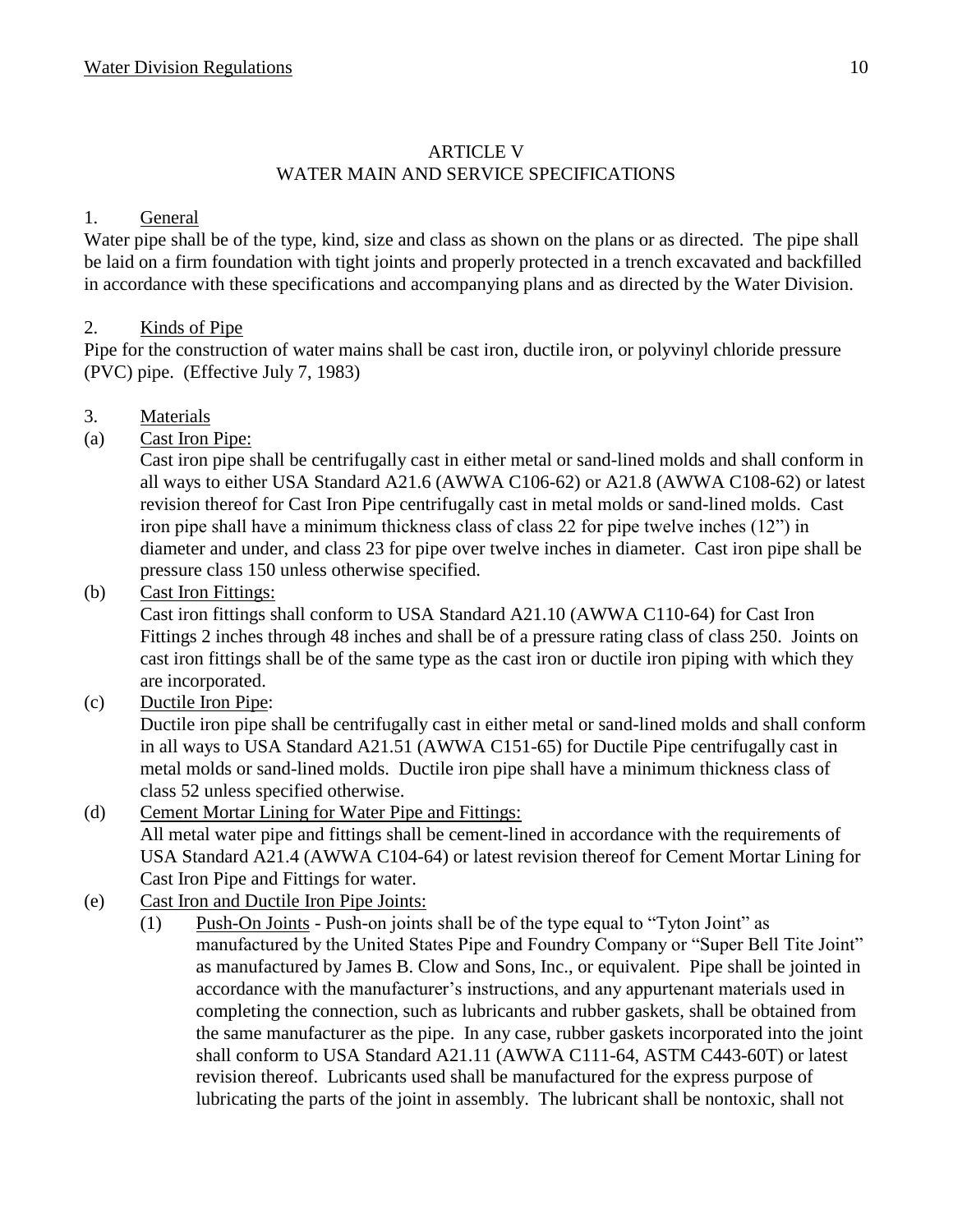support the growth of bacteria, and shall have no deteriorating effects on the gasket or the pipe. It shall not impart any taste or odor in a pie that has been flushed and disinfected in accordance with these specifications.

- (2) Mechanical Joints Mechanical joints shall conform to the requirements of USA Standard A21.11 (AWWA C111-64). Each joint shall consist of an integrally cast bell and exterior flange having cored or drilled bolt holes, a rubber ring gasket, follower gland and nuts and bolts. Rubber gasket and lubricant shall conform to the requirements established in subsection 3. (e)(1) of this Article. The follower gland shall be from the same manufacturer as the pipe or fitting and shall be brought up to the flange evenly by first partially tightening the bolts and then firmly tightening opposite bolts with a torque wrench in accordance with the manufacturer's specifications. Only bolts furnished with the mechanical joint pipe or fitting shall be used and shall be high-strength corrosion resistant alloy with tee head and hexagon nut.
- (f) Polyvinyl Chloride Pressure Pipe (PVC): Polyvinyl Chloride Pressure pipe (PVC) and couplings shall be Class 150 or Class 200. All Pipe and couplings shall be manufactured and tested in accordance with AWWA C900-81 (or latest issue) specifications entitled "AWWA Standard for Polyvinyl Chloride (PVC) pressure pipe 4 inch through 12-inch for Water", including Appendix A entitled "AWWA Design Requirements and Criteria for PVC Water Pipe", and other applicable Appendices as issued. (Effective July 7,
	- 1983)
	- (1) Pipe couplings and joints shall be made using an elastomeric gasket. Solvent-cement couplings will not be permitted. Elastomeric gaskets shall conform with the requirements of ASTM F-477 (or latest issue). The bell end of the pipe shall be an integral part of the pipe designed to lock in the gasket. The bell section shall be adequate to withstand pressures not less than the pressure class rating of the pipe and meet the requirements of AWWA C900-81 (or latest issue). (Effective July 7, 1983)
	- (2) Standard pipe lengths shall be 20 ft. plus or minus 1 inch. Up to 15 percent of the total footage may be furnished in random lengths but not less than 10 feet long. (Effective July 7, 1983)
	- (3) Fittings for PVC Pipe Fittings for PVC water pipe may be either cast iron or ductile iron. Jointing of the PVC pipe to fittings shall use rubber gaskets conforming to ANSI/AWWA c111/A21.11-80 or latest issue and as recommended by the manufacturer. Where required or as directed by the manufacturer, adaptors shall be used. Joint gaskets for PVC pipe shall not be used with cast iron or ductile iron fittings unless approved by the Town. (Effective July 7, 1983; subsequent subsections (h)-(r) were relettered (i)-(s).)
- (g) Valves:
	- (1) Gate Valves Gate valves shall be iron body bronze mounted, double disc, parallel seal, mechanical joint, for underground use, wrench operated, nonrising stem, "O-ring" seal to the requirements of AWWA Specifications C500-71. Valves shall be equal to type used presently by the Town of Ipswich. Valve shall be designed for a water working pressure of 200 pounds per square inch and a water test pressure of 400 pounds per square inch. Gate valves shall have a 2-inch nut for wrench operation, and the operating nut shall have an arrow cast in the metal indicating the direction of opening. Valves shall "OPEN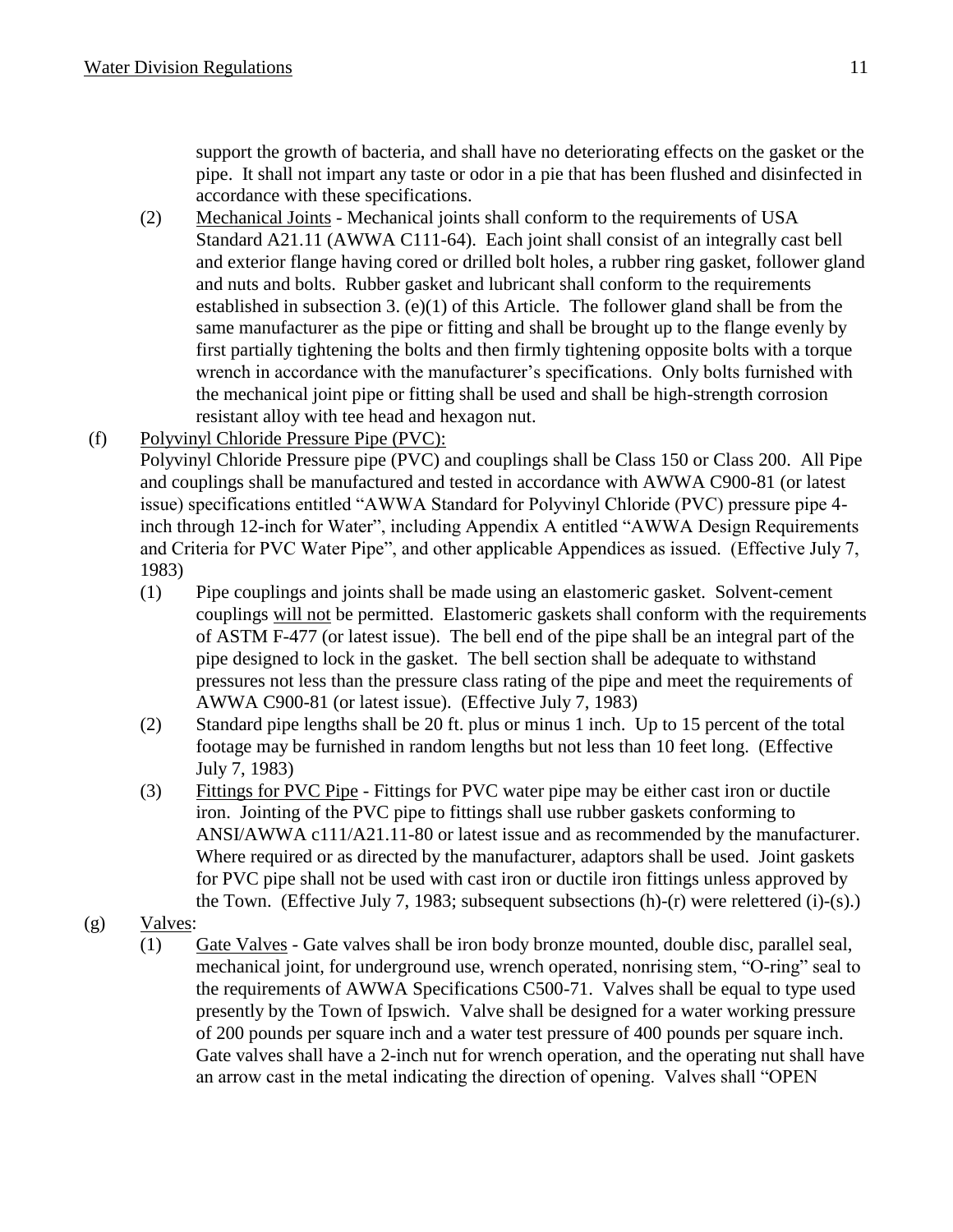LEFT". Valves shall have maker's initial, pressure rating and a year of manufacture cast on the body.

(2) Butterfly Valves - Use of butterfly valves on 12-inch class 100 and on 8-inch class 200 PVC pipe may require an adaptor to allow the valve disc clearance from the pipe. (Effective July 7, 1983)

# (h) Valve Boxes:

Valve boxes shall be equal to type currently used by Town of Ipswich and shall be provided for each underground valve. Valve boxes shall be heavy pattern cast iron, cast in two or three telescoping sections of sliding construction and of such lengths as will provide, without full extension, the required cover. The lower section shall be belled or domed at the bottom to fit over the valve nut. The upper section shall fit over the lower section and shall be flanged at its base to provide proper bearing. Covers shall be at least 6 inches in diameter, shall fit flush with the top, shall have the word "WATER" cast thereon in raised letters, and shall be slotted for easy removal. Valve boxes shall be of good quality cast iron, free from all defects in material and workmanship, and shall be coated with coal-tar pitch enamel or other approved coating. Valve boxes shall be suitable for the size valve on which they are used and shall weigh at least 100 pounds with cover.

# (i) Curb Boxes:

Curb boxes shall conform to the specifications for valve boxes except that, for curb boxes for service lines 1 inch and under, a buffalo-type cast iron curb box with 2 1/2 inch shaft will be used; for service lines between 1 1/4 and 2 inches, a 4 1/4 inch shaft with arch base will be used; for service lines over 2 inches, a 5 1/4 inch shaft will be used.

# (j) Service Connections:

- (1) Service connections shall consist of piping, corporation stops, curb stops and curb boxes. Corporation stops installed in asbestos cement water pipe will require the use of a Smith-Blair repair service clamp, double strap or equal. All corporation cocks will have Type CC threads. Piping for service connections shall consist of annealed copper tubing Type K soft and shall conform to the requirements of ASTM Standard B88. No foreign copper tubing will be allowed. Minimum allowable size for service connections shall be 3/4 inch. Services shall be extended from the main to the lot line or to the curb cock, whichever is further. Corporation cocks will be Mueller H-15008 metal gripper and double face gasket or equal. Curb stops will be Mueller H15219 with drains or equal. Taps in the main for services shall be made only in the top one-half section to prevent the introduction of sediment into the service. Curb cocks shall be located in the center of the grass plot or on the property line or as directed by the Water Division. Corporation stops installed in PVC pipe may be directly tapped into pipe 6-inch or larger, or using service clamps or saddles of a type recommended for use with PVC pressure pipe. Cutting tools for tapping shall be of a type suitable for PVC pressure pipe. Direct taps shall use corporation stops with AWWA threads. All other requirements set forth in Article V Subsection 3(1) of these regulations shall be conformed to. (The last four sentences effective July 7, 1983)
- (2) Before any services are installed, the contractor shall furnish the Water Division, for its approval, a list of all materials and their manufacturer, together with model and/or catalog number and, if necessary, shall furnish a sample for inspection by the Division.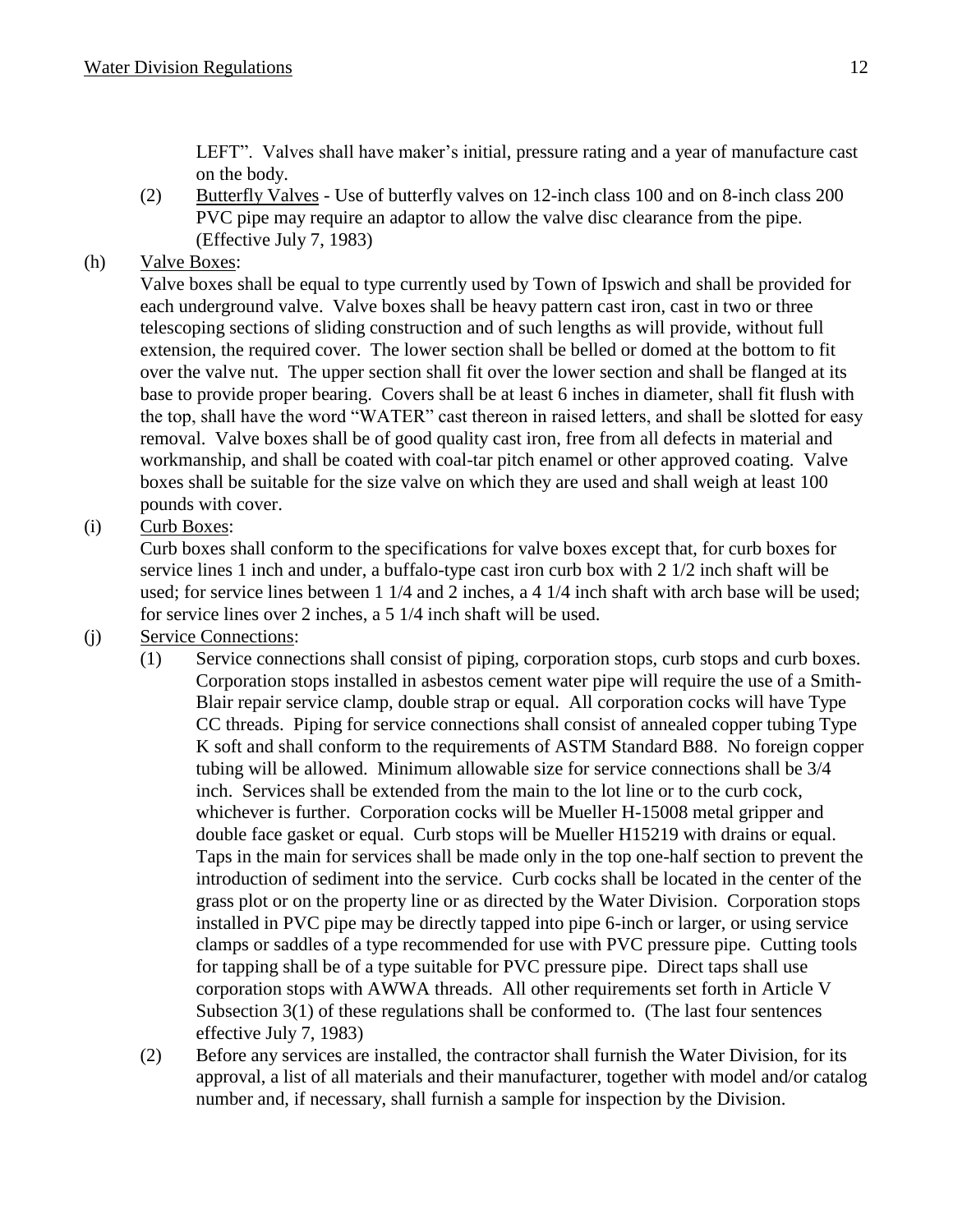- (3) Suitable fittings for the installation of a water meter shall be provided on all services. Meters and outside registers shall be installed by the Water Division only. A Ford Ball valve HB-34 or equal shall be installed by the contractor on the water main side of the meter.
- (4) Materials used for service connections from the curb cock to the building are the responsibility of the contractor except that at least ten (10) feet of Type K copper tubing shall be installed from the ball valve to the outside of the foundation.
- (5) Service connections shall be buried at least four and one half feet. In ledge or rocky soil, service connections shall be bedded and covered by at least six inches of sand. No underground electrical, gas or sewer service shall be constructed within five feet of the service connection between the water main and the curb cock.
- (k) Tapping Sleeves and Valves:

No contractor shall be allowed to tap any water main owned by or presently used by the Water Division without the express written permission of the Water Division. If permission is obtained, the contractor shall employ an approved tapping sleeve and gate valve of compatible manufacture and make the tap under the direction of a representative of the Water Division, in accordance with the manufacturer's instructions for installation. The use of tapping sleeves and gate valves which require a poured joint will not be permitted. Tapping sleeves shall be Rockwell 622 with mechanical gate or equal.

(l) Hydrants:

Hydrants shall be as manufactured by Darling B-50-B or B-62-B, or equal, with breakaway flange and shall comply with AWWA Standard Specification C502-65 for fire hydrants for water works services. They shall have 6 inch hub ends and 5 1/2 inch diameter clear opening at valves and shall open by turning to the left (counter-clockwise). Hydrants shall be of ample length for 6 feet of trench. They shall be provided with two 2 1/2 inch hose nozzles and one 4 1/2 inch pumper outlet with National Standard Fire Hose thread and chained caps. Operating nuts shall be AWWA Standard (pentagonal, measuring 1 1/2 inch point to flat). Hydrants shall be equipped with "O-Ring" packing. Hydrants shall be shop painted in accordance with AWWA Specifications. The breakaway flange shall be 2 inches above final grade. All hydrants shall be marked with a 2 inch minimum diameter pipe 9 feet in length. This pipe shall be set 3 feet into concrete between the hydrant and oncoming traffic and shall be painted red. (The first sentence effective July 7, 1983)

(m) Thrust Blocks:

Thrust blocks, where required, shall be of concrete and shall have a compressive strength of 3000 psi at 28 days. Blocking shall be placed between solid ground and the hydrant, bend or fitting to be anchored. Unless otherwise indicated or directed, the base and thrust bearing side of the thrust blocks shall be poured directly against undisturbed earth. The sides of thrust blocks not subject to thrust may be poured against forms. The area of bearing shall be as directed. Blocking shall be placed so that the fitting joints will be accessible for repair. Steel rods and clamps shall be protected by galvanizing or by coating with bituminous paint.

(n) Miscellaneous Metal Work:

Bends, hydrants, valves, and appurtenances shall be strapped and clamped where required and/or as directed. Steel bars, rods and plates shall be of structural steel. Straps, bridle rods, clamps, anchors, and such other parts shall be provided as directed and as approved. After installation,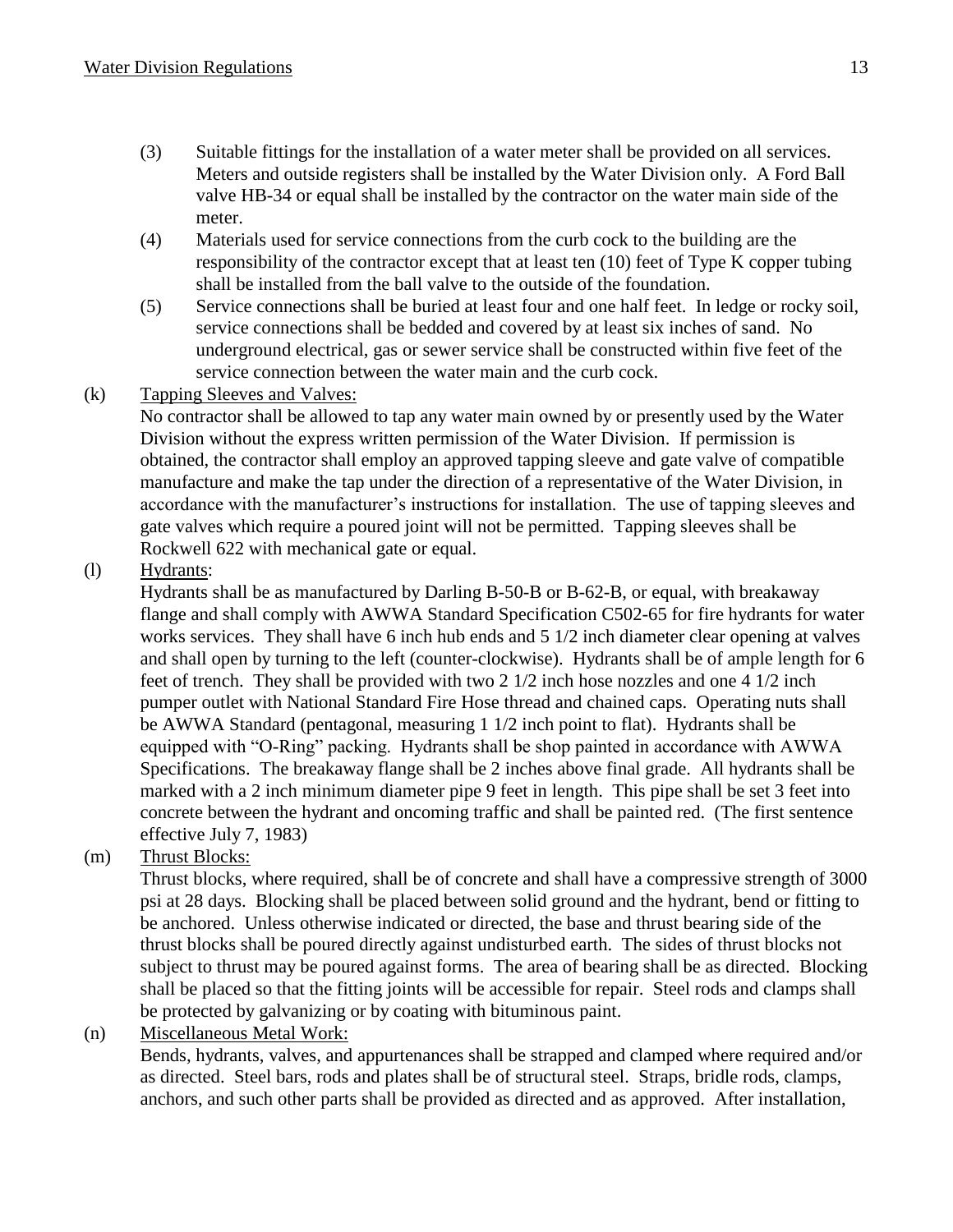all parts of the strapping and clamping devices shall be given two heavy coats of an approved coal-tar base protective coating.

(o) Plugs:

A plug, where permitted, shall be equipped with a 1 inch blow-off and gate box.

- (p) Backfill:
	- (1) The contractor shall furnish all materials and equipment and perform all incidental work necessary to backfill trenches for pipelines and appurtenances.
	- (2) Common fill shall consist of mineral soil substantially free from organic materials, loam, wood, trash, and other objectionable materials which may be compressible or which cannot be properly compacted. Fill to one foot above the top of the pipe shall be screened gravel or sand. Above this point common fill with material up to 10 inches in its largest dimension may be used. Common fill shall have physical properties such that it can be readily spread and compacted. Snow, ice and frozen soil shall not be permitted. It is anticipated that, in most areas, material excavated from the trench will meet the requirements of common fill. Where excavated material does not meet the requirements, it shall be replaced with common fill obtained from other sources.
	- (3) Granular fill shall consist of hard, durable stone and coarse sand, essentially free from frost, frozen lumps, loam and clay, well-graded, and containing no stone having any dimension greater than 3 inches. The grading of sizes and material shall be such that the gravel may be thoroughly consolidated. The grading shall conform to the following requirements:
		- (a) Passing 3/8 inch sieve 70% maximum
		- (b) No. 10 sieve  $50\%$  maximum
		- (c) No.  $200$  sieve  $5\%$  maximum
	- (4) Screened gravel shall consist of hard, durable particles of proper size and gradation, and it shall be free from sand, loam, clay, excess fines, and deleterious materials. The size of the particles shall be uniformly graded gravel such that not less than 95 percent of the particles will pass a 1/2 inch sieve and not more than 5 percent will pass a No. 4 sieve. Quality and gradation shall be acceptable to the Water Division.

(q) Pavement:

The Standard Specifications for Highways, Bridges and Waterways, as issued by the Commonwealth of Massachusetts, Department of Public Works, shall apply to materials and workmanship requirements for temporary and permanent pavements used to replace pavements removed or damaged during construction. Temporary and permanent pavement shall be Class I, Bituminous Concrete, Type I-1, conforming to Section 460 of the Massachusetts Standard Specifications referred to above.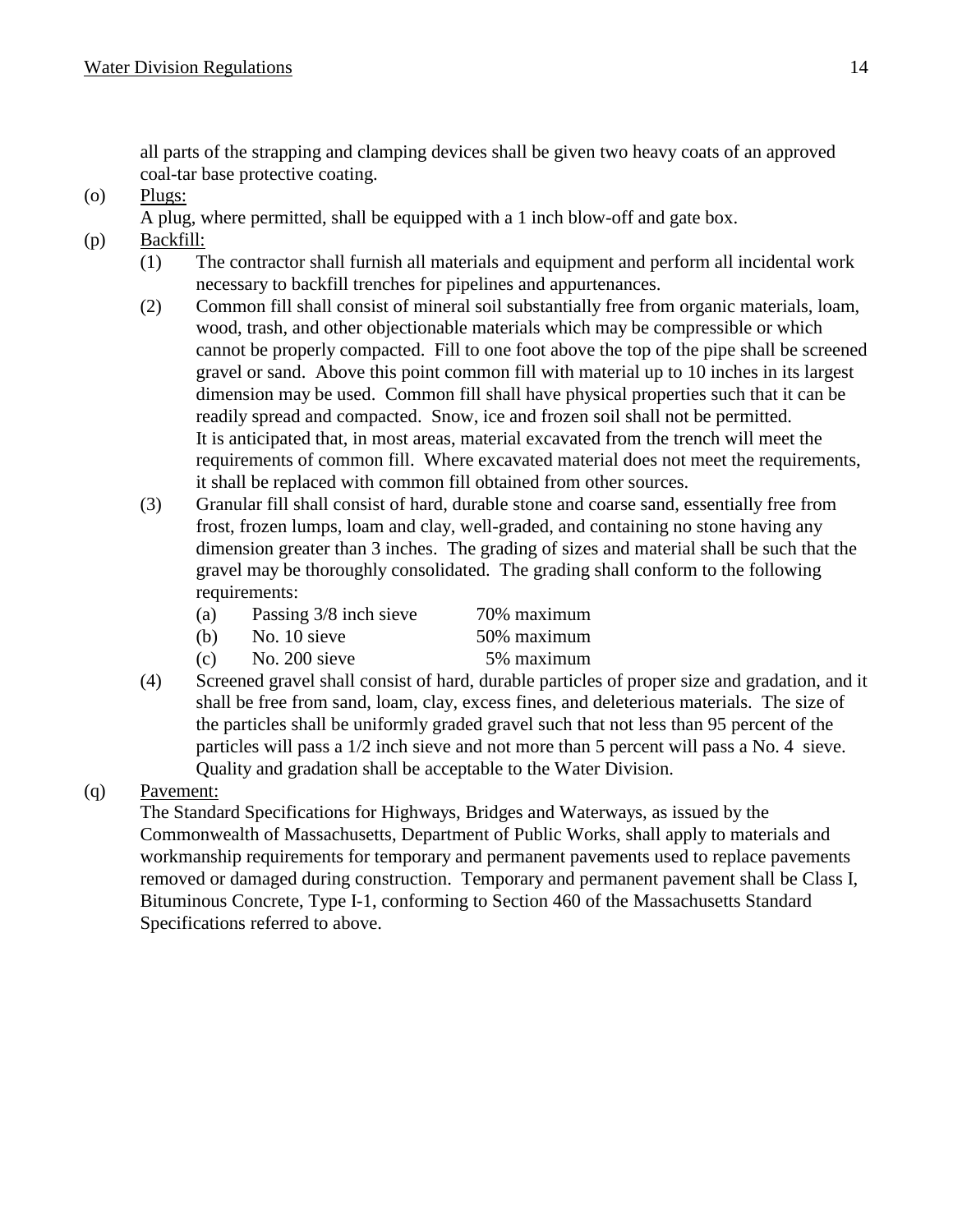#### 4. Construction Methods

#### (a) General:

In unloading, storing, stacking and handling of pipe, fittings, valves or appurtenances, the contractor shall take special care to insure that his methods are consistent with methods employed by the manufacturer in the manufacture and shipping of the product. Insofar as possible, all heavy materials shall be carefully handled by the use of hoists or skidways to avoid shock or damage. Pipe handled on skidways shall not be skidded or rolled against pipe already on the ground. It shall be the contractor's responsibility to inspect all shipments, and to replace or repair at his own expense any materials which have been damaged through his own negligence. Whenever possible, pipe shall be strung along the routes with the bell ends facing in the direction in which the work is to proceed.

#### (b) Trench Excavation:

The contractor shall excavate the trench to the lines and grades as directed by the Water Division. Special care shall be taken to protect existing underground utilities and support the sides of the trench to prevent movement, to include the use of sheeting, shoring and bracing. The contractor shall also be required to do all dewatering of the trench which may be necessary to insure that the trench bottom is firm and dry. If, in the opinion of the Water Division, unsatisfactory soil conditions exist at the required trench grade, the contractor may be required to excavate below normal trench grade until suitable foundation material is encountered. The excavation shall then be backfilled with screened gravel in 6-inch layers. Each layer shall be properly tamped and compacted until normal trench grade is obtained. The contractor shall make additional excavation, by hand or an approved mechanical method, at each bell location and of sufficient depth to insure that proper jointing methods may be applied. The contractor shall also make such additional excavations as may be necessary to provide for proper placement of concrete thrust blocks, valves, hydrants, stone for hydrant drains, services and other appurtenances as shown on the plans or as directed by the Water Division. All water main trenches shall be such that a minimum cover of 4 1/2 feet is provided over the pipe, except at gate valves where a minimum of 3 feet of cover shall be provided at the top of the valve bonnet. When ledge or rock is encountered at trench grade, the contractor shall excavate an additional 6 inches and backfill with screened gravel to pipe grade. Backfill shall be thoroughly compacted.

- (c) Bedding the Pipe:
	- (1) Cast Iron or Ductile Iron The trench shall be prepared to receive the pipe in accordance with AWWA Standard Specification C600 for the installation of cast iron water mains. In general the bed shall be free from any large stones and of smooth and uniform surface. Any voids under the pipe shall be filled and thoroughly tamped so that the pipe is fully supported throughout its entire length. It is desirable that the bed be rounded out so as to form a cradle in advance of laying the pipe to prevent pipe movement. If so directed, the contractor shall lay the pipe on blank blocking and thoroughly tamp beneath the pipe to provide uniform bearing.
	- (2) PVC Pressure Pipe Bedding material for PVC pressure pipe shall consist of either gravel borrow or crushed stone. Gravel borrow shall conform to the Commonwealth of Massachusetts Department of Public Works Standard Specification for Highways and Bridges classification M1.03.0 Type C. Crushed stone shall conform to Massachusetts Standard Specification M2.01.4. The bedding material shall be carried to 1 foot above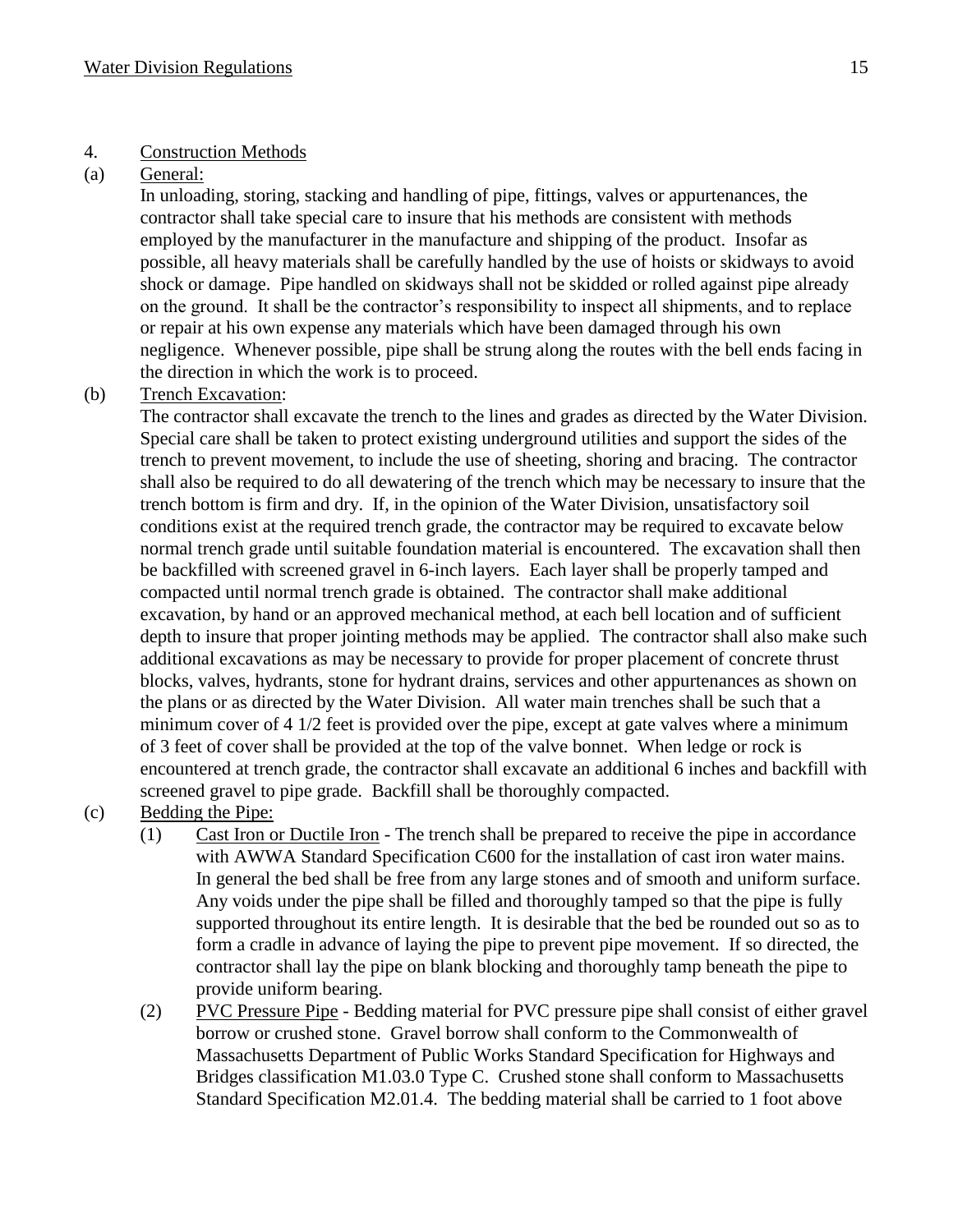the top of the pipe for the full width of the trench. The bedding material shall be compacted to not less than 95 percent of maximum density as determined in accordance with the requirements of Method D of ASTM Specification D1557-78. The minimum bedding thickness under the pipe shall be 6 inches. (Effective July 7, 1983)

(d) Laying the Pipe and Fittings:

The pipe shall be placed in the trench in accordance with the manufacturer's recommendations or by an approved method in such a manner as to insure that the pipe is not damaged. All pipe shall be thoroughly sound, dry and clean before laying, and the utmost of care shall be taken to insure that its condition is not altered when it is placed on the bed. A tight plug shall be installed once the pipe is in place to keep out groundwater and dirt. All work associated with laying the pipe shall conform to AWWA Standard Specification C600 wherever applicable and not in conflict with the provisions contained in these specifications. When the pipe is in place, screened gravel or sand, whichever is applicable, shall be placed in the trench and thoroughly compacted to the spring-line of the pipe. Under no circumstances shall blocking be permitted when laying PVC pipe. (Last sentence effective July 7, 1983)

- (e) Installation of Valves and Hydrants:
	- (1) Valves The contractor shall install all valves and tapping sleeves and valves together with valve boxes, at the locations shown on the plans or as directed by the Water Division. In general, valves shall be installed as close as possible to plumb and in accordance with the applicable subsections 4(c) and 4(d) of this article, and in accordance with the manufacturer's recommendations. Valve boxes shall be installed at every valve location and shall be adjusted to the proper finished grade and set plumb and centered over the operating nut of the valve. The contractor shall exercise special care that the valve box is free of dirt and other obstructions and that the base does not rest on the valve bonnet. An earth cushion shall be provided between the bonnet and the base. After installation is completed, all valves shall be operated and then left in the closed position.
	- (2) Tapping Sleeves and Valves The contractor shall install tapping sleeves and valves in accordance with the applicable provisions of these specifications. In addition, before backfilling over any tapping sleeve, all exposed portions of any bolt used to hold the two halves of the sleeve together shall be heavily coated with two coats of Inertol #66 Special Heavy or approved equal bituminous paint. It shall be the contractor's responsibility to furnish the necessary tools and labor to make all approved taps of live mains.
	- (3) Hydrants Hydrant spacing shall be no greater than five hundred feet or as directed by the Fire Chief. The hydrant shall be set plumb and at the proper elevation with respect to final finished grade. The breakaway flange shall be set 2 inches above finish grade. The hydrant base shall be set on firm material and shall be adequately anchored by mechanical means or by concrete thrust blocks. The contractor shall place one-half cubic yard of selected 2-inch stone around the hydrant base for drainage purposes. Stone shall be placed to 6 inches above the hydrant drain. Hydrant locations shall be such that no part of the hydrant is within 1 foot of the curbline and no less than 20 feet from an intersecting street. Prior to any hydrant being tested under pressure, all hydrant laterals and mains shall be flushed to remove dirt, rocks, and foreign matter. Hydrant types shall be approved by the Town Water Manager. Each nozzle and pumper outlet shall be at least 18 inches above grade on the installed hydrant. Prior to acceptance by the Town, each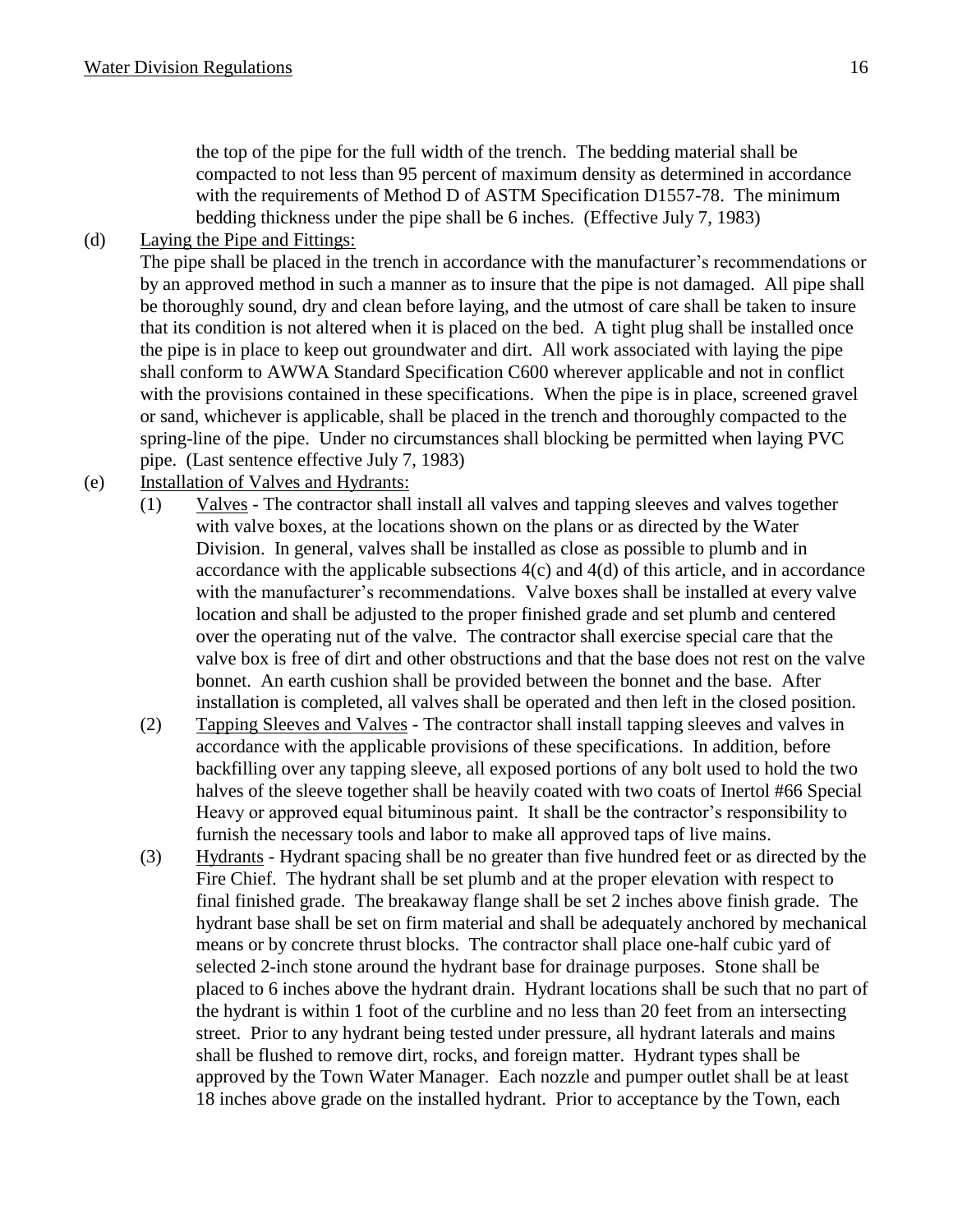hydrant shall be flow tested and inspected for proper drainage. (Last three sentences effective February 8, 1982)

(f) Concrete Thrust Blocks:

Concrete thrust blocks shall be installed at all bends, fittings, dead ends and hydrants as shown on the plans or as directed by the Water Division. Concrete for thrust blocks shall consist of Class I cement concrete. The thrust block shall be formed in such a way that as much of the undisturbed earth on the trench wall and bottom will be incorporated into the forming as is possible. In making both the forms and the pour, special care shall be taken to insure that concrete is not poured in and around the joints of the pipes and fittings. In the event that other utilities or local conditions prohibit the use of thrust blocks, the contractor shall furnish and install mechanical thrust resisting devices, upon the approval of such devices by the Water Division. Mechanical thrust-resisting devices may be substituted for concrete thrust blocks and incorporated into the work if it is deemed to be more expeditious to do so provided, however, the device shall be at least equal in resistance to the thrust block and of a satisfactory design.

- (g) Service Connections:
	- (1) Corporation Stops The contractor shall furnish and install all corporation stops at the locations as shown on the plans or as directed by the Water Division. The corporation stops shall conform to the requirements of subsection 3(l) (1) of this Article. The contractor shall be equipped with a tapping machine which will permit tapping of water mains under pressure and shall have a supply of combination drills and taps having a Mueller thread or equal. The tapping machine shall be rigidly fastened to the pipe, and the tap shall be made in the upper one-half of the pipe. The length of travel of the tap shall be so established that, when the stop is inserted and tightened with a 14 inch wrench, not more than 1 to 3 threads will be exposed on the outside. When a wet tap is made, the corporation shall be inserted with the machine still in place.
	- (2) Copper Tubing The contractor shall furnish and install copper tubing at the locations as shown on the plans or as directed by the Water Division. Copper tubing shall conform in all ways to subsection  $3(1)(1)$  of this article. Excavation for services shall be to a minimum depth of 4 1/2 feet, and the contractor shall exercise special care to insure that the bottom is free from sharp rocks or ledge outcroppings. In placing the service in the trench, the contractor shall be careful that the copper tubing has no kinks or sharp bends and that the screened gravel, placed to a depth of 6 inches over and around the service, is free from large or sharp stones which may come in contact with the service.
	- (3) Curb Cocks and Boxes Curb cocks and boxes shall be furnished and installed by the contractor where noted on the plans or as directed by the Water Division. Materials under this section shall conform in all ways to subsections  $3(k)$  and  $3(l)(1)$  of this article. The contractor shall place compacted gravel around and below the curb cock to permit draining of the pipe through the waste opening. The curb box shall be set flush with the finish grade and shall be adjustable from 4 to 5 feet. The operating rod shall be a 30 inch rod.

#### (h) Hydrants, Valve Boxes, and Curb Boxes Removed and Reset:

If the contractor is directed by the Water Division to remove and reset a hydrant, valve box or curb box, he shall carefully excavate the structure to be removed, disassemble the item, relocate it, and then reassemble the item in its new location. Prior to their discontinuance, all items to be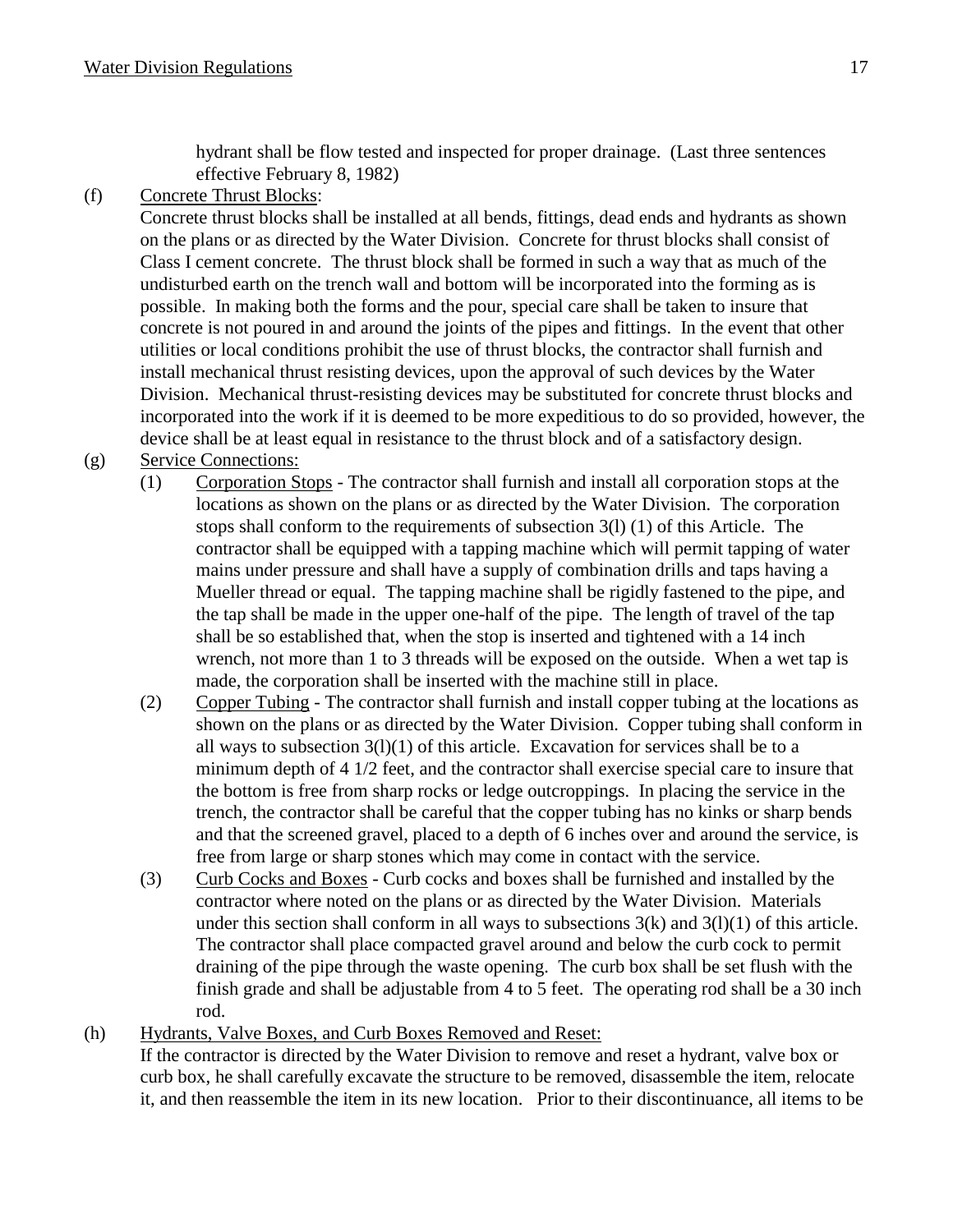removed and reset shall be checked by the Water Division to insure that they are in satisfactory condition. When the Division has satisfactorily determined that they are in good working order, they shall be installed in their new location in accordance with the same construction methods as for new hydrants, valve boxes and curb boxes.

# (i) Hydrants, Valve Boxes and Curb Boxes Removed and Stacked:

If the contractor is directed by the Water Division to remove and stack hydrants, valve boxes, and curb boxes, he shall do so in accordance with the provisions of subsection 4(h) of this article except that, once the item is removed, it shall be stacked in a neat and orderly fashion in a location designated by the Water Division.

(j) Cleaning:

At the conclusion of the work, the contractor shall thoroughly clean all pipelines by flushing with water or other means to remove all dirt, stones, pieces of wood, or other material which may have entered during the construction period. Debris cleaned from the lines shall be removed from the low end of the pipeline. If, after this cleaning, obstructions remain, they shall be removed. After the pipelines are cleaned, if the groundwater level is above the pipe or the surface water level is above the pipe following a heavy rain, the Water Division shall examine the pipes for leaks. If any defective pipes or joints are discovered at this time, they shall be repaired by the contractor.

# (k) Pressure Testing:

The contractor shall furnish the necessary equipment and labor for carrying out a pressure test and leakage test, as specified in AWWA C600, on the completed pipes. The hydrostatic pressure for the pressure test shall be maintained for at least 30 minutes, and the hydrostatic pressure for the leakage test shall be maintained for at least 60 minutes.

The amount of leakage permitted shall be in accordance with AWWA Specifications C600, current edition. If any leaks occur during either test, they shall be repaired to the satisfaction of the Water Division. The contractor shall make any taps and furnish all necessary caps, plugs, etc., as required in conjunction with testing the pipe. The contractor shall also furnish a test pump,. gauges, and any other equipment required in conjunction with carrying out the hydrostatic test.

- (l) Chlorination of Pipelines:
	- (1) Before being placed in service, all new water pipelines shall be chlorinated in accordance with AWWA C601, "Standard Procedure for Disinfecting Water Mains."
	- (2) Before any disinfecting procedures are initiated, the Water Division shall be advised of the contractor's intended methods, and no work shall be done until such methods are approved by the Water Division. The contractor shall provide all necessary tools, material, and labor for disinfecting the mains.
	- (3) The location of the chlorination and sampling points shall be determined by the Water Division in the field. Taps for chlorination and sampling shall be installed by the contractor. The contractor shall uncover and backfill the taps as required.
	- (4) The general procedure for chlorination shall be first to flush all dirty or discolored water from the lines, and then to introduce chlorine in approved dosages through a tap at one end, while water is being withdrawn at the other end of the line. The chlorine solution shall remain in the pipeline for about 24 hours.
	- (5) Following the chlorination period, all treated water shall be flushed from the lines at their extremities and replaced with water from the distribution system. Bacteriological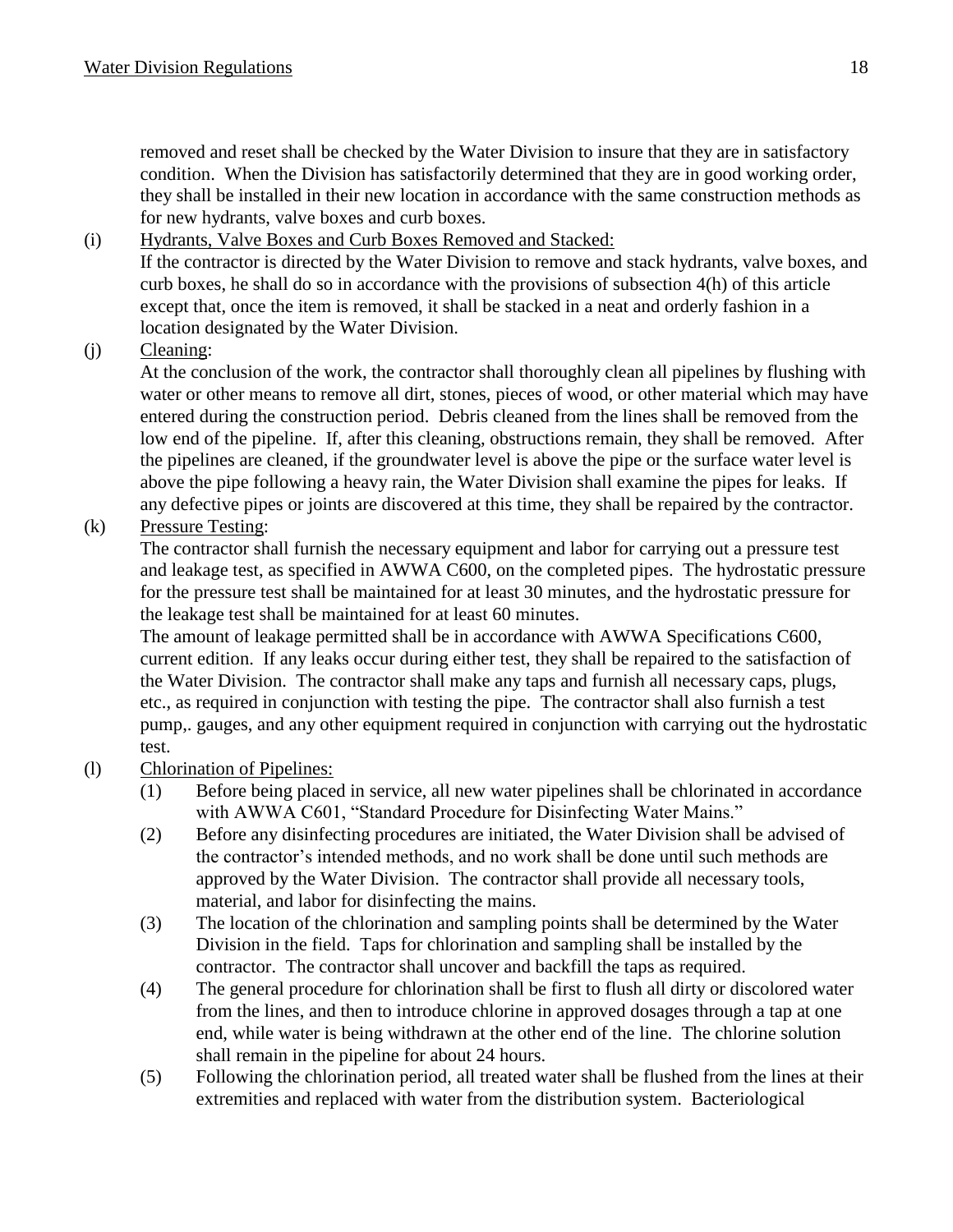sampling and analysis of the replacement water shall then be made by the Water Division or its agent in full accordance with AWWA Specification C601. The contractor shall be required to rechlorinate, if necessary, and the line shall not be placed in service until the requirements of the State Department of Environmental Protection are met.

(6) Special disinfecting procedures shall be used in connections to existing mains and where the method outlined above is not practical.

# (m) Backfilling the Trench:

Upon installation of the pipe, the trench shall be backfilled and final restoration of the surface made. From the top of the bedding to a point twelve inches over the top of the pipe, screened gravel or sand, whichever is applicable, shall be placed in six inch layers and thoroughly compacted. Each layer shall be moistened and then compacted by rolling or by tamping with mechanical rammers or by hand tamping with iron tampers having a tamping face not exceeding twenty-five square inches in area. Special care shall be taken to insure that backfill around the pipe is adequately tamped.

The remainder of the backfill shall be common fill or granular fill and shall be placed in twelveinch layers and compacted as specified above. Compaction for that portion of the trench twelve inches above the top of the pipe shall be to 90% of maximum density, as determined in accordance with Method D of ASTM specification D1557-78. The use of jetting or flooding to obtain a necessary compaction for bedding of the pipe will not be permitted. (Last two sentences effective July 7, 1983)

Whenever a loam or gravel surface exists prior to cross-country excavations, it shall be removed, conserved, and replaced to the full original depth. In some areas, it may be necessary to remove excess material during the cleanup process, so that the ground may be restored to its original level and condition. If the contractor prefers not to store loam or topsoil, he shall replace it with loam or topsoil of equal quality and in equal quantity.

In freezing weather a layer of fill shall not be left in an uncompacted state at the close of a day's operations. Fill shall not be placed on snow, ice, or frozen uncompacted soil, nor shall snow, ice, or frozen soil be incorporated in any fill. At the close of each day's operations, the surface of the compacted fill shall be rolled or otherwise smoothed to eliminate any ridges or mounds.

# (n) Compaction Control:

- (1) The contractor will make compaction tests as directed by the Town in accordance with ASTM D1556-64 (1974) as the work progresses to determine the degree of compaction being attained. Corrections for oversize stones larger than 3/4-inch in size shall be made in accordance with ASTM "Procedure for Testing Soils", suggested method for correcting maximum density and optimum moisture content of compacted soils for oversize particles. (Effective July 7, 1983)
- (2) Any corrective work required as a result of such tests, such as additional compaction or a decrease in the thickness of layers, shall be performed by the contractor. (Effective July 7, 1983)
- (3) Compaction control tests will be made at no expense to the Town and by a testing laboratory approved by the Town. (Section (n) effective July 7, 1983; former sections  $(n)-(q)$  were relettered  $(o)-(r)$ .
- (o) Restoring Trench Surface: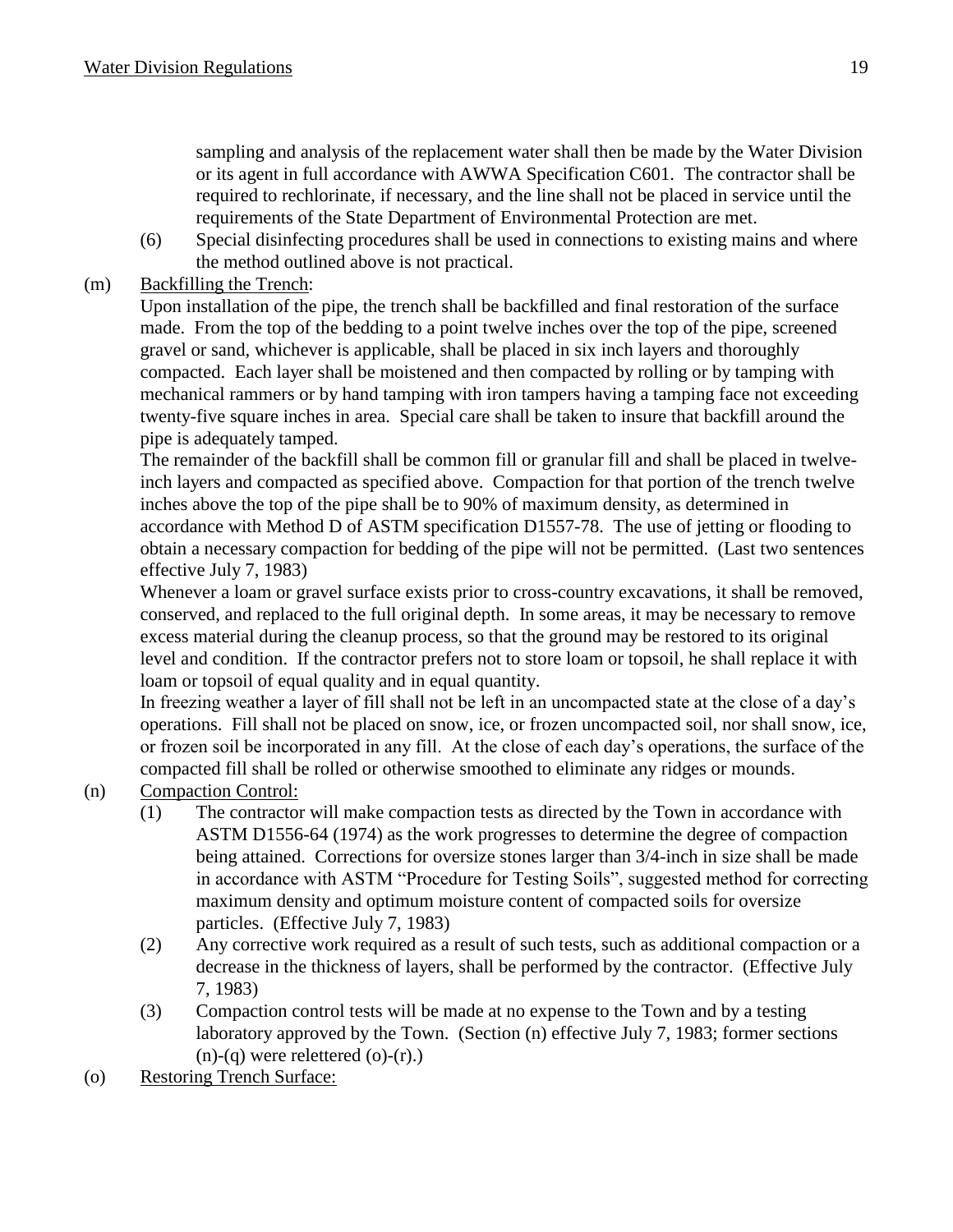- (1) Where the trench occurs adjacent to paved streets, in shoulders, sidewalks, or in crosscountry areas, the contractor shall thoroughly consolidate the backfill and shall maintain the surface as the work progresses. If settlement takes place, he shall immediately deposit additional fill to restore the level of the ground. In and adjacent to streets and highways, if the top 24-inch layer is unsuitable for use as subgrade or shoulder material, the contractor shall remove this layer and provide granular fill for the subgrade.
- (2) The surface of any driveway or any other area which is disturbed by the trench excavation and which is not a part of the paved highway shall be restored by the contractor to a condition at least equal to that existing before work began.
- (3) In sections where the water main passes through grassed areas, the contractor shall, at his own expense, remove and replace the soil or shall satisfactorily loam and seed the surface. The depth of the loam replaced shall be at least equal to that removed by the contractor in his trenching operations, but in no event shall it be placed less than 6 inches in depth.

# (p) Pavement Replacement:

- (1) The contractor shall furnish all labor, material, equipment and incidentals necessary to replace all paved areas damaged by his operations.
- (2) The contractor shall, after pipe laying and backfilling operations are completed, and after a 12-inch gravel sub-base is shaped and compacted, place the pavement.
- (3) The contractor shall be required to hose clean all road surfaces after backfilling and before any surfacing, but in no case shall pavement be placed until the trench material is dry.
- (4) The contractor shall maintain pavement during the guarantee period of two years and shall promptly refill and repave areas which have settled or are otherwise unsatisfactory for traffic.
- (5) The contractor shall furnish and spread calcium chloride on disturbed surfaces to allay dust conditions. Calcium chloride shall conform to AASHO M-144.
- (6) No permanent pavement shall be placed within 90 days after completion of backfilling, unless permitted to do so in writing by the Town of Ipswich Department of Public Works. Repaving may be delayed for a longer time if the said Department of Public Works so directs.
- (7) Temporary pavement shall be 1 1/2 inch thick bituminous concrete. Temporary pavement shall be maintained until replaced by permanent pavement.
- (8) If points of settlement or holes appear in the temporary pavement, the contractor shall repair the same within three days of notification by the said Department of Public Works.
- (9) Permanent pavement to be placed over the width of the trench shall be 2 1/2 inches of bituminous concrete, laid in two courses: a 1 1/2 inch binder course, and a 1 inch wearing course. Temporary pavement shall be removed, and the sub-base shall be prepared by thoroughly compacting and shaping the sub-base to the required grade and cross-section, and the edge of the old pavement shall be trimmed to a smooth straight line and tack coated.

Immediately prior to laying the binder course, the trimmed edges shall be stable and unyielding, free of loose or broken pieces, and all edges shall be thoroughly broomed and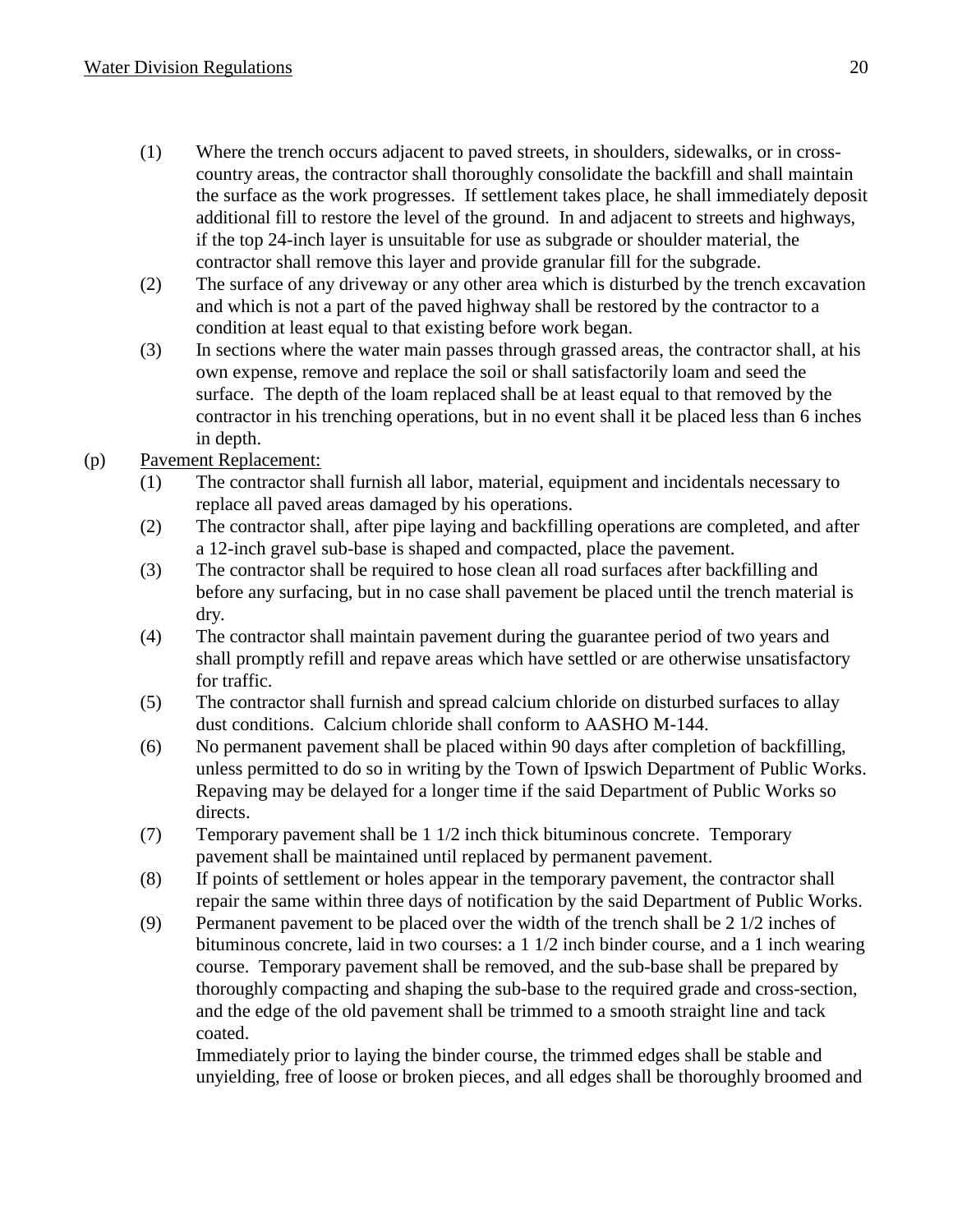coated with an approved asphalt tack coat. Prior to placing wearing course, the binder course shall be broomed and tack coated.

If directed by the Ipswich Department of Public Works, permanent pavement of a thickness greater than 2 1/2 inches shall be placed. Material and placement shall conform to the above specifications, and thicknesses shall be as specified by the Town.

#### (q) Cross Connections:

Cross connections must conform to Section 22 of the Drinking Water Regulations of Massachusetts, current edition, as issued by the Commonwealth of Massachusetts Department of Environmental Protection.

 $(r)$  Ties:

Ties for the accurate location of all gate valves, curb cocks, tees, elbows, etc., shall be supplied by the contractor to the Water Division. Dead-end house services shall be marked with a 2-inch pipe at the terminal of the service. This pipe shall protrude 3 feet above ground level.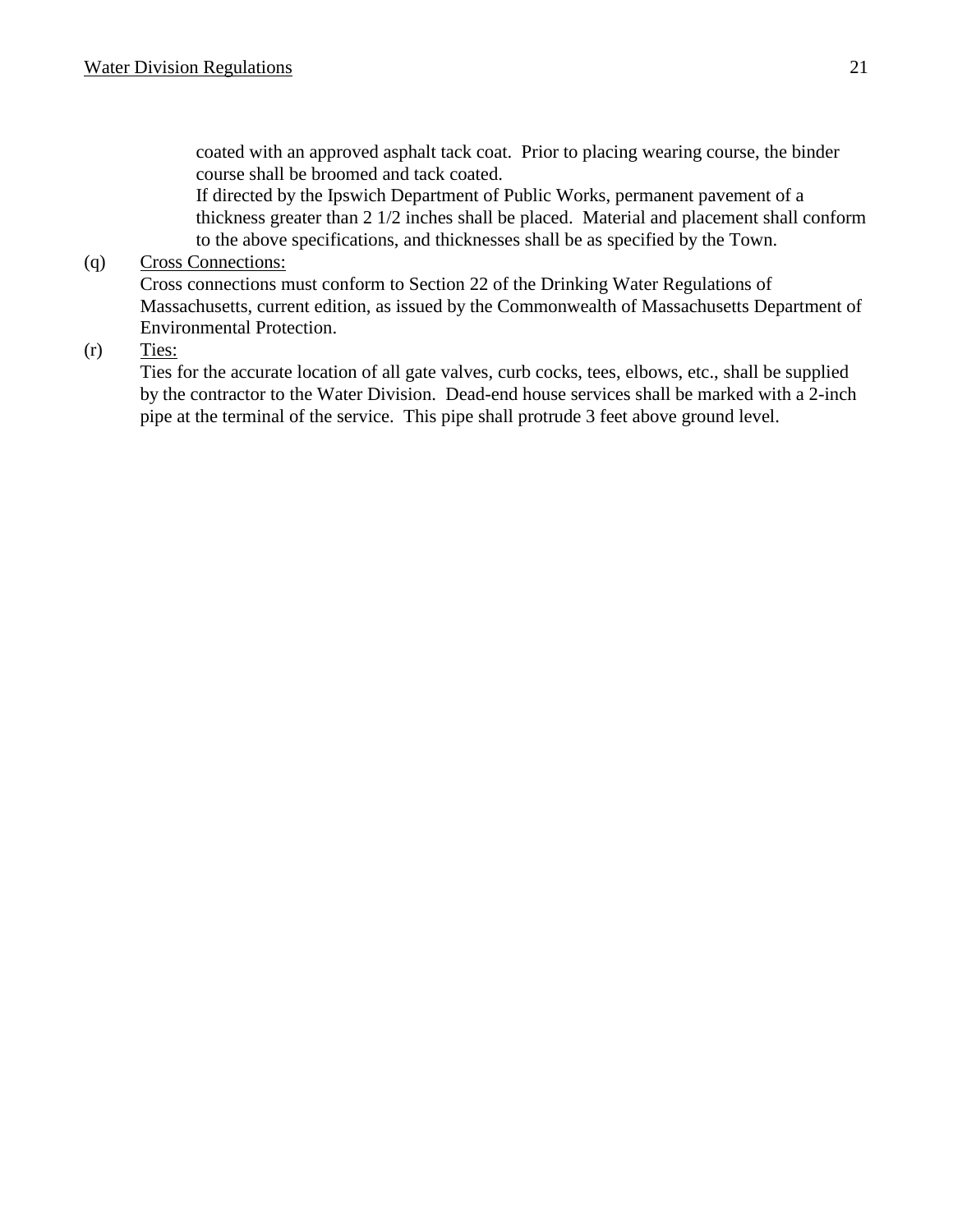#### ARTICLE VI WATER METERS

#### 1. Installation

The Water Division shall install meters and outside registers on all services. All applicants for water shall make available a suitable location and shall install fittings for such meters. Any individual consumer/user of water who refuses or fails to allow the Water Division to install meters and/or connect to the Town's automatic meter reading system on any service shall be subject to Civil and/or Criminal prosecution for such refusal and/or failure and shall pay to the Water Division any expenses, costs, and legal fees incurred by the Water Division in compelling such installation. (Last sentence effective October 9, 1981)

Any person who wishes to have a separate water meter installed to measure water usage for outside irrigation and/or other (unsewered) purposes shall apply to the Department together with an application and meter installation fee of \$200, and shall re-arrange his/her building's plumbing system to accommodate the second meter in a secure, all-weather location in accordance with "Sketch II CRITERIA FOR INSTALLATION ONLY OF SECONDARY IRRIGATION METERS", said sketch being attached to these Regulations and incorporated herein. Each secondary meter installed pursuant to this paragraph shall have a telephone dial-up or another automated reading device used by the Water Division, and shall be installed by the Water Division staff. The Division reserves the right to read on a daily basis the primary and secondary meters of any customer having a secondary irrigation meter, if the Division feels that the circumstances so warrant.

(Second paragraph added September 9, 1996, effective October 1, 1996)

#### 2. Free Access

The property owner or consumer must keep such meters accessible for reading and inspection at all times. If there is an obstruction, the Town shall contact the owner in writing to clear the obstruction; if the obstruction is not cleared, estimated usage charges shall be assessed until the obstruction is cleared, and then a retroactive billing adjustment shall be made.

#### 3. Damages

The owner of the property served by water shall be responsible for payment of any and all reasonable expenses incurred by the Division in replacing a meter damaged, in the judgment of the Water Manager, either by obvious vandalism or negligence. (Amended effective July 27, 1989)

#### 4. Tests for Accuracy

Any customer on a metered service shall be entitled to an examination and test of his meter to determine the accuracy of same. A written application shall be accompanied by a \$3 charge which shall be returned if the meter is found to register more than 2% over the actual amount of water used. Also the percent of overcharge for a year prior to the date of the test shall be credited to the customer's account. The charge will be forfeited as payment for removing, testing, and replacing if the meter does not register over the 2% as above, and the customer shall also be charged with the proper additional amount that he should have been charged or should have paid. (Refer to MGL Chapter 40, section 39 (I).)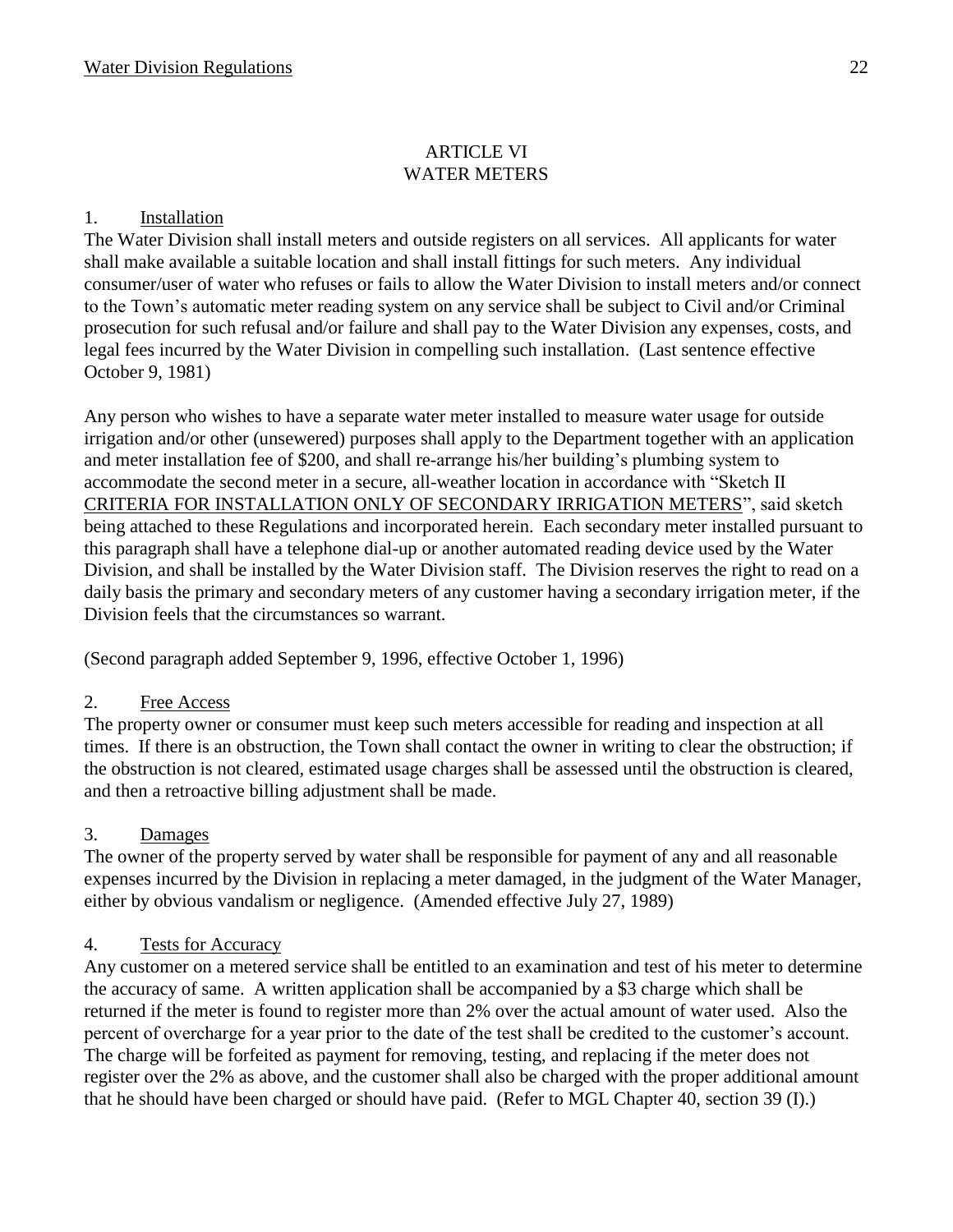# 5. Replacement Meters

A customer having a meter which is: (a) greater than twenty-five years old; or (b) has ceased to operate or is found faulty under a test for accuracy conducted as set forth in Section 4 above, shall have his/her meter replaced at the expense of the Water Division (provided said meter has not been damaged due to obvious vandalism or negligence).

# 6. Unmetered Services

All unmetered year-round customers shall be ordered to engage a plumber at their own expense to fit their plumbing for a meter. In the event such customer fails to prepare for meter installation, the unmetered year-round water service rate shall be applied prospectively to the date of metering. (NOTE: First sentence amended July 27, 1989; balance amended September 9, 1996, to be effective October 1, 1996)

7. Water meters shall be installed or removed only by or under the supervision of Water Division personnel. (Amended October 26, 1989)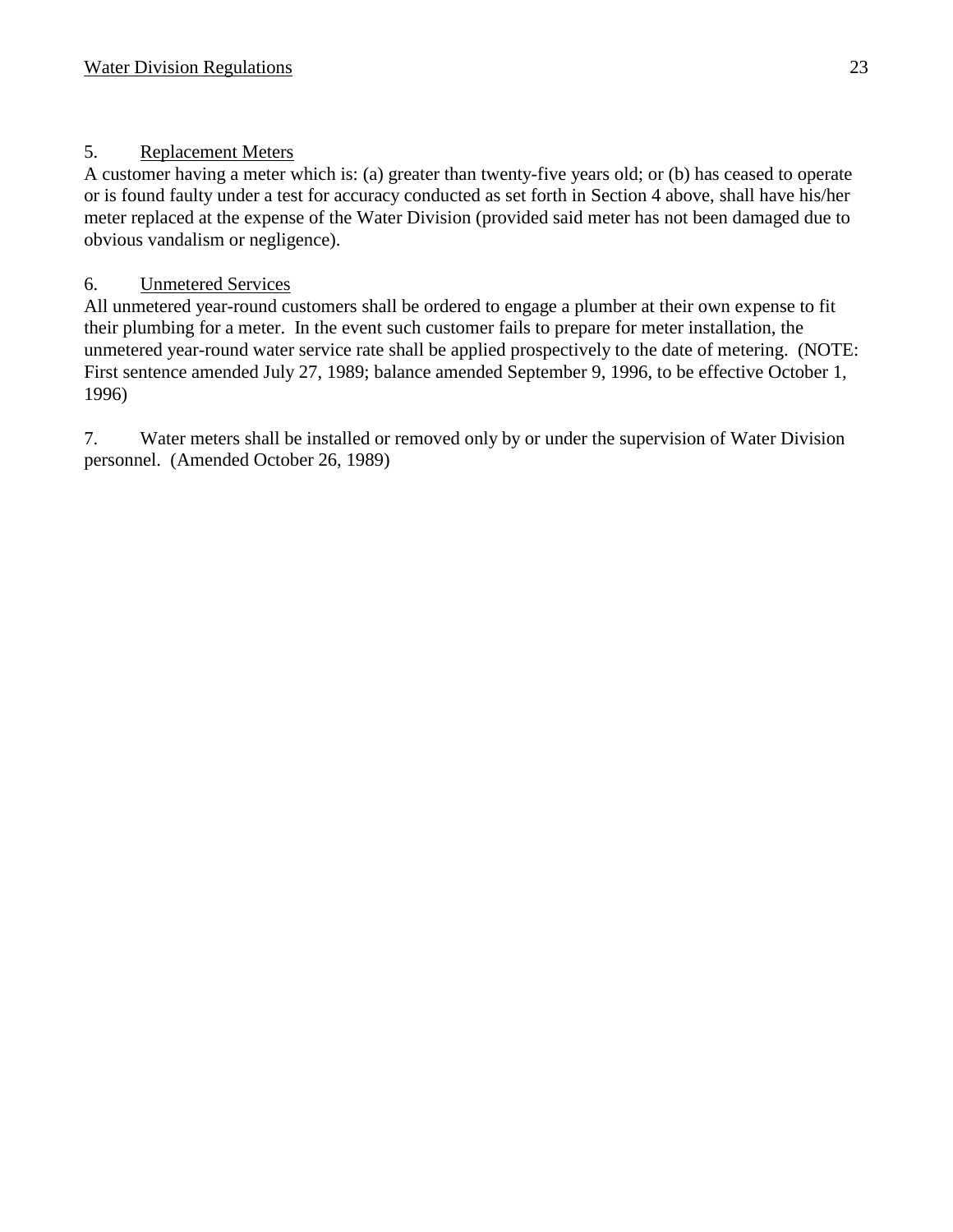# **ARTICLE VII** PAYMENT OF BILLS

## 1. Billing

Bills for water service shall be rendered at the convenience of the Division and shall be payable upon receipt by the customer.

#### 2. Rate Schedule and Charges

All charges shall be billed in accordance with the schedule of rates and charges in Article VIII hereinbelow.

## 3. Payment

All bills due to the Division for water and services are payable at the Office of the Town Treasurer/Collector. Checks and money orders shall be made payable to the Town of Ipswich Water Division.

## 4. Inoperative or Unread Meters

When a meter fails to register the consumption or is not read by the Water Division, a quantity shall be estimated based on previous consumption patterns, and a charge shall be so billed.

## 5. Water Not Used

All water passing through a meter shall be charged for, whether used or wasted.

# 6. Discontinuance of Service

No allowance shall be made for the non-use of water service, unless official notice is given and the service is shut off by the Division. A service charge shall be billed for shutting off an individual service.

# 7. Unpaid Bills

Unpaid bills shall become property tax liens per Massachusetts General Laws, Chapter 40, Section 42A as amended.

# 8. Liability for Charges

All bills shall be rendered to the recorded owner or to his authorized agent if the written notice of the appointment of said agent is on file with the Division. Owners of property shall be held liable for the charges to tenants.

#### 9. Transfer of Accounts

A minimum semi-annual charge shall be made which is payable for any portion of semi-annual use. In the event of transfer of ownership of the premises, the seller notify shall the Division of such transfer; otherwise, the seller shall remain liable for charge incurred by the premises until notice is received. The semi-annual bill covering the period in which such notice is received shall be issued to the seller only on water used prior to said notice. The new owner shall receive a bill for the semi-annual minimum plus any overage for his portion of use.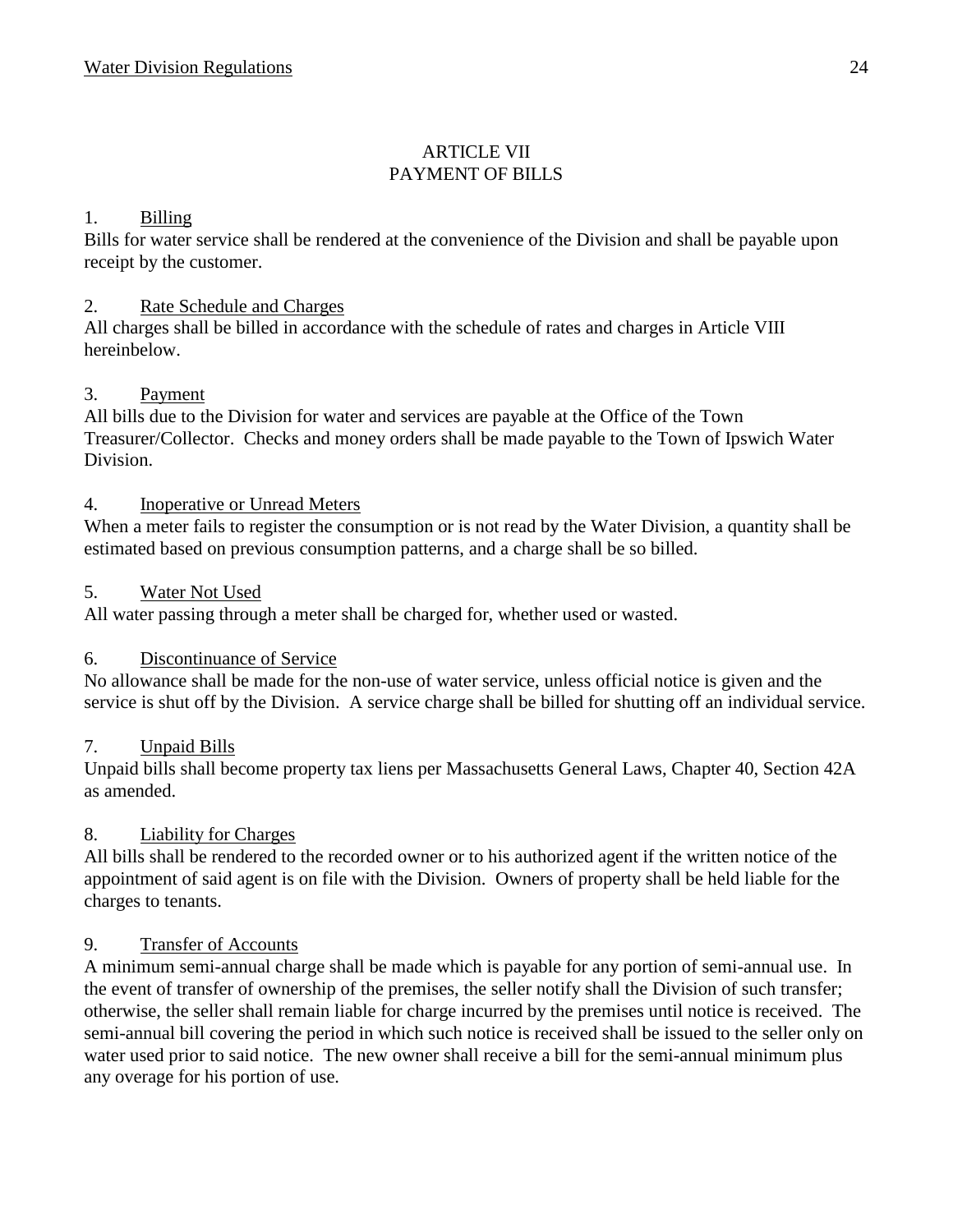## 10. Bills Not Received

Failure of an owner to receive a bill does not relieve him from the obligation of its payment, nor from the consequences of nonpayment.

## 11. Occupant Meter Readings

If the meter reader fails to find access to the building, he shall leave a postcard for the occupant to take his own reading and mail to the Division. If this card is not received in time for billing, the account shall be billed in accordance with Article VI, Section 4. When the meter is read again, the difference between the sum of the billed amounts and the bill for the actual reading shall be charged or credited.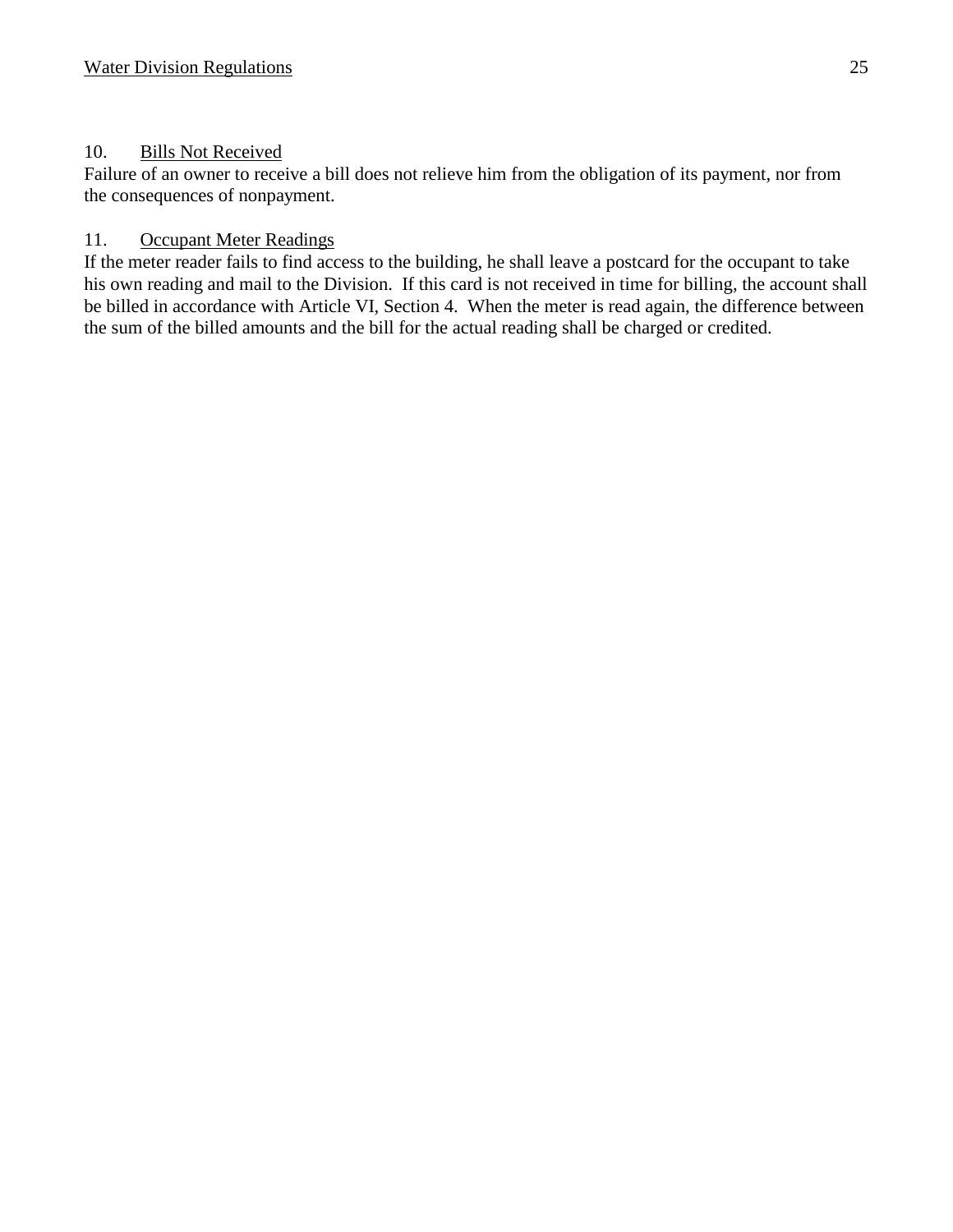#### ARTICLE VIII RATES

## 1. Summer Use Rates

There shall be an unmetered summer use rate of \$800 per season (Patriot's Day to Columbus Day) per unit. (Amended effective April 1, 1995)

When a customer requests a meter, it shall be installed for a fee as set forth in Article II, Section 1(b) of these regulations. Winter storage, fall removal and spring installation fees to such customers requesting these services shall be \$50/year for each succeeding year.

Summer service customers who drain their services, remove and hang up their meters, and re-install in the spring, shall be exempt from the \$50 storage and maintenance fee. However, should a summer service customer opt to perform the draining, removal, storage and spring re-installation on his own and the meter becomes damaged, said customer shall bear the full expense for repair or replacement of the damaged meter. (The second and third paragraphs amended effective October 26, 1989)

Metered summer services shall be billed for the period Patriot's Day to Columbus Day on the same rates and charges as year-round customers, on a billing frequency to be determined by the Water Manager. (The second, third and fourth paragraphs effective November 1, 1984)

# 2. Unmetered Year-Round Rates

There shall be an unmetered year-round water service rate of \$1,600 per year. (Amended effective October 1, 1996)

# 3. Turn-On and Shut-Off Charges

No person except Water Division personnel shall be permitted to turn on or shut off water at the curb cock. There shall be a \$25 service charge for requests by customers (not prompted under Article I, Section 7(e) above) for turning on or shutting off water services and for final water meter readings. Such requests shall be made twenty-four hours in advance to the Water Division office only. Customer failure to meet an appointment resulting in a repeat service call shall occasion an additional \$25 fee per repeat service call. Customers having shallow summer services are permitted to turn on and shut off their own services, at their own risk for damages, and accordingly shall not be billed the standard \$25 turn-on and shut-off fees at the open and close of the summer season. (Last sentence effective November 1, 1979) (Fees increased to \$25 effective October 26, 1989)

# 4. Sprinkler and Fire Hose Charges

There shall be a \$200 per year standby service and inspection charge for sprinkler systems payable July 1st. There shall be a \$75 per year fire hose standby service charge payable July 1st. (Amended effective October 26, 1989)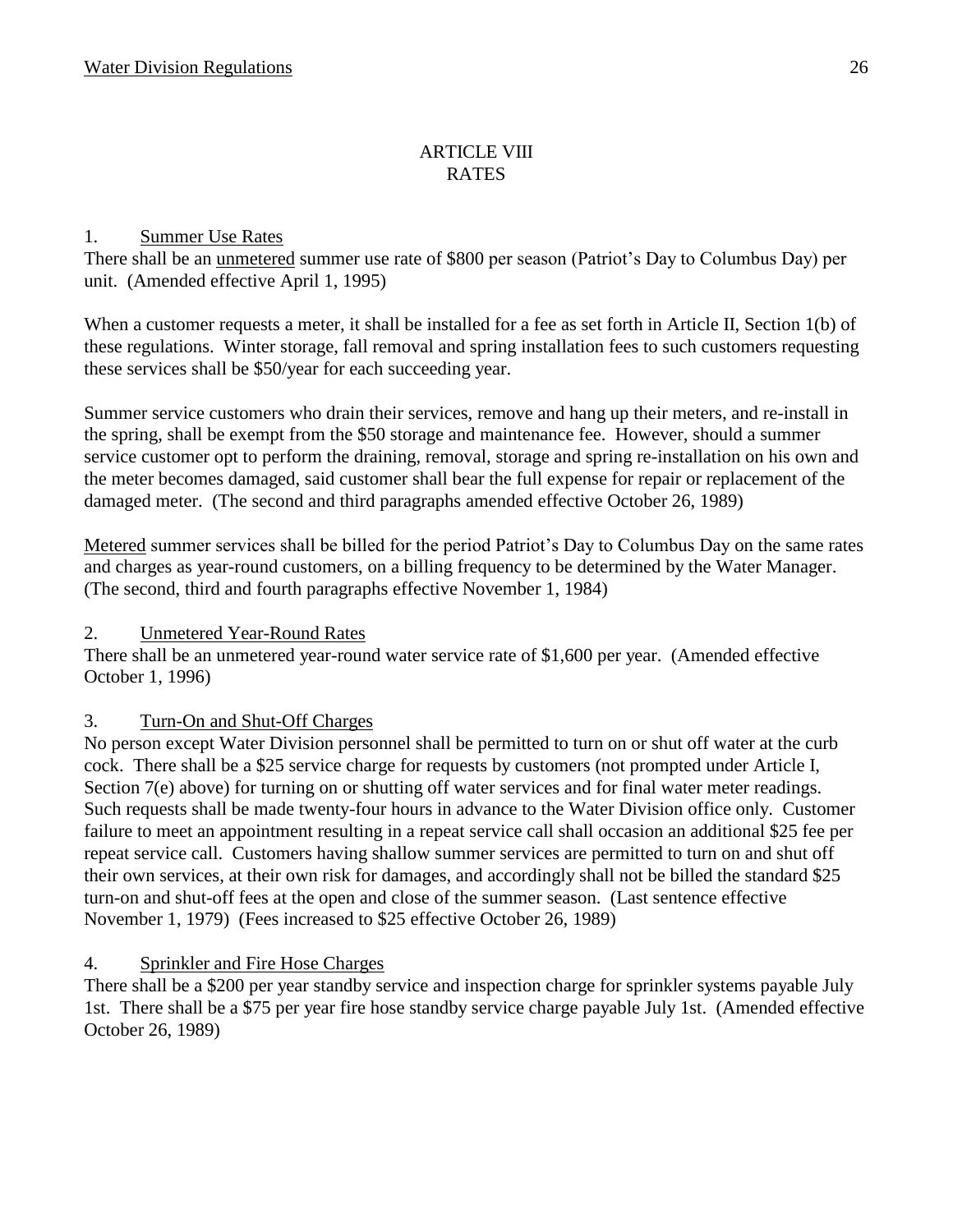## 5. Normal Charges for Metered Year-Round Rates

The monthly metered rates for each service shall be as follows:

- (a) Summer Residential Rate \$12.50 per 100 cu. ft.
	- (May 1 September 30, 2017)

(b) All Other User Charges – Base Rate  $$8.33$  per 100 cu. ft.

(Amended effective May 1, 2017)

#### 6. Discounts

To be eligible for a discount on water service, all charges on the account must be current. If so eligible, a discount of 10% shall be permitted for payment of water service charges within twenty-one (21) days of issuance of a bill. (Section 7. effective April 1, 1983)

## 7. Interest Charges

Interest charges to the maximum percentage permitted under Massachusetts General Laws, Chapter 40, Section 42A, as amended, shall be assessed on unpaid balances from the thirty-first (31st) day following the date of billing and shall be added to the next quarterly billing. In addition to said interest charges, there shall be a service charge on water liens as set forth in the following schedule:

| <b>Unpaid Balance</b> | Water Lien Service Charge |  |
|-----------------------|---------------------------|--|
| $$1.01 - $50.00$      | \$ 20.00                  |  |
| $$50.01 - $100.00$    | \$30.00                   |  |
| $$100.01 - $150.00$   | \$40.00                   |  |
| $$150.01 - $200.00$   | \$50.00                   |  |
| $$200.01 - $250.00$   | \$60.00                   |  |
| \$250.01 and over     | \$100.00                  |  |

(First paragraph of Section 7. effective April 1, 1983) (Schedule of Water Lien Charges effective March 29, 1990)

# 8. Disconnected or Tampered

Upon discovery that a water meter has been disconnected or tampered with, there shall be a flat charge of \$300.00 which shall be assessable for each billing period it remains disconnect, said charge to be in addition to estimated usage charges billed in accordance with Article VII, Section 4, of these regulations. (Added effective October 26, 1989)

# 9. Hydrant Maintenance Charges

There shall be an annual hydrant maintenance charge of \$25.00 per hydrant, payable to the Water Division. The provisions of this section shall apply to hydrants on private ways (payable by third parties), as well as to hydrants on public ways (payable by the Town). (Added effective April 1, 1995)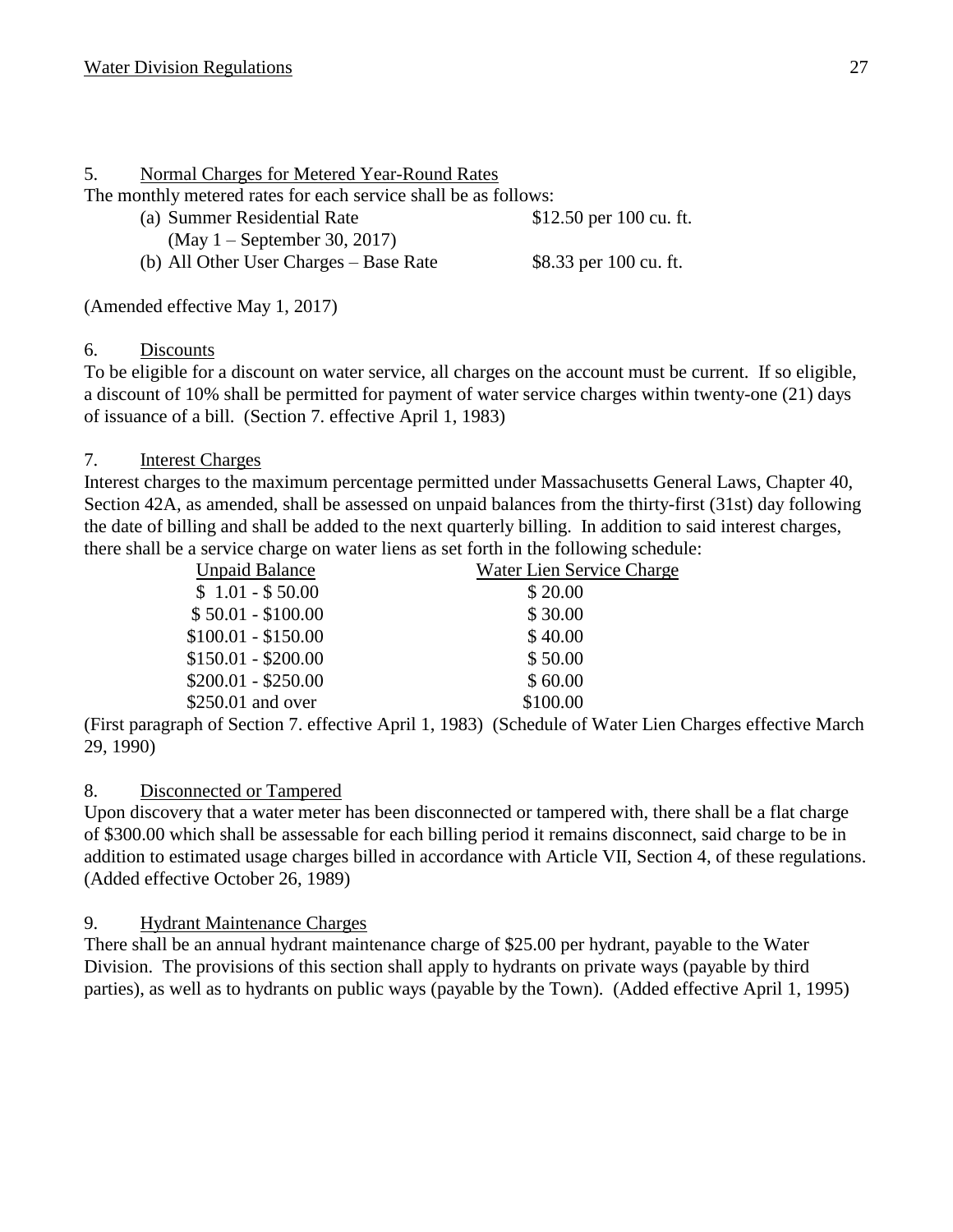#### ARTICLE IX MISCELLANEOUS PROVISIONS

1. Contractors installing water main extensions pursuant to applications approved under Article III or IV of these Regulations shall be required, as a precondition to the Division's issuance of approval, to execute an Indemnity Agreement (attached in Appendix IV of these Regulations and incorporated herein) and to file with the Public Works Director Certificates of Insurance in accordance with the requirements of the: (a) Commonwealth of Massachusetts General Laws, with respect to Workers' Compensation; and of (b) Town of Ipswich STREET OPENING PERMIT REGULATIONS. (Amended effective March 29, 1990)

# 2. Street Opening Permits; Notification Requirements

- (a) Prior to the commencement of work within the public way, the contractor shall obtain a street opening permit from the Department of Public Works, pursuant to Town By-Laws Chapter XII Section 5(c), and file therewith a bond as assurance that the road shall be properly restored to Town standards; this bond shall remain in effect for a duration of two years after completion of the work. No permit to install a new main or service shall be issued between December 15th and March 15th of the succeeding year except in emergency situations determined by the Director of Public Works.
- (b) The Water Division shall be notified by the contractor at least two working days prior to the commencement of the work.
- (c) Upon completion of the work, water shall not be turned on by the contractor, nor shall the water be turned on by the Water Division until the work has been approved by said division. (Amended effective March 19, 1990)

#### 3. Use of Explosives

When the use of explosives is necessary for the prosecution of the work, the contractor shall observe the utmost care not to endanger life and property. All explosives shall be stored in a secure manner, and all such storage places shall be clearly marked, "DANGEROUS - EXPLOSIVES" and shall be in the care of competent watchmen at all times. The method of storage and handling explosives and highly inflammable materials shall conform with all State laws and regulations pertaining thereto. The contractor shall obtain all necessary permits relating to the storage and use of explosives.

# 4. Barricades, Warning Signs, and Traffic Control

The contractor shall, at all times and at his own expense, provide, place and erect all necessary barricades and warning signs and furnish and keep lighted all lights necessary mutually to protect the work, traffic, pedestrians and animals. He shall also furnish at his own expense a sufficient number of watchmen at all times to protect the work.

Whenever it is deemed necessary, in the opinion of the Chief of Police, to direct traffic around work areas within the public way, the contractor shall, at his own expense, obtain the services of a policeman at such times as may be designated.

The contractor shall be held responsible for all damage to the work due to any failure of signs.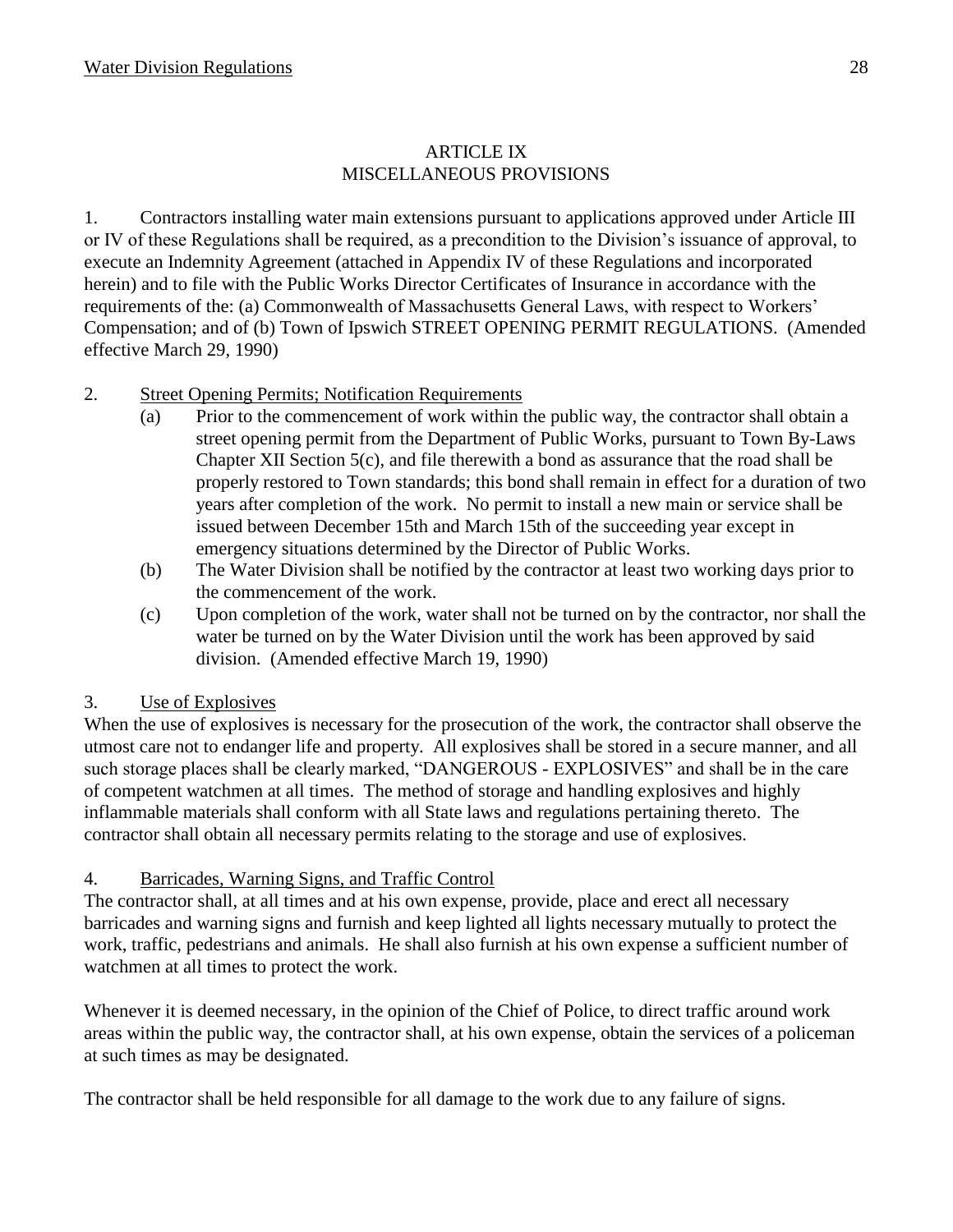#### 5. As-Built Plans

Upon the completion of a main extension performed pursuant to an application under Article III or IV of these Regulations, the contractor shall file with the Water Division one reproducible as-built plan of said extension, which plan shall be at a scale of  $1" = 40'$  and shall show the accurate location of all water mains, gate valves, tees, reducers, plugs, services, hydrants, and metes and bounds of all easements conveyed to the Town.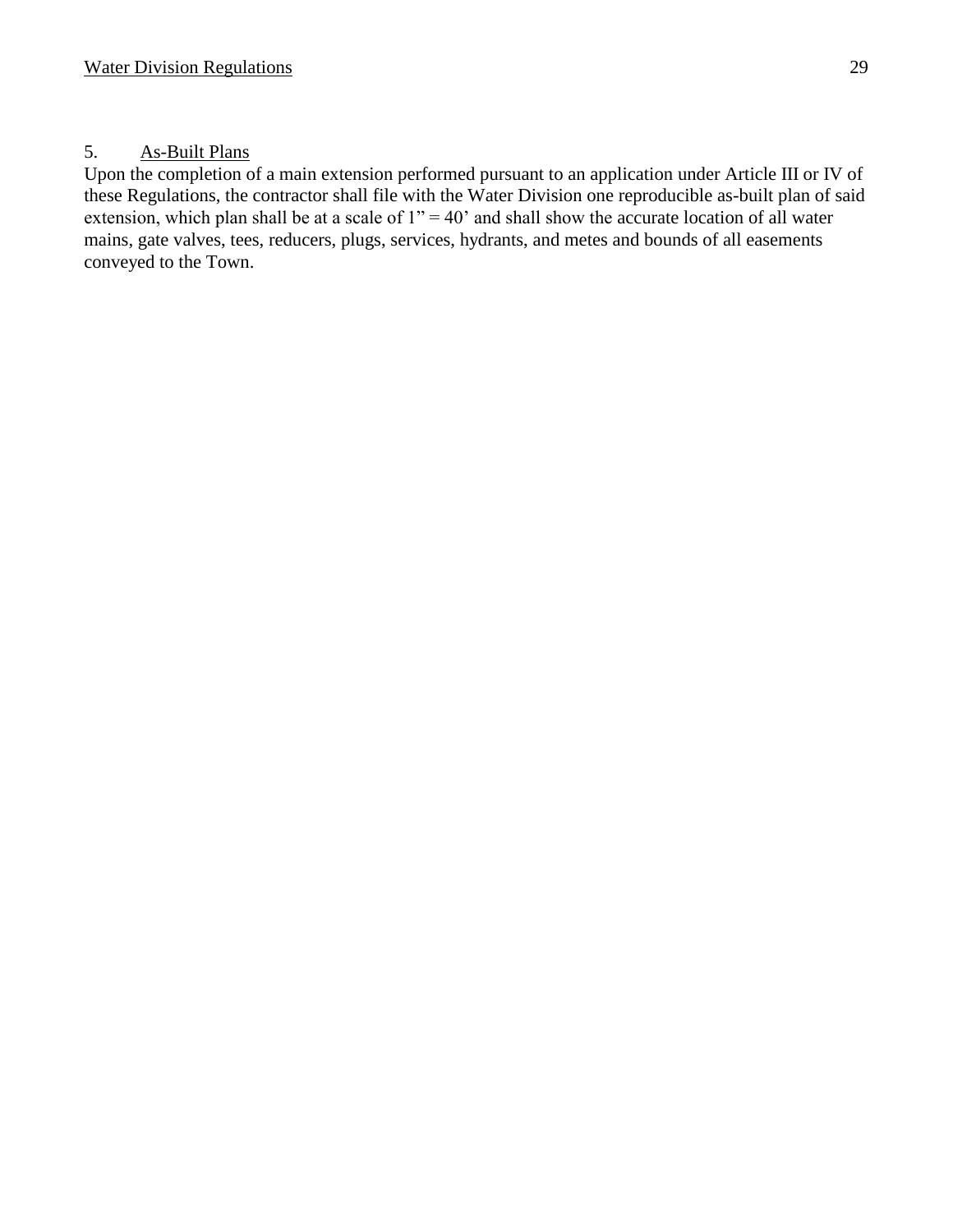#### ARTICLE X VIOLATION; PENALTIES; SEVERABILITY

- 1. Any person found to be in violation of any provision of these Regulations shall be served by the Town with written notice stating the nature of the violation and providing a reasonable time limit for the satisfactory correction thereof. Within the time period stated in such notice, the offender shall permanently cease all violations.
- 2. Any person who shall continue any violation beyond the time limit provided in Section 1. hereinabove shall be guilty of a misdemeanor and, on conviction thereof, shall be fined in an amount not exceeding three hundred (\$300) dollars for each day of violation, or such other higher penalty as may be prescribed by law.
- 3. *In the alternative, these Regulations may be enforced pursuant to the provisions of Massachusetts General Laws Chapter 40, Section 21D, and GENERAL BY-LAWS OF THE TOWN OF IPSWICH, CHAPTER XVII, NONCRIMINAL DISPOSITION OF CERTAIN VIOLATIONS, Section 4. Applicable By-Laws, Rules or Regulations:, Subsection C. Rules and Regulations.*

4. These Regulations are severable; the invalidity of any section, clause, sentence or portion thereof shall not affect the validity of any other part of these Regulations which can be given effect without such invalid part or parts.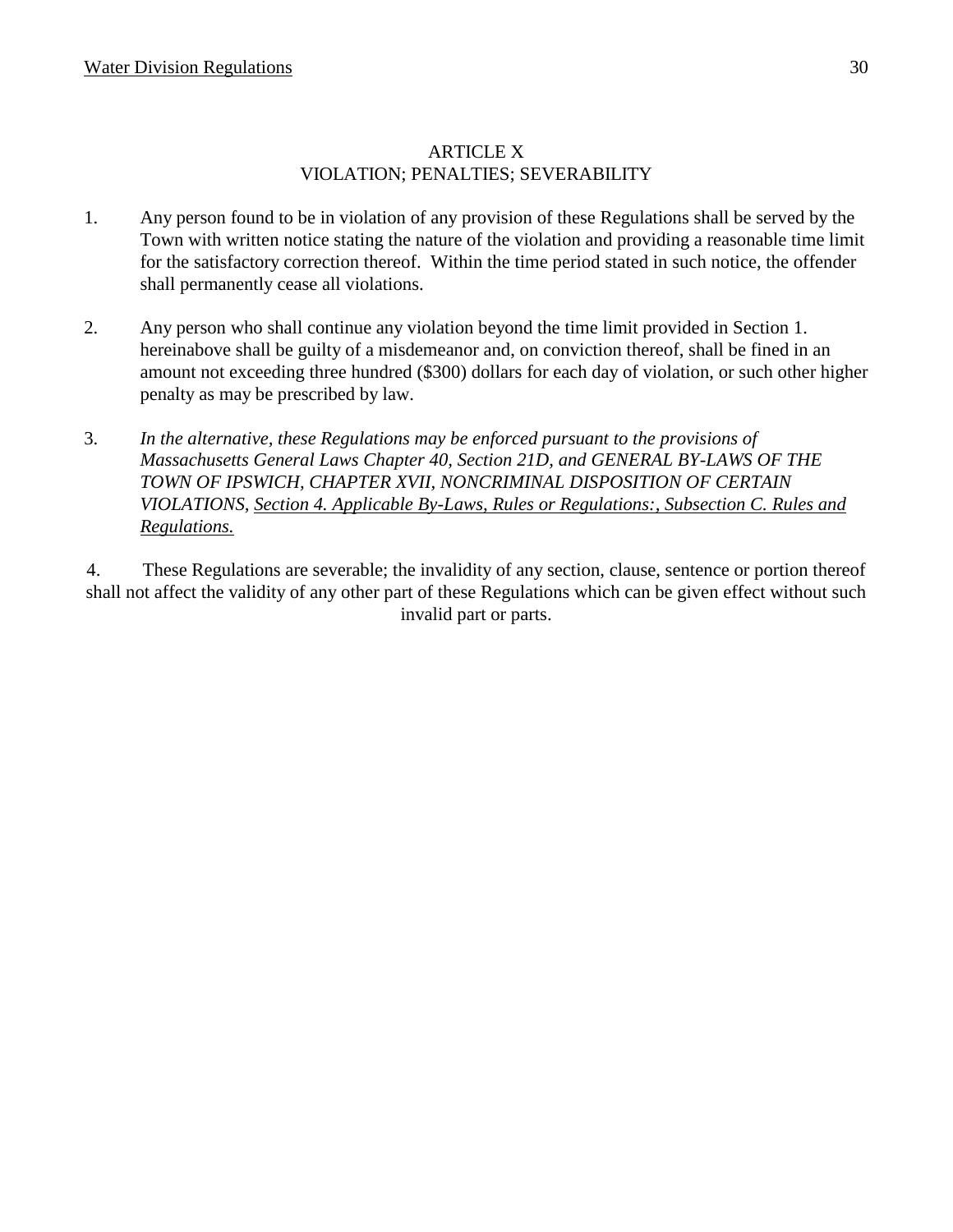#### APPENDIX I

#### TOWN OF IPSWICH BY-LAWS

## §220-2 OUTDOOR WATER USE

#### **§ 220-2. Authority**

This By-law is adopted by the Town under its police powers pursuant to the Home Rule Amendment of the Massachusetts Constitution, Article LXXXIX, to protect public health and welfare and pursuant to its powers under M.G.L. c.40, §§21 et seq. and implements the Town's authority to regulate water use pursuant to M.G.L. c. 41, §69B. This by-law also implements the Town's authority under M.G.L. c. 40, §41A, conditioned upon a declaration of water supply emergency issued by the Department of Environmental Protection under G.L. c. 21G, §15-17.

#### **§ 220-3. Purpose**

The purpose of this by-law is to protect, preserve and maintain the public health, safety and welfare whenever a Restriction or Ban of Water Use is declared, by ensuring an adequate supply of water for drinking and fire protection and to protect the quality and quantity of water in local aquatic habitats such as ponds, rivers and wetlands. This purpose will be accomplished by providing for the imposition and enforcement of any duly implemented restrictions, requirements, provisions or conditions on water use imposed by the Town in accordance with this by-law, the Town of Ipswich Water Rules and Regulations and/or by the Department of Environmental Protection under its state law authorities.

#### **§ 220-4. Applicability**

All users of the public water supply system and users of private water sources, exclusive of stormwater harvested and stored in tanks or cisterns, shall be subject to this by-law.

#### **§ 220-5. Definitions**

Agriculture shall mean farming in all its branches as defined at M.G.L. c. 128, § 1A.

Department shall mean the Massachusetts Department of Environmental Protection (DEP).

Drought Management Plan shall mean the Town of Ipswich Drought Management Plan, Appendix VII of the Town of Ipswich Water Rules and Regulations.

Person shall mean any individual, corporation, trust, partnership, association, agency or authority, or other entity and any officer, employee, group or agent of such persons.

Restriction or Ban of Water Use shall mean a Restriction or Ban of Water Use declared by the Board of Water Commissioners or their designee, pursuant to § 220-6 of this by-law.

State of Water Supply Emergency shall mean a State of Water Supply Emergency declared by the Department of Environmental Protection under M.G.L. c.21G, §15-17.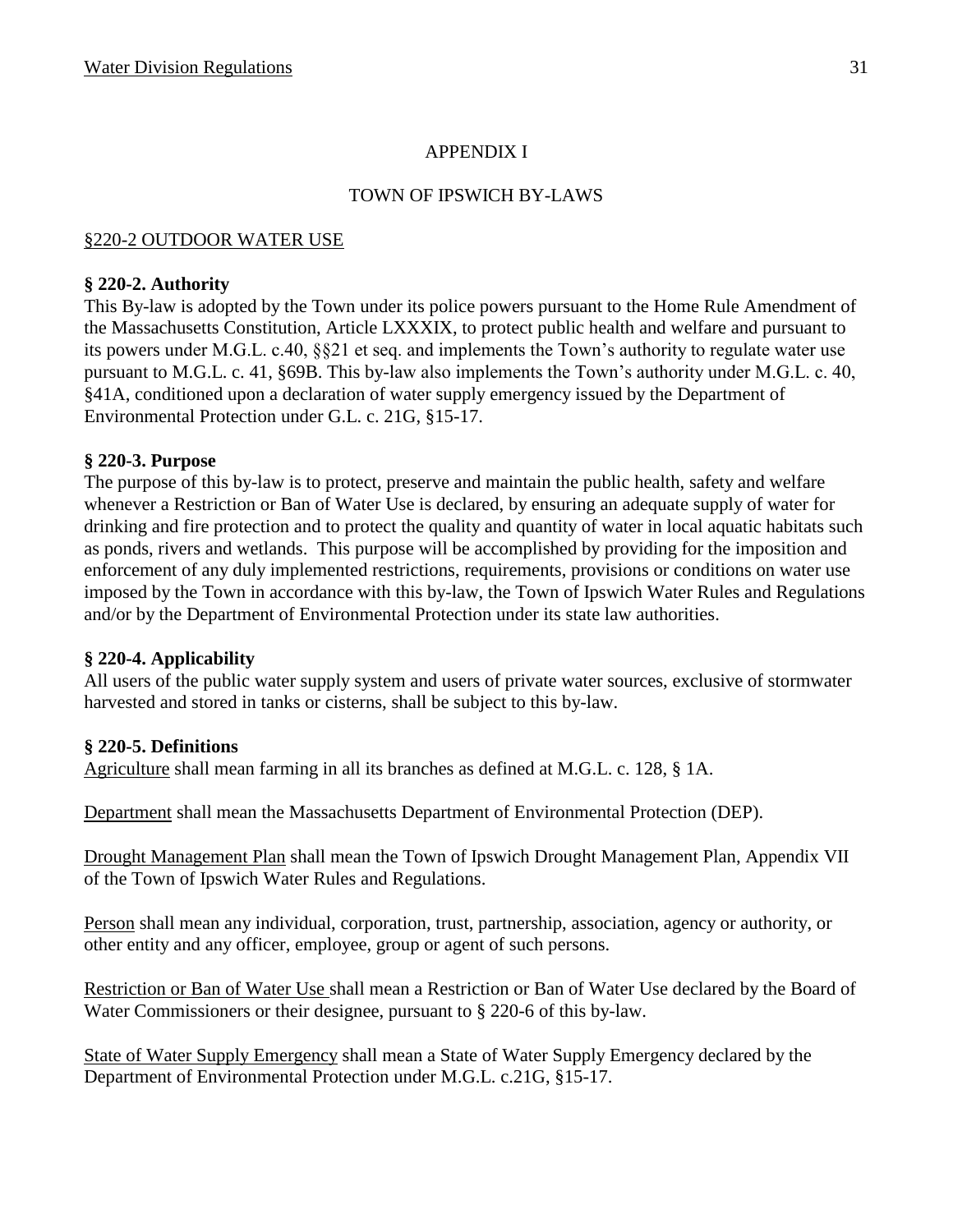Town shall mean the Town of Ipswich.

Water Customers shall mean all persons using the public water supply irrespective of that person's responsibility for billing purposes for use of the water.

Water Sources shall mean all municipal water sources, all private wells, waterways, ponds, rivers and wetlands, excluding harvested stromwater.

Water Users shall mean all persons using water within the Town, including private water sources.

Water Rules and Regulations shall mean the Town of Ipswich Water Rules and Regulations.

## **§ 220-6. Restriction or Ban of Water Use Declaration**

The Town, through its Board of Water Commissioners or its designee authorized to act as such, may restrict or ban the use of water as set forth in Article I, Section 7 of the Water Rules and Regulations. Upon notification to the public that water use is being restricted or banned, no person shall violate any provision, restriction, requirement or condition of the declaration. The Water Commissioners may designate the Water Director or Town Manager to declare a Restriction or Ban of Water Use at any time that conditions warrant. Public notice of a Restriction or Ban of Water Use shall be given under § 220-8 (a) of this by-law before it may be enforced.

## **§ 220-7. Declaration of a State of Water Supply Emergency**

Upon notification to the public that a declaration of a State of Water Supply Emergency has been issued by the DEP, no person shall violate any provision, restriction, requirement, condition of any order approved or issued by the DEP for the purpose of bringing about an end to the State of Water Supply Emergency.

#### **§ 220-8. Public Notification of Restriction or Ban of Water Use Declaration; Notification of DEP**

- a) Public Notification of Restriction or Ban of Water Use Declaration Notice to the public of all provisions, including all restrictions, requirements and conditions imposed by the Town as part of Restriction or Ban of Water Use Declaration shall be made as soon as possible, but no later than 48 hours following the declaration by press release and posting on the Town's website. The Town may also notify the public using other means determined to be appropriate including signage on roadways, cable TV, telephone, email, emergency communication system, etc.
- b) Public Notification of a State of Water Supply Emergency Notice to the public of all provisions, including all restrictions, requirements and conditions imposed by a State of Water Supply Emergency declared by the DEP shall be made by press release and posting on the Town's website. The Town may also notify the public using other means determined to be appropriate including signage on roadways, cable TV, telephone, email, emergency communication system, etc. This notice shall be provided as soon as possible, but no later than 48 hours after the public water system receives notice of the DEP's declaration of a State of Water Supply Emergency.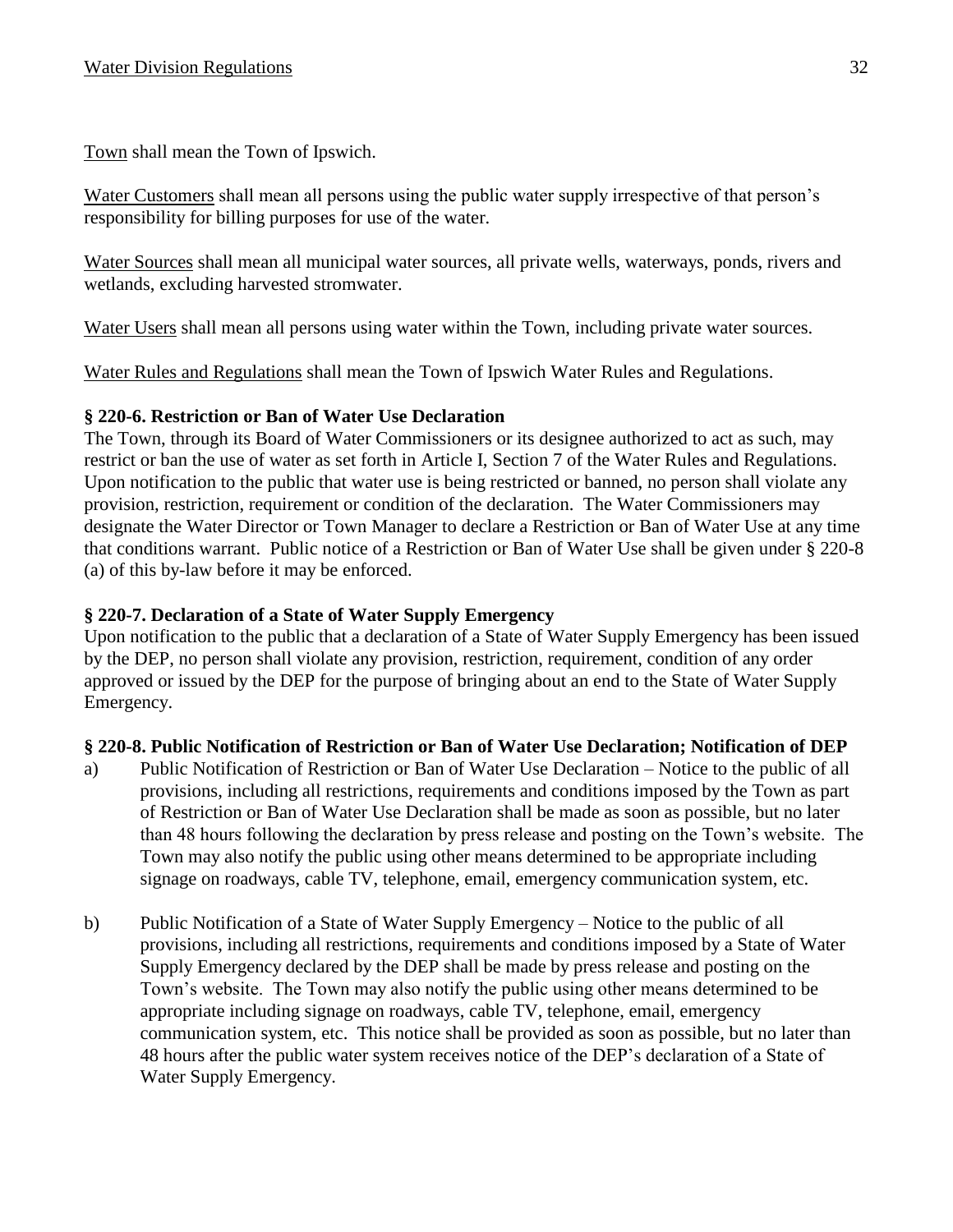c) Any restriction imposed under § 220-6 or § 220-7 or in the DEP's State of Water Supply Emergency or Order shall not be effective until notification to the public is provided. Submittal of MassDEP's form "Notification of Water Use Restriction" shall be provided to the DEP within 14 days of the effective date of the restrictions, per MassDEP regulations (310 CMR 22.15(8)).

# **§ 220-9. Termination of a Restriction or Ban of Water Use Declaration; Notice**

A Restriction or Ban of Water Use may be terminated by a majority vote of the Board of Water Commissioners or by decision of their designee upon a determination by either or both of them that the conditions requiring the Restriction or Ban of Water Use no longer exist. Public notification of the termination of a Restriction or Ban of Water Use shall given in the same manner as is required in § 220- 8 (a) for notice of its imposition.

## **§ 220-10. Termination of a State of Water Supply Emergency; Notice**

Upon notification to the Town that the declaration of a State of Water Supply Emergency has been terminated by the DEP, the public will be notified of the termination in the same manner as is required in § 220-8 (b) for notice of its imposition.

## **§ 220-11. Penalties**

The Town through its Water Commissioners or its designee including the Water Director or Town Manager and/or local police may enforce this by-law. Any person violating this by-law shall be liable to the Town in the amounts listed below:

- 1) First violation: Warning;
- 2) Second violation: \$ 50;
- 3) Third violation: \$ 100;
- 4) Fourth and subsequent violations: \$ 300.

Each day of violation shall constitute a separate offense. Fines shall be recovered by complaint before the District Court, or by non-criminal disposition in accordance with section 21D of chapter 40 of the general laws. For purposes of non-criminal disposition, the enforcing person shall be any police officer of the town or the water superintendent or the superintendent's designee. If a State of Water Supply Emergency has been declared the Water Commissioners may, in accordance with G.L. c. 40, s. 41A, shut off the water at the meter or the curb stop.

#### **§ 220-12. Severability**

The invalidity of any portion or provision of this by-law shall not invalidate any other portion or provision thereof.

#### **§ 220-13. Controls on In-Ground Irrigation Systems**

The Water Commissioners may regulate the registration, specifications, installation and monitoring of in-ground irrigation systems and appurtenances for all water users.

(Amended May 10, 2017)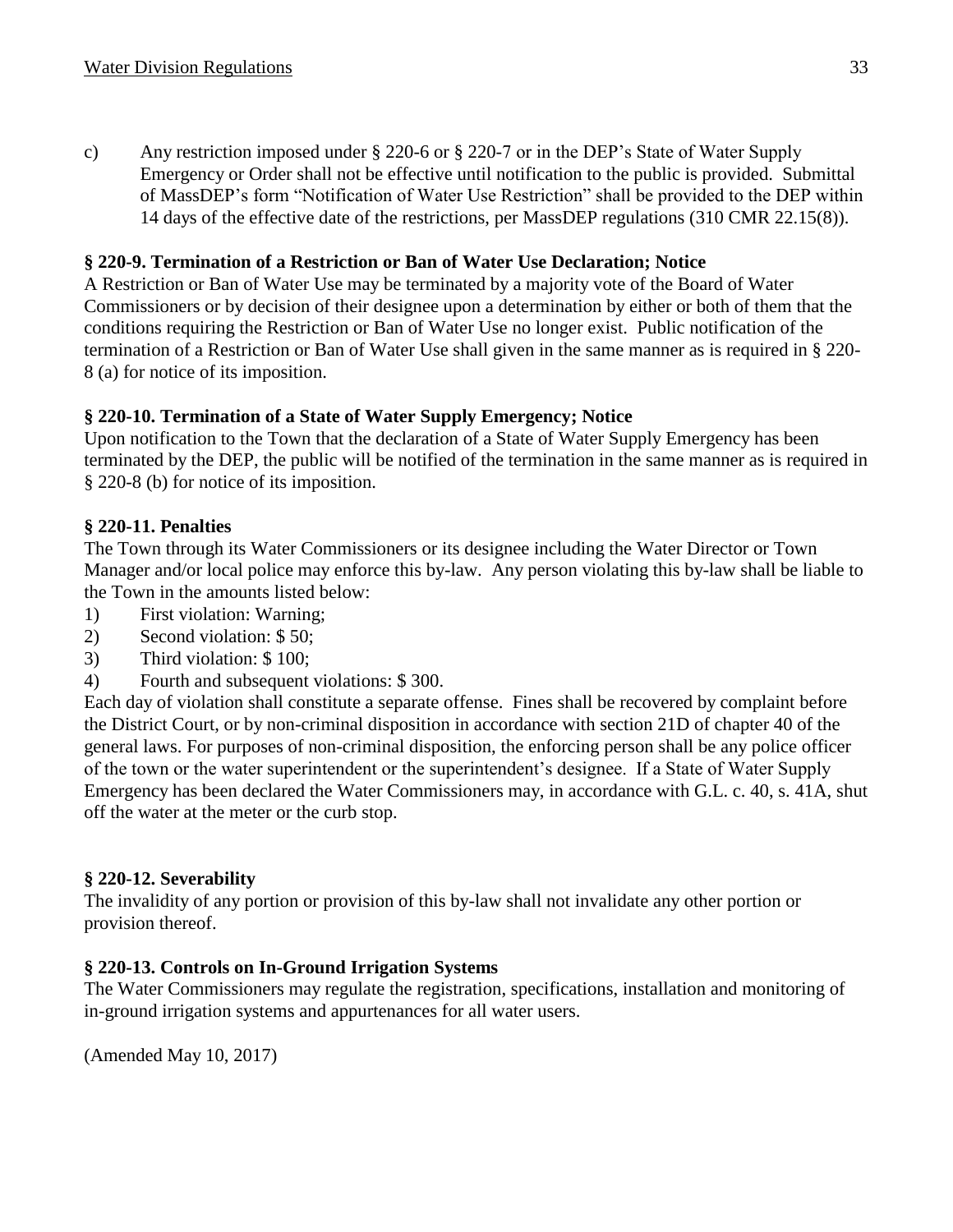#### MASSACHUSETTS GENERAL LAWS

#### CHAPTER 165, SECTION 11:

Whoever unlawfully and intentionally injures, or suffers to be injured, a water meter belonging to a city, town, district or company engaged in supplying water, or prevents such meter from duly registering the quantity of water supplied through it, or hinders or interferes with its proper action or just registration, or attaches a pipe to a main or pipe belonging to a city, town, district or company without the consent of the same, unless it passes through a meter set by such city, town, district or company, shall be punished by a fine of not more than one hundred dollars or by imprisonment for not more than one year, or both.

#### CHAPTER 111, SECTION 171:

Whoever willfully deposits excrement or foul or decaying matter in water used for domestic water supply, or upon the shore thereof within five rods of the water, shall be punished by a fine of not more than fifty dollars or by imprisonment for not more than one month. A police officer or constable of a town where such water is wholly or partly situated, acting within the limits of his town, and any executive officer or agent of a water board, board of water commissioners, public institution or water company furnishing water or ice for domestic purposes, acting upon the premises of such board, institution or company and not more than five rods from the water, may without a warrant arrest any person found in the act of violating this section and detain him until a complaint can be made against him therefor. But this section shall not interfere with the sewage of a town or public institution, or prevent the enrichment of land for agricultural purposes by the owner or occupant thereof.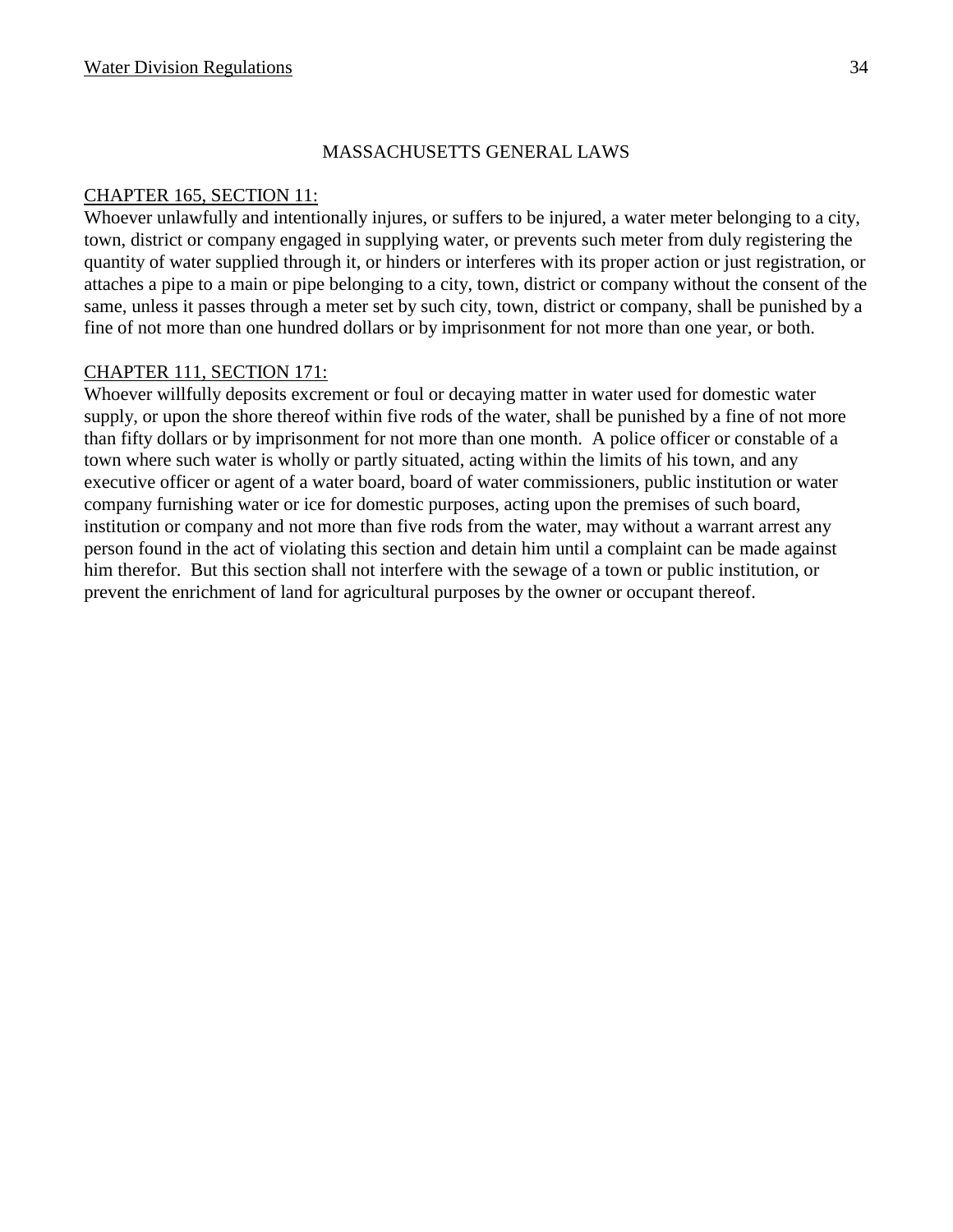## APPENDIX II

## APPLICATION FOR WATER IPSWICH WATER DEPARTMENT

Date:

The undersigned desires a supply of water at the following location:

**\_\_\_\_\_\_\_\_\_\_\_\_\_\_\_\_\_\_\_\_\_\_\_\_\_\_\_\_\_\_\_\_\_\_\_\_\_\_\_\_\_\_\_** Property Location

> To be used for the following purpose: Domestic ( ) Fire Sprinkler ( )

The applicant agrees to comply with the Town of Ipswich Water Rules and Regulations and understands that this application constitutes a contract between the signed, their heirs, assignees and the Town of Ipswich Water Department.

**WORK DONE BY PRIVATE CONTRACTOR:** The applicant is to have the complete connection installed by an approved private contractor. The Town may make 1-inch taps, and the applicant must pay the tap-in charge in advance. The contractor must apply for a street opening permit at the office of the Department of Public Works. The contractor will do all the work on private and Town property; supply all materials not furnished by the Town; do all excavation (including ledge), backfilling, patching (temporary and permanent) and any other work necessary to complete the connection.

**APPLICATION AND INSPECTION CHARGES:** The applicant must pay in advance, to the Water Department, an application fee, meter and inspection fee and tap fee, if applicable, in accordance with Appendix VI of the Town of Ipswich Water Rules and Regulations. The Water Department will determine the size, type and make of meter to be used. All meters will be the property of the Town of Ipswich Water Department.

Applicant's Signature (Print Last Name) Applicant, Address (Print) Property Owner (Print Last Name) Property Owner's Address (Print) Water Manager's Approval Application Charge Tap-In Charge Inspection Charge Miscellaneous Charge Total Charge **Town of Ipswich Water Department 272 High Street, P.O. Box 151 Ipswich, MA 01938 Phone: (978) 356-6635 Fax: (978) 356-6634** Revised October 2014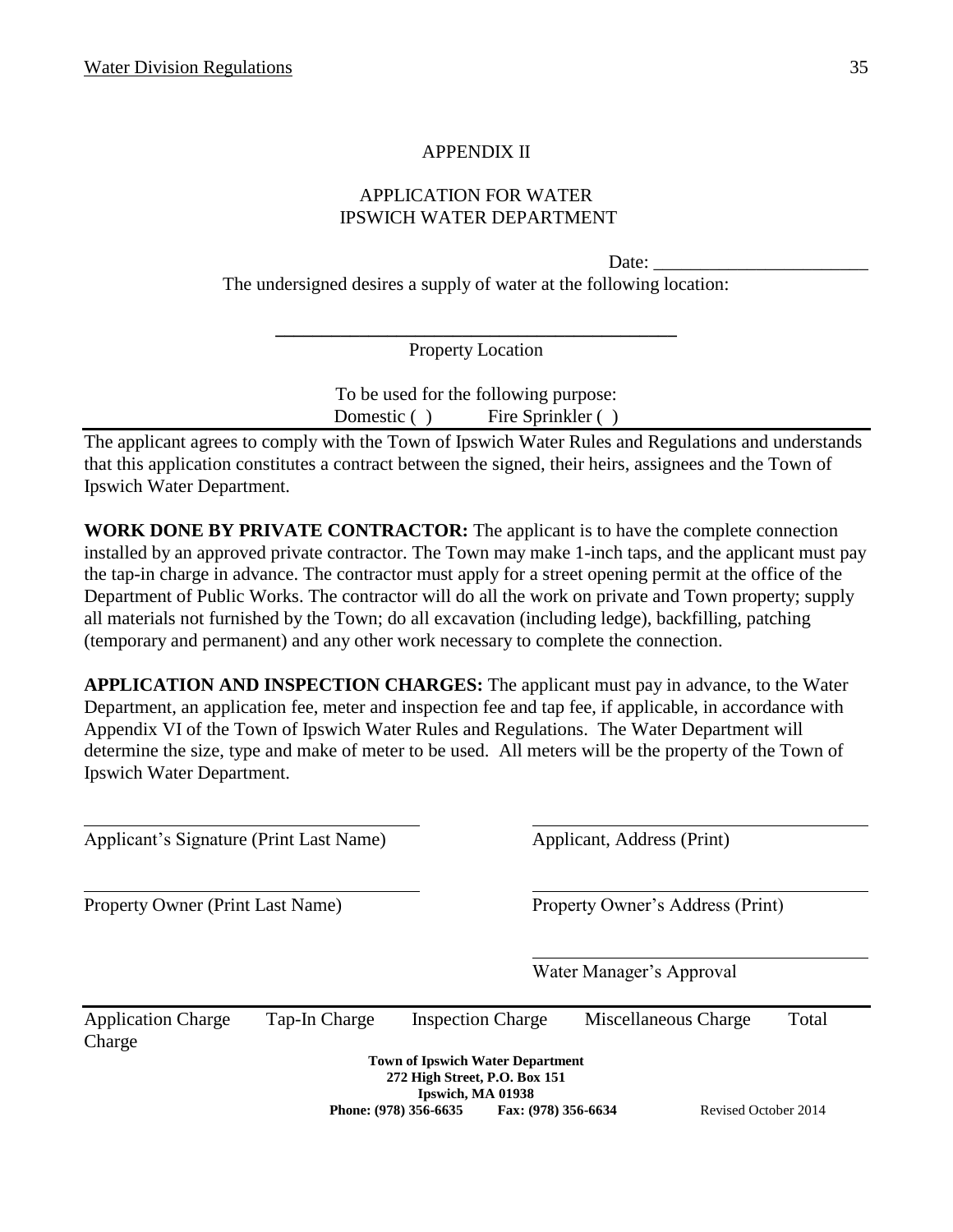#### APPENDIX III

#### TOWN OF IPSWICH WATER DIVISION TOWN HALL IPSWICH, MASSACHUSETTS

| we |
|----|

I we can also write  $\sim$  0 where or lessee

of the property at

hereby give permission to officers, employees or agents of the Town of Ipswich Water Division to enter upon said premises for the purpose of installing, replacing and/or repairing the water service pipe or pipes. The expense incurred for work performed by the Town on private property shall be allocated in accordance with the provisions of Article I, Section 4. of these Regulations. It is understood and agreed that the Town of Ipswich is hereby released from all liability for any damage resultant of such work.

In witness whereof the following signature is affixed this \_\_\_\_\_\_\_\_\_\_\_\_\_\_\_\_\_\_\_\_\_\_ day of

 $\frac{19}{19}$ .

\_\_\_\_\_\_\_\_\_\_\_\_\_\_\_\_\_\_\_\_\_\_\_\_\_\_\_\_\_\_\_\_\_\_\_\_\_\_\_\_\_

Witness:

 $(Date)$ 

\_\_\_\_\_\_\_\_\_\_\_\_\_\_\_\_\_\_\_\_\_\_\_\_\_\_\_\_\_\_\_\_\_\_\_\_\_\_\_\_\_

\_\_\_\_\_\_\_\_\_\_\_\_\_\_\_\_\_\_\_\_\_\_\_\_\_\_\_\_\_\_\_\_\_\_\_\_\_\_\_\_\_

\_\_\_\_\_\_\_\_\_\_\_\_\_\_\_\_\_\_\_\_\_\_\_\_\_\_\_\_\_\_\_\_\_\_\_\_\_\_\_\_\_\_\_\_\_\_\_\_\_

(Amended October 23, 1986)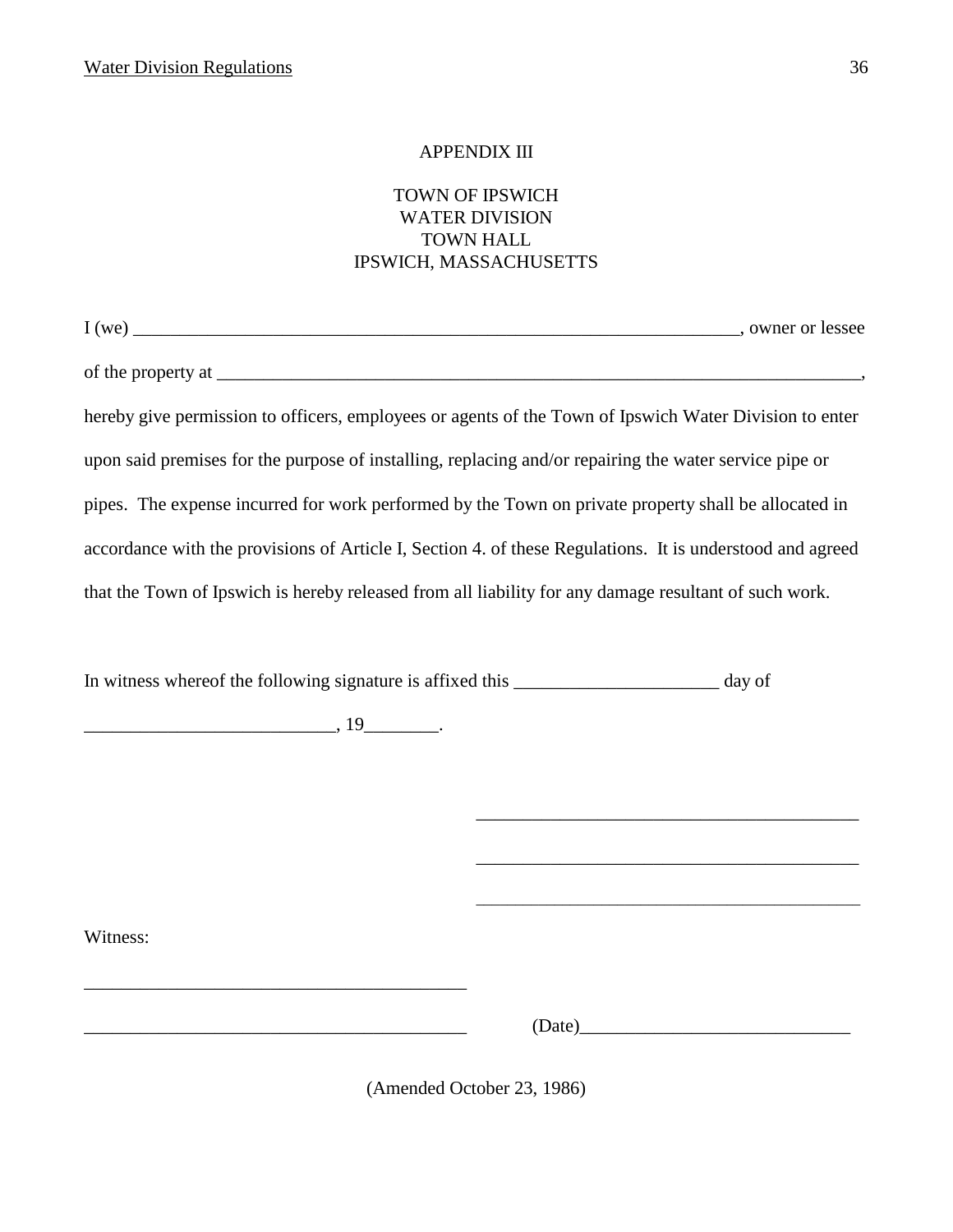#### APPENDIX IV

## INDEMNITY AGREEMENT - WORK IN PUBLIC WAYS

In consideration of the promise of the Inhabitants of the Town of Ipswich, a body corporate, in the county of Essex, hereinafter called the Town, to accept the work hereinafter described (provided it is completed in a workmanlike manner) and of the promise of the Town to service, maintain, and use the said work and for other valuable consideration, the receipt whereof is hereby acknowledged,

hereinafter called the Indemnitor, covenants and agrees that it will indemnify and save harmless the public officials of the Town both in their individual and official capacity, and the said Town from any claims or damages or judgments for personal injury or death, or for property damage of any kind sustained by any person or persons whomsoever, arising out of the performance of the said work.

The Indemnitor further covenants and agrees that it will take over the defense of, and pay all of the expense of the defense of, any suit at law or in equity brought by any person or persons whomsoever, on account of such claims.

The Indemnitor agrees to furnish, and herewith does furnish, a certificate of paid insurance for public liability with limits for injuries to persons and to property as specified in Article IX, Section 1 of the Regulations of the Town's Water Division, said insurance to be for the protection of all persons (except employees engaged in the said work) who may have claims for personal injuries or death or for property damage arising out of the negligence of the Indemnitor or its services or agents or independent contractors engaged in the said work.

The Indemnitor further agrees to furnish, and herewith does furnish, a certificate of paid-up workmen's compensation insurance for the protection of all employees of the Indemnitor, or of independent contractors performing the said work, against injuries arising out of, and in the course of, their employment upon the said work.

The Indemnitor shall not be liable under this agreement for any claims for occurrences after it has obtained a written acceptance of the said work from the said Town.

| IN WITNESS WHEREOF, the Indemnitor has hereunto affixed its hand and seal this |  |
|--------------------------------------------------------------------------------|--|
| day of                                                                         |  |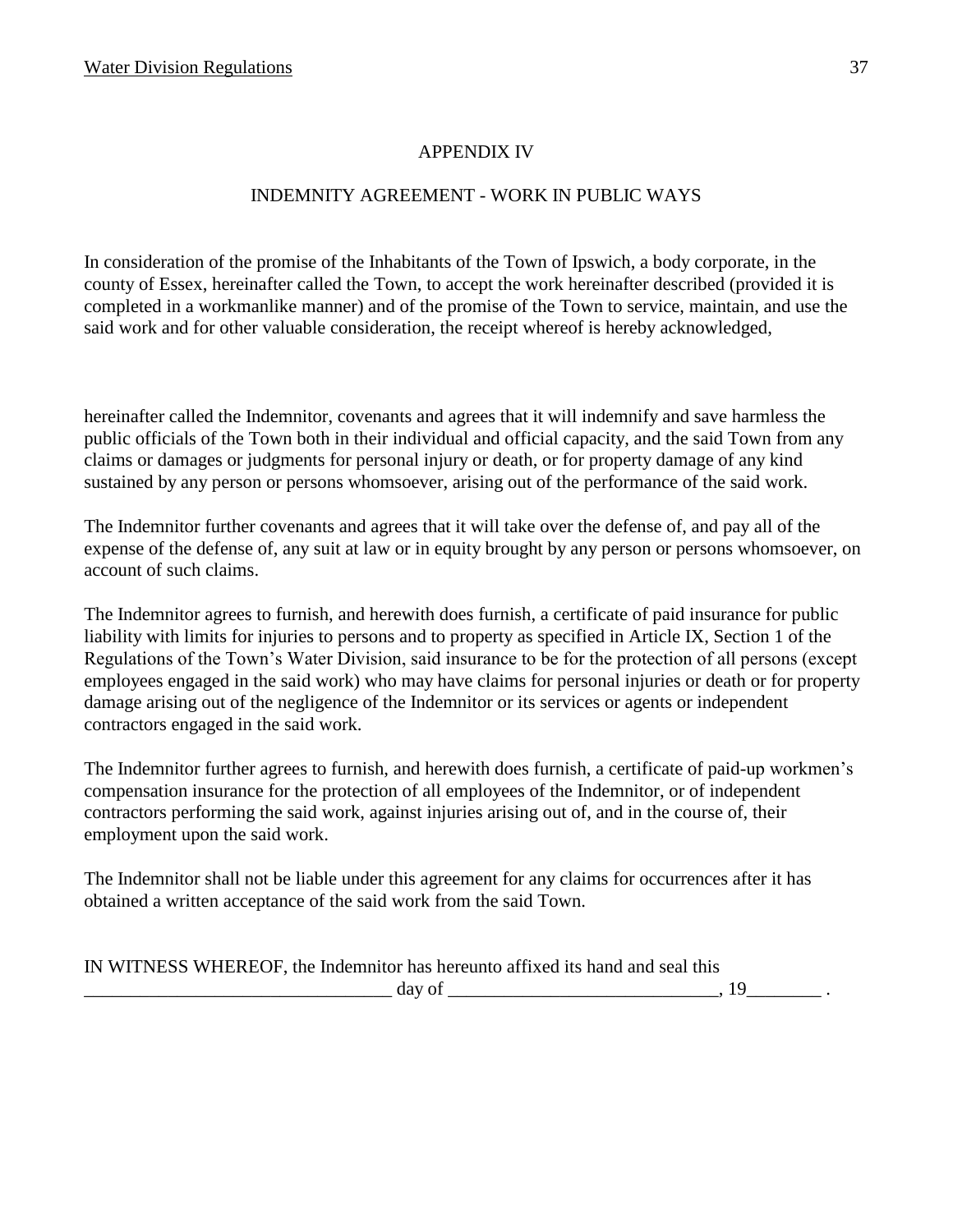#### APPENDIX V

## CONVEYANCE OF TITLE

In consideration of the promise of the Inhabitants of the Town of Ipswich, hereinafter called the Town, acting through its duly authorized officials, to accept the work hereinafter described, if it is performed satisfactorily to the said Town and in consideration of the promise of the Town to maintain, use and repair the said work after it has been accepted, and for other valuable consideration, the receipt whereof is hereby acknowledged, the undersigned hereby agrees to assign, release and convey and transfer to the said Town, all the right, title and interest that it may have in the said work, said assignment to take place within ( ) days after the said work is completed to the satisfaction of the Water Division.

Moreover, in the event the work is to be performed in an unaccepted way, the undersigned further agrees to convey a utility easement to the Town prior to the commencement of work.

The undersigned also acknowledges and agrees that the Town is under no obligation, either expressed or implied, to pay for the said pipe line or for any of the expense of installing the same.

IN WITNESS WHEREOF, the undersigned has hereunto affixed its hand and seal this  $\frac{day \text{ of }_{x} x}{x}$  and  $\frac{day \text{ of }_{x} x}{x}$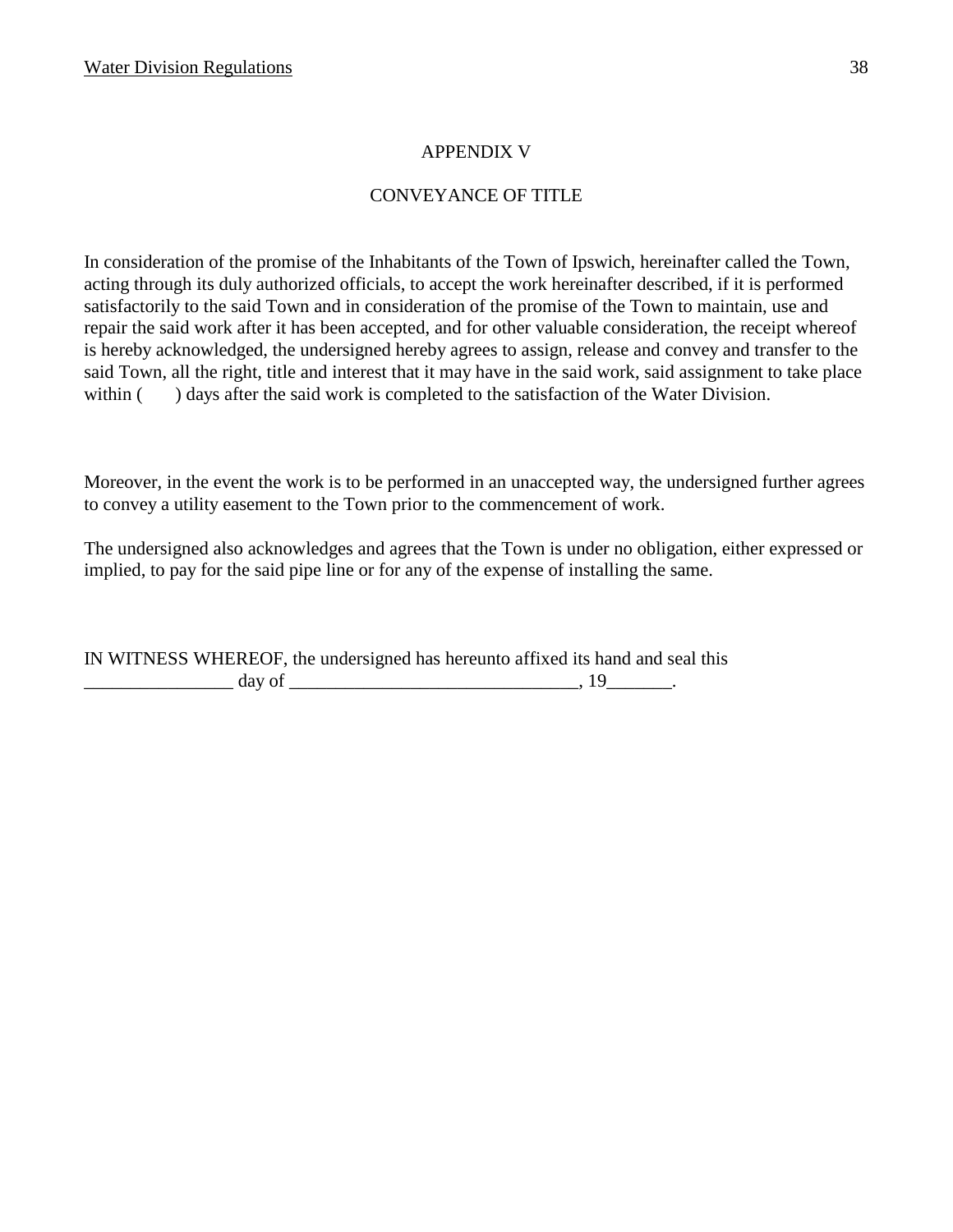#### APPENDIX VI

# FEE SCHEDULE

| <b>Service</b>                                                                                                                   | Fee                                              | <b>Notes</b>                                    | <b>Regulation Reference*</b>                   |
|----------------------------------------------------------------------------------------------------------------------------------|--------------------------------------------------|-------------------------------------------------|------------------------------------------------|
|                                                                                                                                  |                                                  | Separate applications required for each type of |                                                |
| Water Application - Domestic & Fire Sprinkler                                                                                    |                                                  | service (domestic and fire sprinkler)           | Article II, Section 1b                         |
| 1"                                                                                                                               | \$1,250                                          |                                                 |                                                |
| 11/2"                                                                                                                            | \$1,875                                          |                                                 |                                                |
| 2"                                                                                                                               | \$2,500                                          |                                                 |                                                |
| 4"                                                                                                                               | \$5,000                                          |                                                 |                                                |
| 6"                                                                                                                               | \$7,500                                          |                                                 |                                                |
| <b>Water Application-Secondary Irrigation (Sewer Deduct)</b>                                                                     | \$500                                            |                                                 | Article VI, Section 1                          |
|                                                                                                                                  | <b>Actual Cost</b>                               | All metered service applications must also      |                                                |
|                                                                                                                                  | (includes labor, materials & administration fee) | include appropriate meter installation &        |                                                |
| <b>Water Meter Installation &amp; Inspection</b>                                                                                 |                                                  | inspection fee                                  | Article II, Section 1b                         |
| All Sizes                                                                                                                        | <b>Actual Cost</b>                               |                                                 |                                                |
| 1" Water Tap Performed by Town                                                                                                   | \$500                                            |                                                 | Article II, Section 1a                         |
| <b>Meter Test</b>                                                                                                                | \$100                                            |                                                 | Article VI, Section 4                          |
| <b>Meter Pit</b>                                                                                                                 | <b>Actual Cost</b>                               |                                                 |                                                |
| Turn-on or Turn-off (Mon-Fri 7am - 3:30pm)                                                                                       | \$50                                             |                                                 | Article I, Section 7e; Article VIII, Section 3 |
| After Hours Call-Out (Turn-On/Off, Etc.)                                                                                         | \$250                                            |                                                 | Article I, Section 7e; Article VIII, Section 3 |
| <b>Final Meter Read</b>                                                                                                          | \$50                                             |                                                 | Article VIII, Section 3                        |
| <b>Hydrant Use for Non-Fire Purposes</b>                                                                                         | \$50/day + \$1000 deposit + metered water use    |                                                 |                                                |
| <b>Emergency Service Calls</b>                                                                                                   | <b>Actual Cost</b>                               |                                                 | Article I, Section 4                           |
| <b>Trench Permit</b>                                                                                                             | \$50                                             |                                                 | MGL Chapter 82A                                |
| *In the event of conflicts between Appendix VI and the text of the regulations, fee values in Appendix VI shall take precedence. |                                                  |                                                 | Adopted: August 18, 2014                       |
|                                                                                                                                  |                                                  |                                                 | Effective: October 1, 2014                     |
|                                                                                                                                  |                                                  |                                                 |                                                |
|                                                                                                                                  |                                                  |                                                 |                                                |
| Water meter installation (labor & materials)                                                                                     | <b>Current Pricing</b>                           |                                                 |                                                |
| 5/8"                                                                                                                             | \$235                                            |                                                 |                                                |
| 3/4"                                                                                                                             | \$265                                            |                                                 |                                                |
| 1"                                                                                                                               | \$327                                            |                                                 |                                                |
| 11/2"                                                                                                                            | \$685                                            |                                                 |                                                |
| 2"                                                                                                                               | \$963                                            |                                                 |                                                |
| 3"                                                                                                                               | \$1,494                                          |                                                 |                                                |
| Larger meter installations                                                                                                       | <b>Actual Cost</b>                               |                                                 |                                                |
|                                                                                                                                  |                                                  |                                                 |                                                |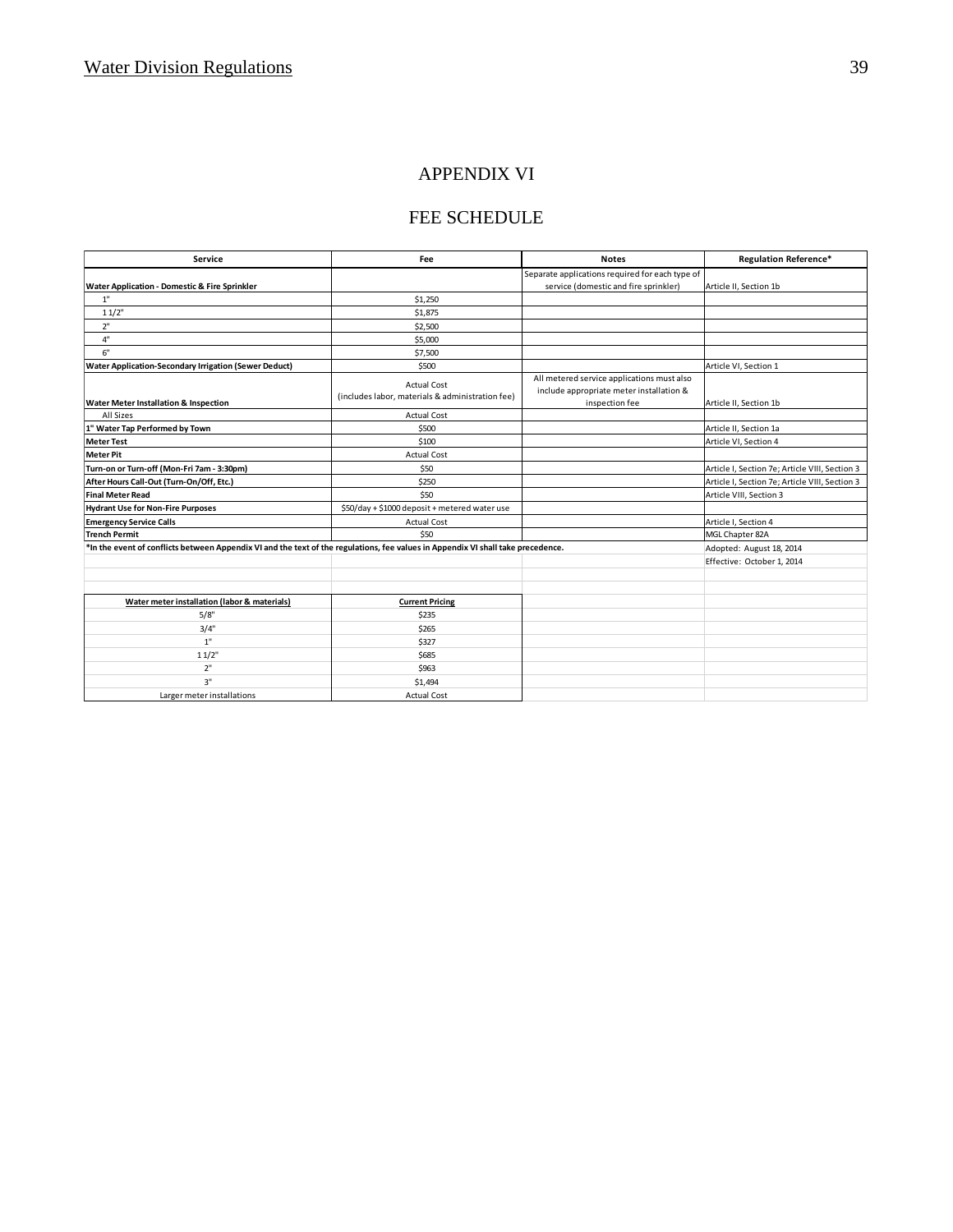## APPENDIX VII

DROUGHT MANAGEMENT PLAN

Final Report

# *Town of Ipswich*

**Drought Management Plan**

May, 2002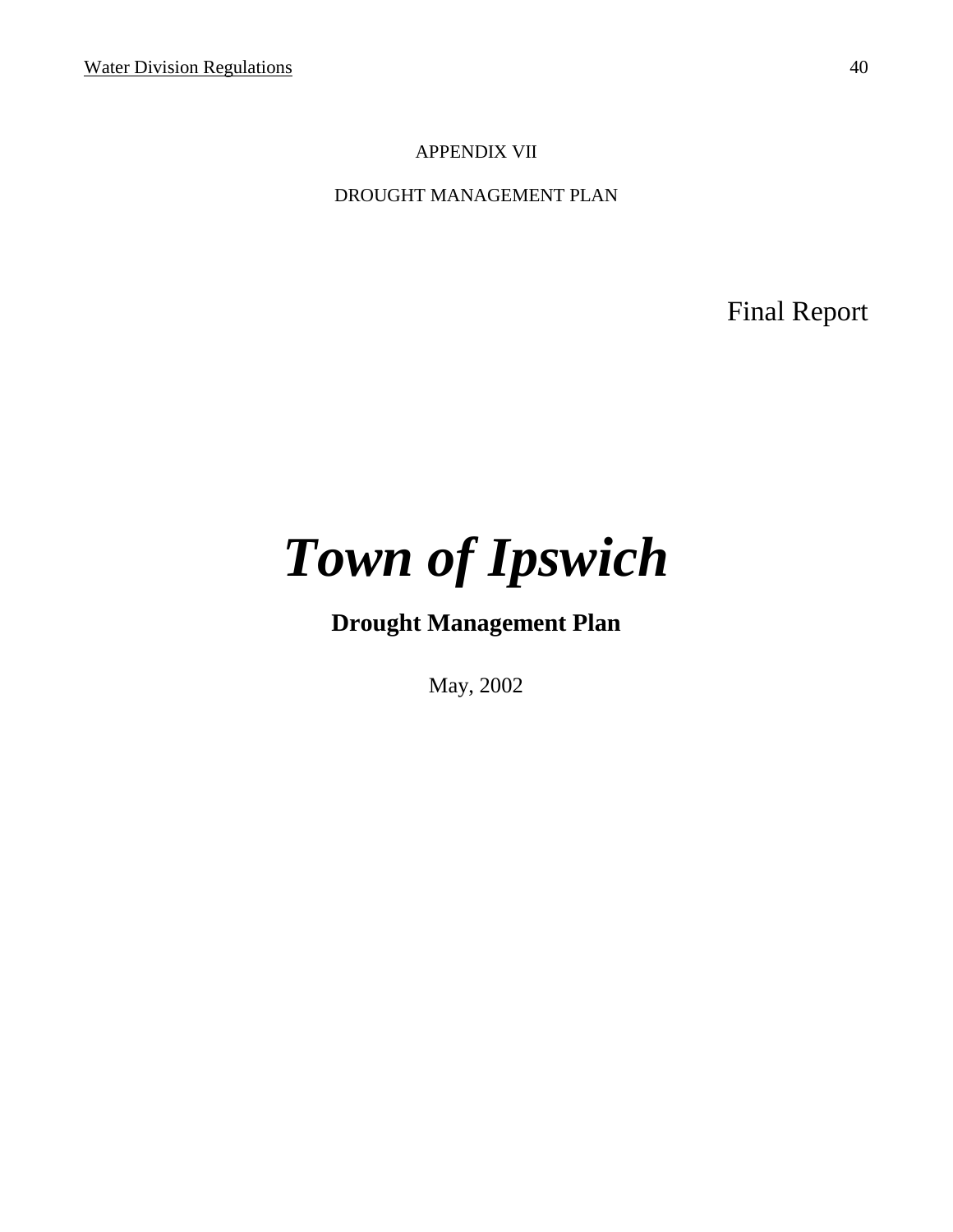# **TABLE OF CONTENTS**

#### **1. INTRODUCTION**

- 1.1. WATER SOURCES
- 1.2. DEMAND HISTORY
- 1.3. EXISTING DROUGHT MANAGEMENT PLAN

## **2. DATA MONITORING/DROUGHT INDICATORS**

- 2.1. GROUND WATER SOURCES
- 2.2. SURFACE WATER SOURCES
- 2.3. STORAGE TANKS
- 2.4. IPSWICH RIVER FLOWS
- 2.5. PRECIPITATION

## **3. DROUGHT STAGES**

- 3.1. STAGE 1-NORMAL
- 3.2. STAGE 2-MILD
- 3.3. STAGE 3-MODERATE
- 3.4. STAGE 4-SEVERE
- 3.5. STAGE 5-EMERGENCY

# **4. DROUGHT MITIGATION MEASURES**

- 4.1. DROUGHT ACTION LEVELS
- 4.2. PUBLIC EDUCATION
- 4.3. PRICING
- 4.4. WATER AUDITS

| <b>APPENDIX A: WATER DEPARTMENT PUMPING RECORDS 1988-2001</b>                                 | $\mathbf{A}$ 1 |
|-----------------------------------------------------------------------------------------------|----------------|
| <b>APPENDIX B: PRECIPITATION DATA &amp; CHART 1978-2001</b>                                   | <b>B</b> 1     |
| APPENDIX C: RESERVOIR SYSTEM RECHARGE DATA                                                    | $\mathbf{C}$ 1 |
| <b>APPENDIX D: EXISTING WATER RULES AND REGULATIONS</b><br><b>RESTRICTION ON USE OF WATER</b> | D1             |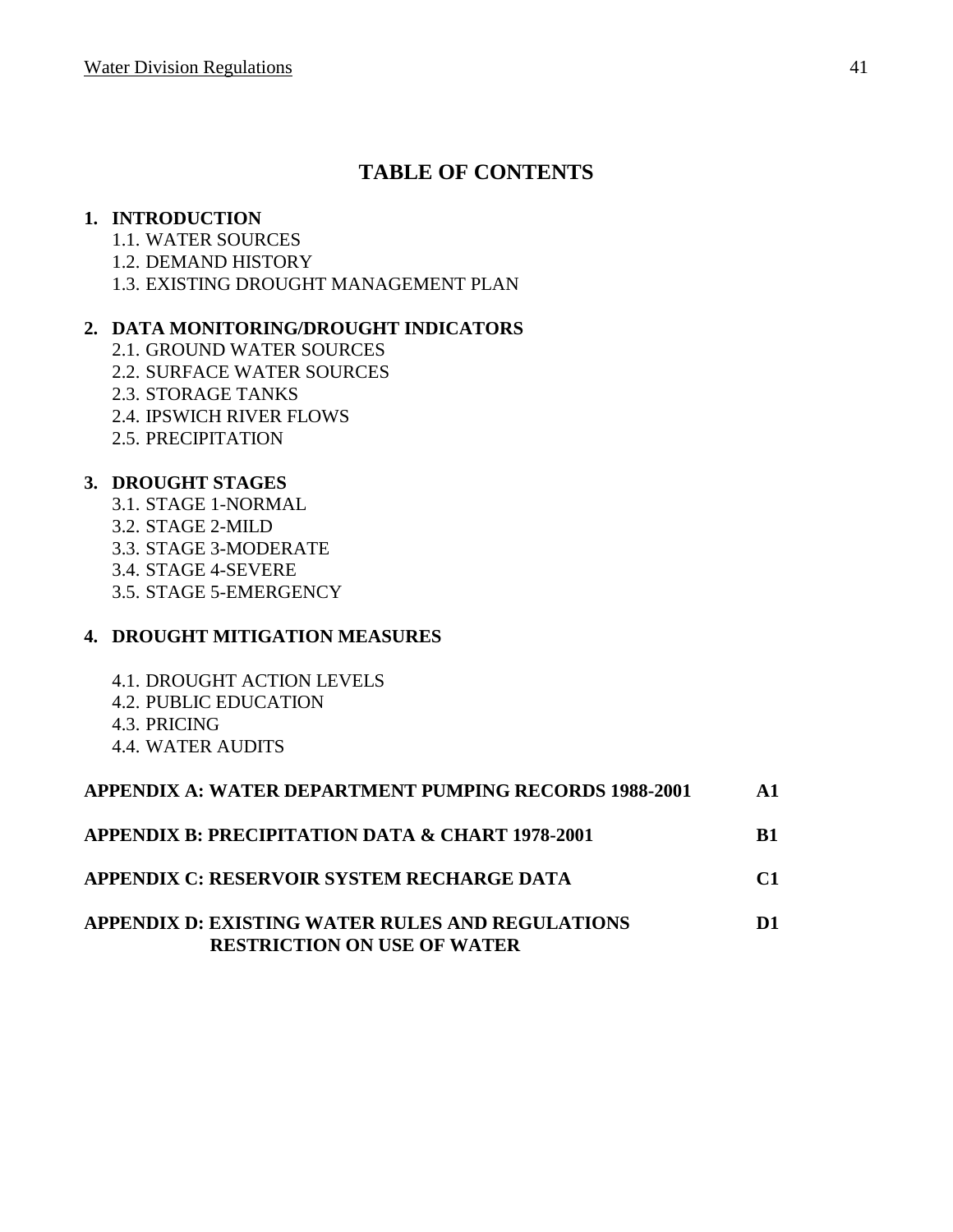# **1. INTRODUCTION**

The Town of Ipswich provides potable water to approximately 4,500 homes and businesses throughout the 33 square mile town. Since 1994, Ipswich has exceeded its registered withdrawal of 0.64 MGD in the Parker River Basin by more than 100,000 gallons. Between 1995-1999, Ipswich exceeded its registered volume of 0.20 MGD in the Ipswich River Basin by more than 100,000 gallons. In December 1999, Ipswich submitted to DEP a new Water Management Act (WMA) Permit application to increase its authorized water withdrawal from the Parker River Basin. The violations above prompted issuance of an Administrative Consent Order by the Department of Environmental Protection (DEP) in May 2000. This Plan has been developed to fulfill requirements associated with the WMA permit application.

# *1.1 WATER SOURCES*

The Town of Ipswich utilizes ground and surface water sources within the Parker River Basin as well as ground water sources within the Ipswich River Basin. The authorized withdrawal from the Parker River Basin is 0.98 MGD (Permit # 9P2-3-16-144.01, 5/24/2002). The WMA registered withdrawal from the Ipswich River Basin is 0.20 MGD. All water sources are managed daily through use of a SCADA system.

# **PARKER RIVER BASIN**

#### Dow Reservoir

This is the primary water source for the town. The usable storage volume of the reservoir is 53.1 million gallons (MG) (total storage of 64 MG), with a drainage area of 0.88 mi2. Water from Bull Brook Reservoir can be transferred to Dow through a 36-inch diversion pipe. Water is pumped from Dow to the Ipswich Water Treatment Plant.

#### Bull Brook Reservoir

The usable storage volume of this reservoir is 27.4 MG, with a drainage area of 3.64 mi2. Water from this reservoir is transferred to Dow Reservoir by gravity through a 36-inch diversion pipe. The Reservoir System Firm Yield was determined as part of a water treatment plant Feasibility Study for Treatment Facility by Camp Dresser & McKee Inc. (CDM) in 1984. For the 1/20-year drought, this was determined to be 0.8 MGD.

#### Browns Well

This is a 24-inch gravel packed well approximately 51 feet deep. It is located on High Street (Rte. 133) roughly 50 feet north of the roadway. The maximum daily withdrawal rate is 0.49 MGD.

#### Mile Lane Well

This is a 12-inch gravel packed well approximately 48 feet deep. It is located on Mile Lane, south of Rte. 133. The maximum daily withdrawal rate is 0.15 MGD.

#### **IPSWICH RIVER BASIN**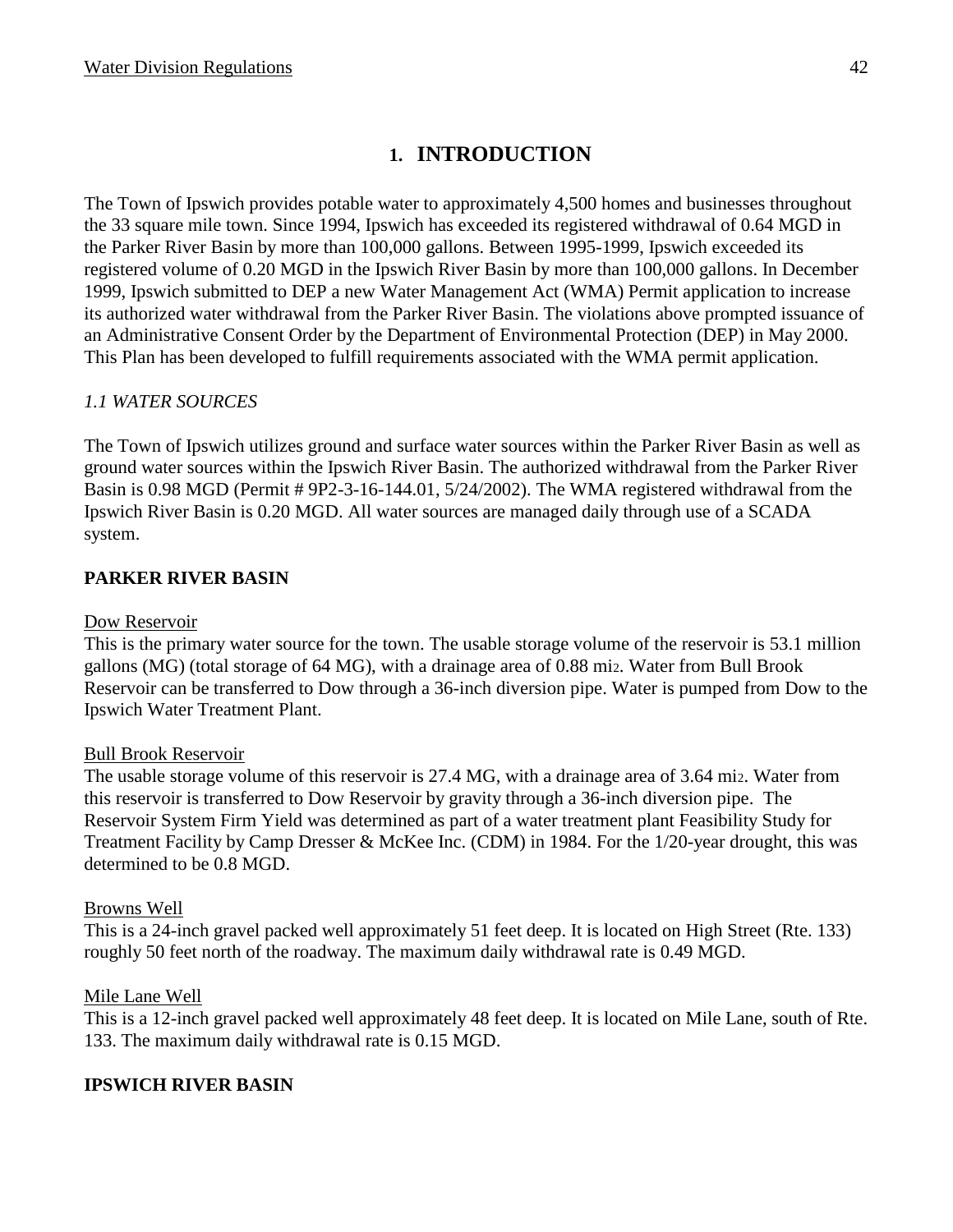## Winthrop Well #1

This is a 36-inch gravel packed well, 28 feet deep. This well is connected to a wellfield of 18, 1  $\frac{1}{2}$ -inch diameter wells. The well is pumped to waste monthly and is utilized as a reserve during peak demand due to high iron and manganese. The maximum daily withdrawal rate is 0.5 MGD. (UPDATE: This well is now inactive)

## Winthrop Well #2/3

Winthrop #2 is a 12-inch gravel developed well, 56 feet deep. Winthrop #3 is a 12-inch gravel developed well, 65 feet deep, located 80 feet from Winthrop #2 and used as an alternate to #2. These wells operate as a single source, with a maximum daily withdrawal rate of 0.23 MGD.

#### Essex Road Well

This is a 24-inch gravel packed well, 40 feet deep, connected to wellfield of 3, 8-inch diameter gravel developed wells, with depths ranging 30-34 feet. The maximum daily withdrawal rate is 0.23 MGD.

## Fellows Road Well

This is an 18-inch diameter gravel developed well, 73 feet deep. The maximum daily withdrawal rate is 0.36 MGD.

## *1.2 DEMAND HISTORY*

In the late 1990's water demand was rising toward 500 MG annually. Through an extremely successful leak detection survey in 1999 combined with ongoing meter replacement and other conservation efforts, the Ipswich Water Department has averaged a 15% reduction in demand from 1999 to 2001.

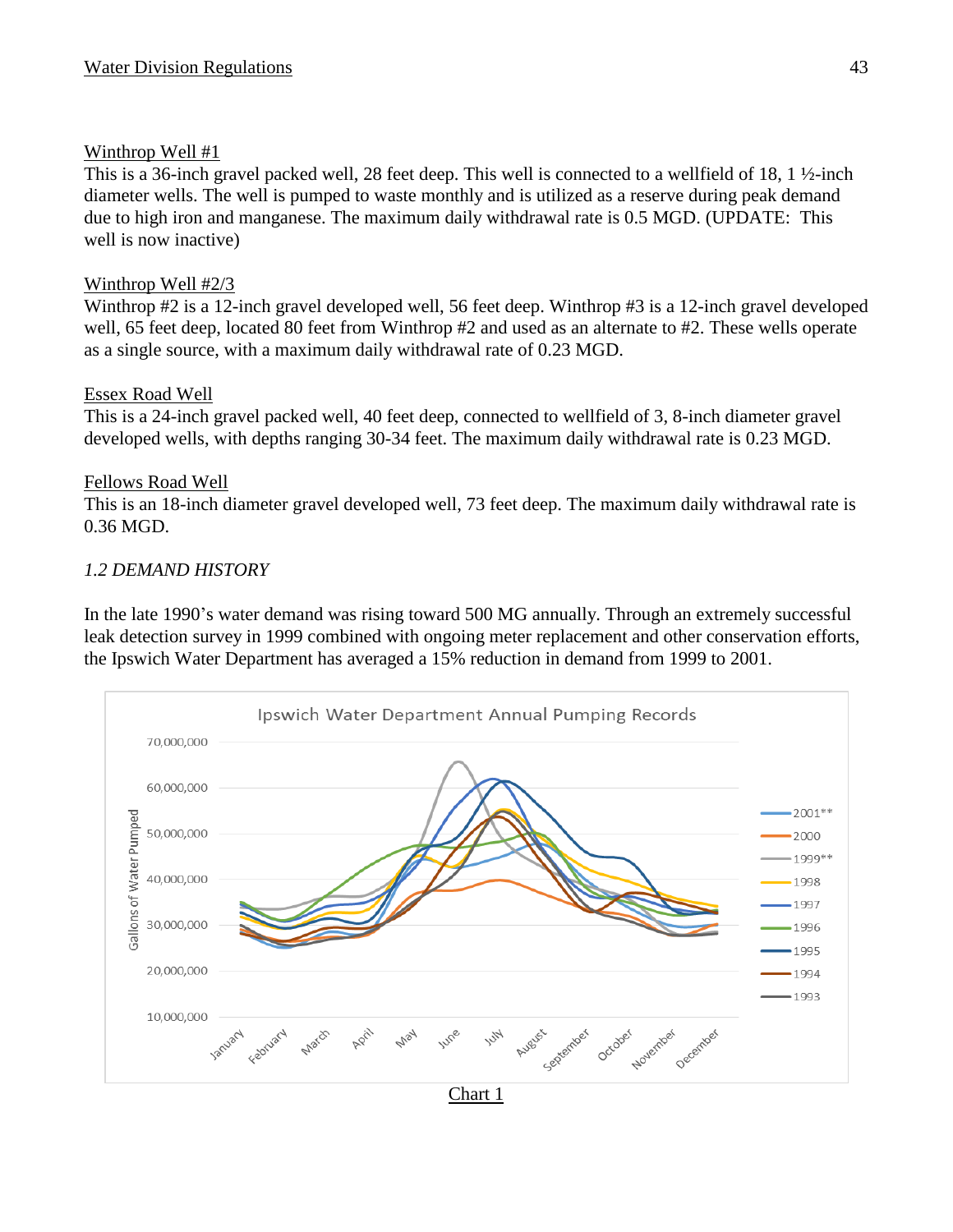Another key success to note is that the sharp increase in demand during the summer months has decreased significantly in 2000 and 2001 (see chart 1). The increase during this period is attributed to residential outside water use. Commercial water usage averaged 14% of total consumption in 2000 and 2001, and as Chart 2 below illustrates, does not fluctuate significantly with the seasons. The total consumption follows the trend of residential use, with little impact from the commercial customers in town.



Chart 2

#### *1.3 EXISTING DROUGHT MANAGEMENT PLAN*

Ipswich currently manages and reacts to drought conditions based on reservoir storage levels in the Bull Brook and Dow Reservoirs, as described in the Town of Ipswich Water Rules and Regulations, Article 1, section 7. Two thresholds exist for determining water restrictions or a full water ban. At a combined reservoir storage of 46 MG, mandatory restrictions on outdoor water use go into effect. If storage drops to 36 MG a complete ban on all outdoor water use will be issued. Water bans were declared in 1995,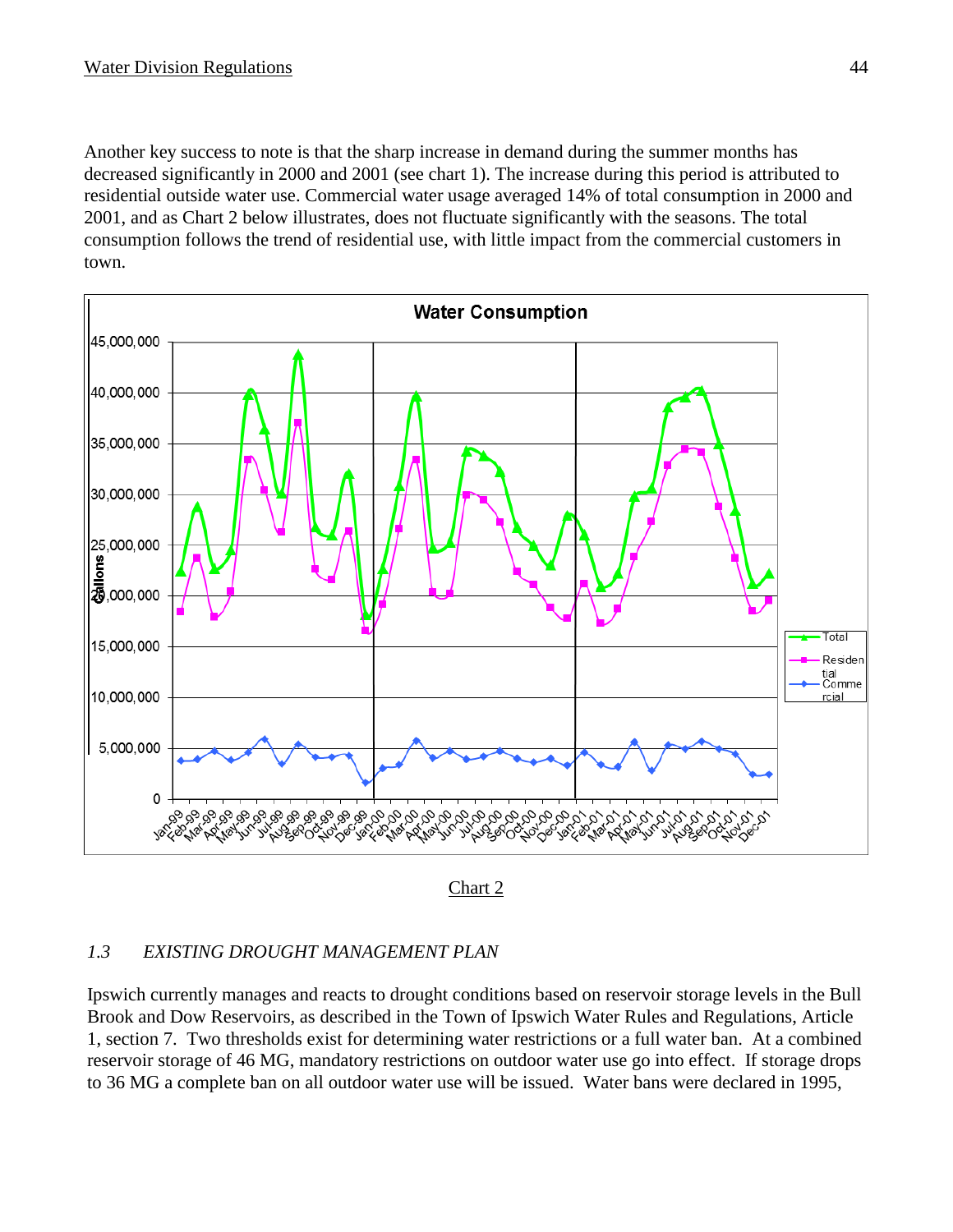1997, 1999 and 2001. The town has reduced consumption significantly since 1999, however drought conditions remain a problem during summer and fall seasons of abnormally low precipitation.

# **2. DATA MONITORING/DROUGHT INDICATORS**

The current drought management plan responds to drought conditions based solely on surface water storage. This method triggers a response to a drought as it is occurring. The Water Department monitors several key parameters that are important in establishing appropriate drought stages. These will be used to determine the potential of a drought and formulate new thresholds to manage a drought appropriately.

# *2.1 GROUND WATER SOURCES*

All six ground water sources are connected to the Water Department SCADA system. The system allows the operators at the water treatment plant to monitor pumping rates and drawdown levels of all the wells in real-time. The SCADA system is also programmed to operate the wells as system demand fluctuates.

# *2.2 SURFACE WATER SOURCES*

Water level readings are taken at both reservoirs daily by measuring the distance from and established point of known elevation to the water level. Conversion charts are then used to calculate storage at each reservoir. The SCADA system is used to record raw water flows into the treatment plant and treated water pumped into the distribution system.

# *2.3 STORAGE TANKS*

The water system also contains three storage tanks with a total capacity of 4.5 MG. The storage volumes are measured by the SCADA system in real-time.

> Pinefield Tank – 1 MG capacity Town Hill Tank – 3 MG capacity Plover Hill Tank – 0.5 MG capacity

# *2.4 IPSWICH RIVER FLOWS*

The Water Department is notified by the Ipswich River Watershed Association (IRWA) when river flow goes below 9.6 cubic feet per second (cfs). Streamflow data recorded by the United States Geological Survey (USGS) from stream gaging station 01102000 near Willowdale Dam outside of Ipswich is available on the internet at <http://ma.water.usgs.gov/ipswich>. There has been no clear connection between river flows and Ipswich sources' behavior during a drought, therefore the streamflow will not be used to determine drought stages. However, streamflow is useful in understanding the regional drought situation.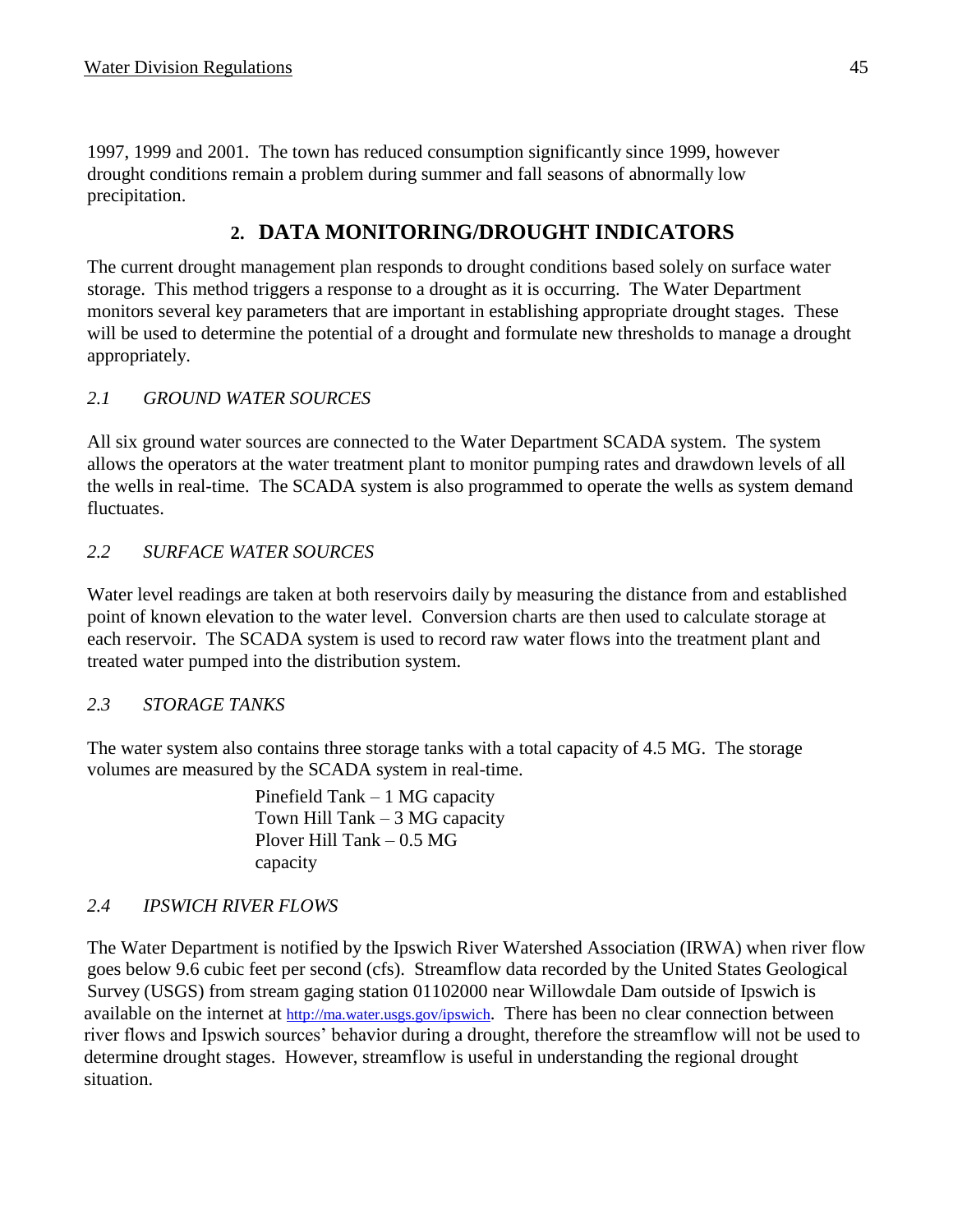## *2.5 PRECIPITATION*

Precipitation is measured daily at the Ipswich Wastewater Treatment Plant located on Fowlers Lane. Historical records are excellent and include daily precipitation and monthly averages. Monthly totals are compared to monthly reservoir storage and pumping totals to approximate recharge of the reservoir system.

# **3. DROUGHT STAGES**

Reservoir storage is the primary indicator in determining drought stages, however, a secondary indicator is necessary to give advanced warning of the risk of drought. With six wells available to supplement demand, the sources can be managed in such a way that reservoir storage can remain high even when many communities are in the preliminary stages of a drought. Historically the greatest concern of drought is between June and September.

The reservoir system has exceptional recharge capabilities with adequate precipitation. Due to the small size of the reservoirs, the system rebounds quickly with a series of rain events, while other systems remain in drought conditions through a much slower recharge process. Precipitation plays a pivotal role in determining the seriousness of a drought, making it the second indicator in determining drought stages.

Five drought stages have been developed based on normal reservoir storage conditions. Local precipitation records will be continually evaluated. Precipitation will be used to adjust the drought stage classification. Precipitation will be evaluated from January 1-July1. If the total precipitation is 10% below the 24-year historical average for this period (25.7 inches) on July 1, the stage will be increased by one level of urgency. The precipitation will again be evaluated on August 1. If the total is 10% below the historical average for the period of January 1-August 1 (29.2 inches), the stage will be increased by an additional level of urgency.

The Water Manager will determine the drought stage based on information from Water Treatment Plant operators and rainfall data. All town departments, the Water Commissioners and the media will be notified once a drought stage is declared.

# *3.1 STAGE 1 - Normal*

Stage 1 represents normal operating conditions, with a total reservoir storage capacity 90-100% of *Normal Conditions* as shown in Figure 3-1. This percent range takes into account normal, seasonal variations in storage.

# *3.2 STAGE 2 – Mild*

Stage 2 goes into effect when reservoir storage capacity is 75-90% of *Normal Conditions*.

*3.3 STAGE 3 – Moderate*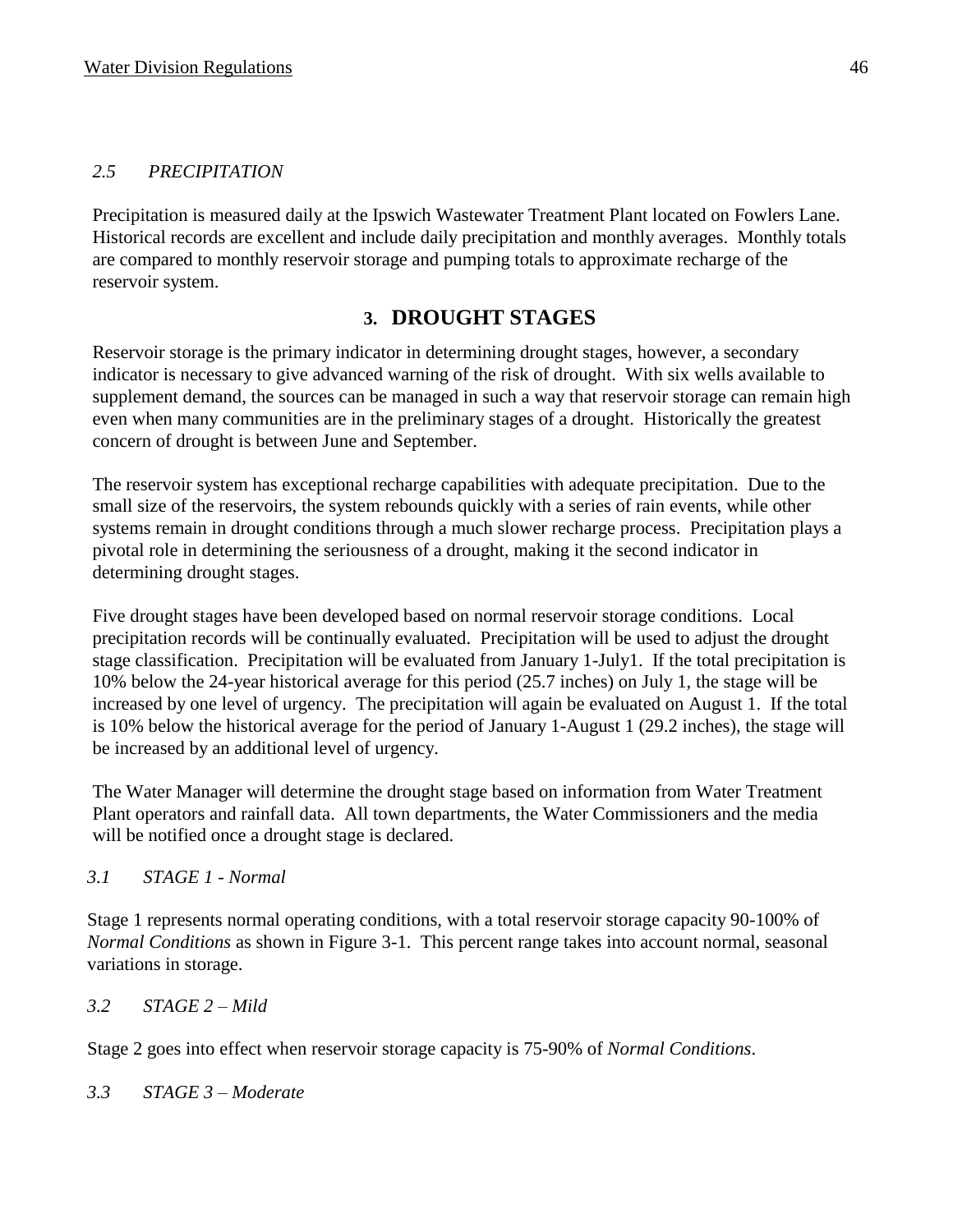Stage 3 takes effect when reservoir storage capacity is 60-75% of *Normal Conditions*.

#### *3.4 STAGE 4 – Severe*

Stage 4 takes effect when reservoir storage capacity is 40-60% of *Normal Conditions*.

## *3.5 STAGE 5 – Emergency*

Stage 5 takes effect when reservoir storage capacity is below 40% of *Normal Conditions*.



#### Chart 3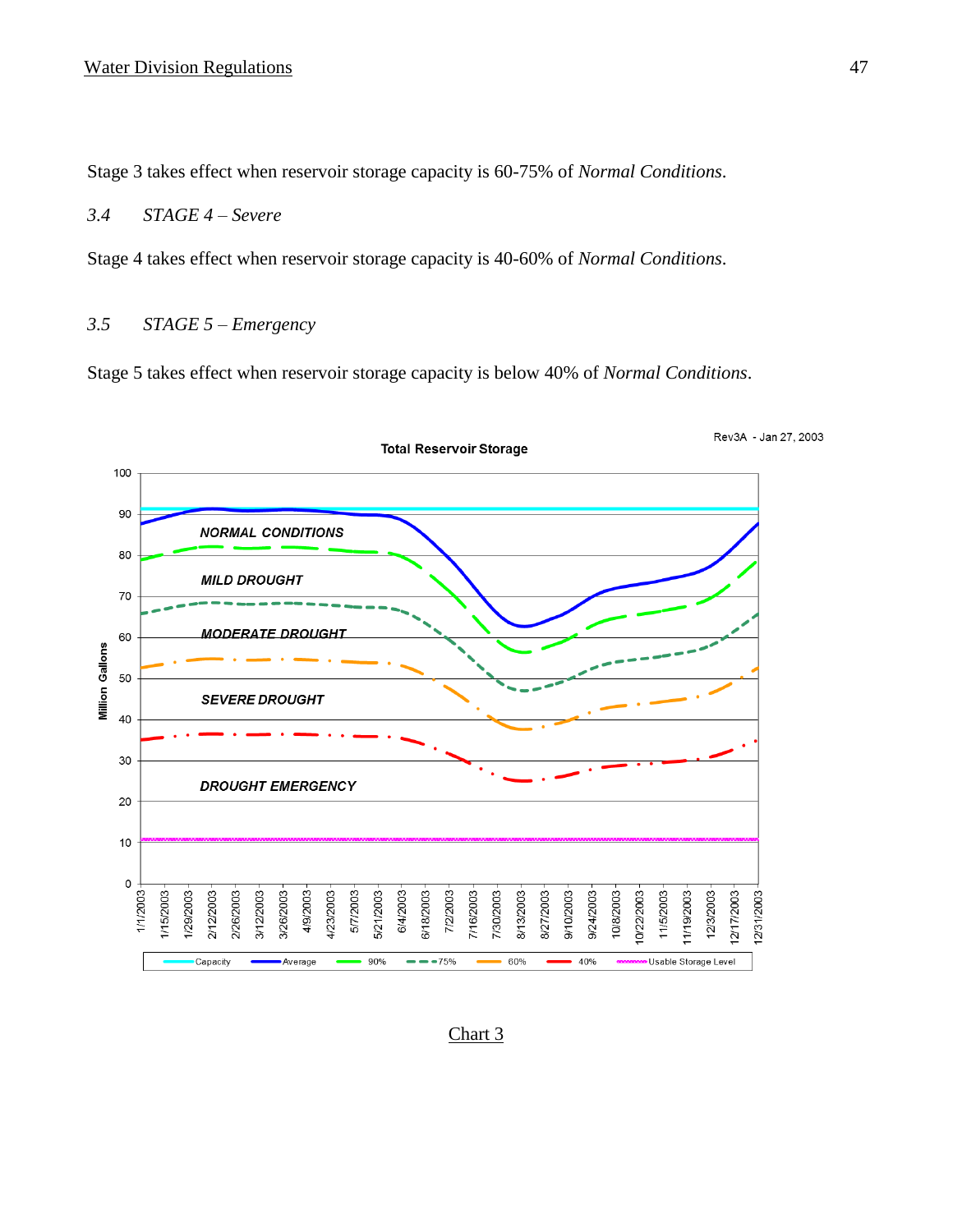# **4. DROUGHT MITIGATION MEASURES**

## *4.1 DROUGHT ACTION LEVELS*

The following is a list of actions to be taken by the Water Department during the various drought stages.

#### *Normal*

 $\bullet$  Begin public education campaign to increase awareness of water use and supply. Education programs begin in May regardless of drought conditions.

#### *Mild*

- Increase public education efforts.
- 9 Voluntary water restrictions are enacted as described in Appendix D.

#### *Moderate*

- 9 Increase public education. Keep public informed of drought status and what is required of the consumer during each stage.
- 9 Mandatory water restrictions are enacted. Restrictions are enforced by Water Department driveby.

#### *Severe*

9 All outside water use is banned. Enforcement by Water Department and Police Department.

#### *Emergency*

- 9 Operate Winthrop Well #1. (UPDATE: This is no longer an option)
- 9 Investigate possibility of purchasing water from Hamilton through interconnection.

#### *4.2 PUBLIC EDUCATION*

Early May is an important time to educate the public on conservation and drought management. Storage is typically at capacity and monthly demand has historically increased by more than 20% from April to May.

The Utilities Department sends a quarterly newsletter to all its' customers, with the spring issue focusing on water conservation tips, the status of the system and an announcement for the Annual Open House at the Water Treatment Plant. In recognition of Drinking Water Week, the Water Department increases its' public awareness campaign with articles in the local newspaper, personnel conduct information sessions at the local elementary schools and host a poster contest. The week culminates with the Open House.

Throughout the summer months the Water Department will utilized the local newspaper to heighten awareness on drought conditions and demand reduction. Customers are educated on what they can do individually to reduce water use. Updates on the status of the water sources and an explanation of the drought stages should also be publicized regularly, particularly nearing the summer months. The Water Department also posts informative water conservation tips on its website [www.ipswichma.gov](http://www.ipswichma.gov/) as well as drought conditions.